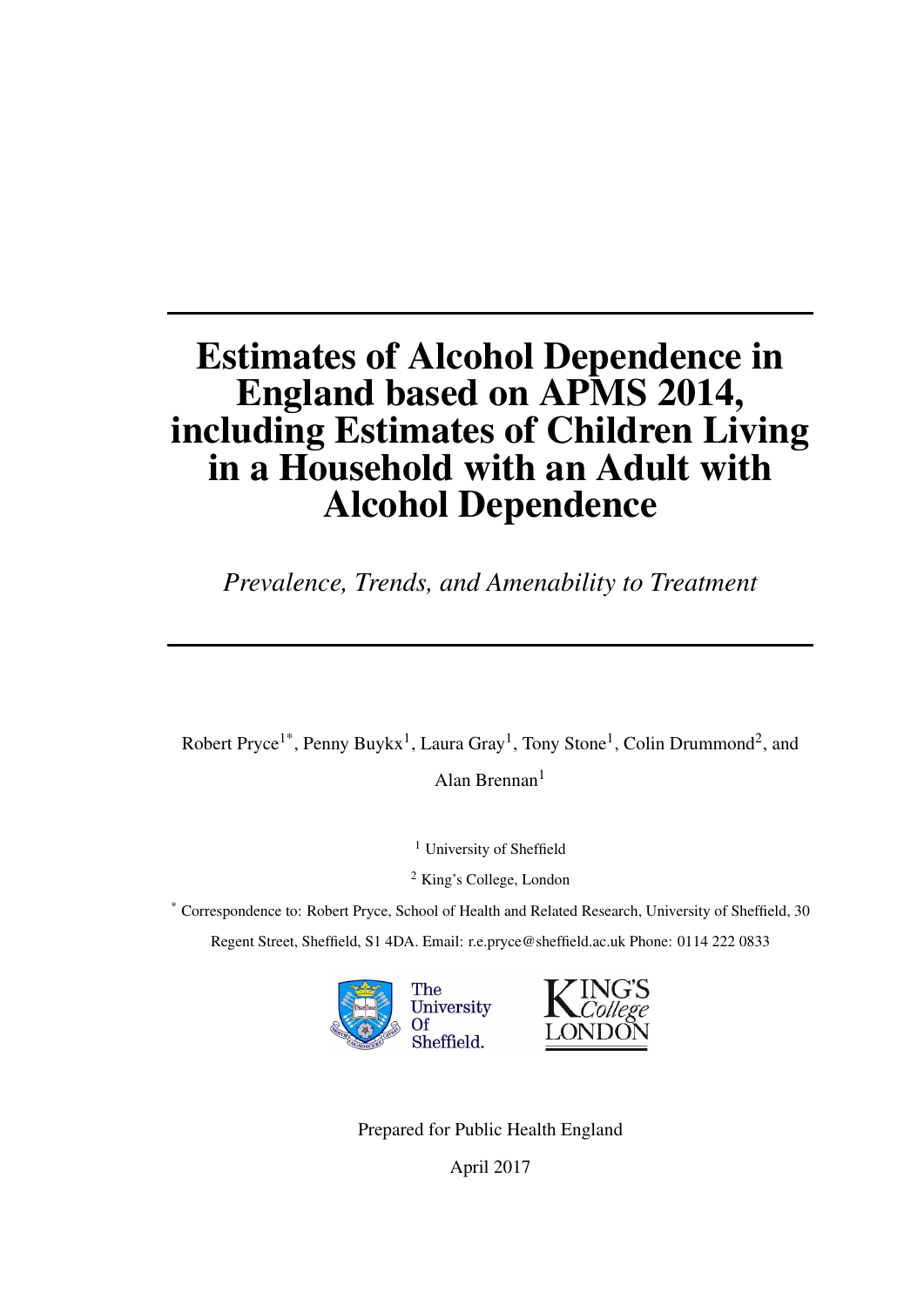# **Contents**

|   |     | <b>Acknowledgements</b>                                              | iii          |
|---|-----|----------------------------------------------------------------------|--------------|
|   |     | <b>Executive Summary</b>                                             | iv           |
| 1 |     | <b>Background</b>                                                    | $\mathbf{1}$ |
|   | 1.1 | The Need for National and Local Prevalence Estimates of Alcohol De-  |              |
|   |     |                                                                      | $\mathbf{1}$ |
|   | 1.2 | The Need to Estimate the Number of Children Living with an Adult     |              |
|   |     |                                                                      | 2            |
|   | 1.3 | Developing a New Method for Local Prevalence Estimates of Alcohol    |              |
|   |     |                                                                      | 3            |
|   | 1.4 |                                                                      | 5            |
|   | 1.5 |                                                                      | 6            |
| 2 |     | <b>Prevalence of Alcohol Dependence in Adults by Local Authority</b> | 8            |
|   | 2.1 |                                                                      | 8            |
|   | 2.2 |                                                                      | 9            |
|   | 2.3 |                                                                      | 11           |
|   |     | 2.3.1                                                                | 11           |
|   |     | 2.3.2                                                                | 12           |
|   |     | 2.3.3<br>Matrices from Statistical Analysis                          | 15           |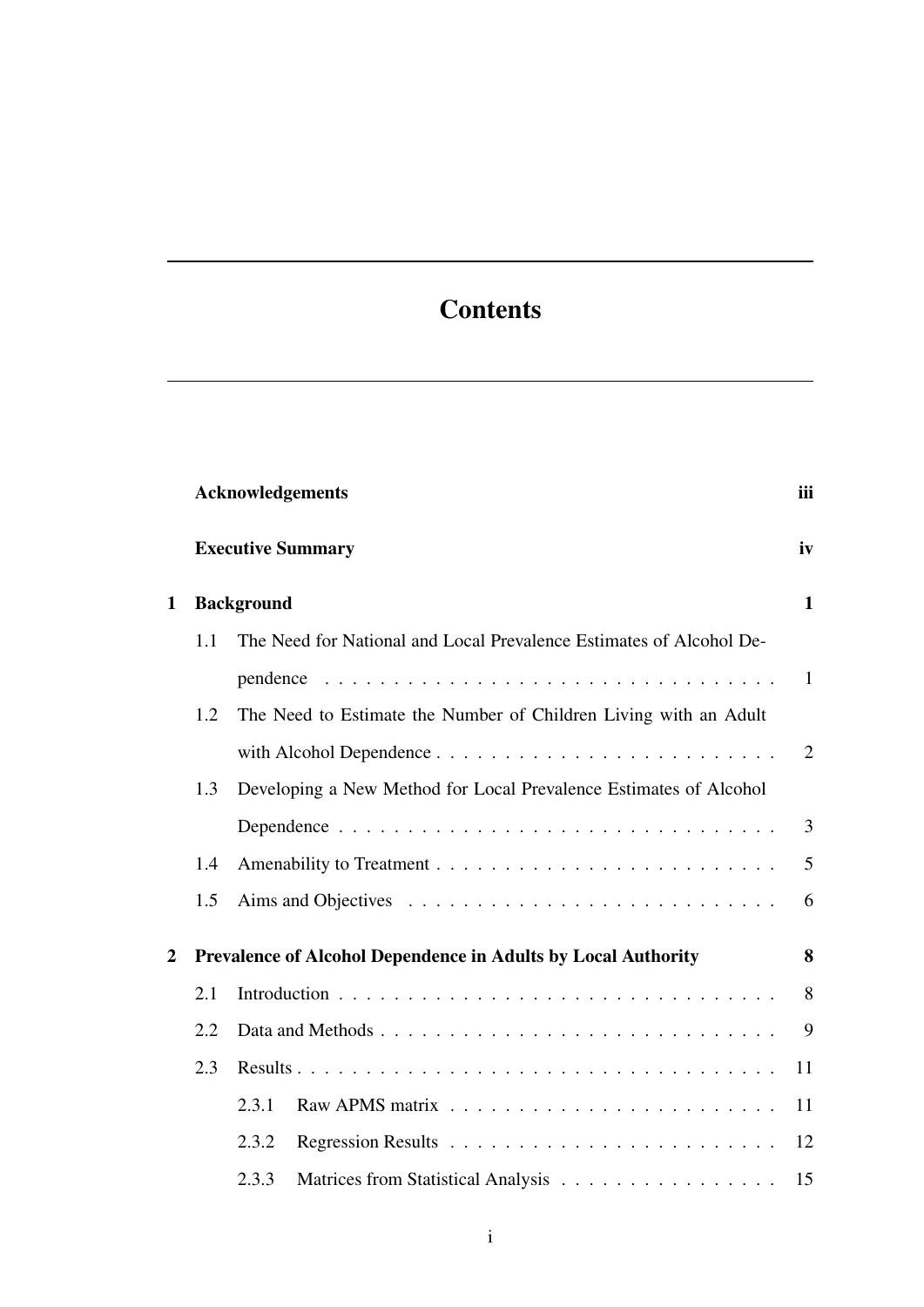|              |     | 2.3.4 | Dependence Rates by Local Authority                                   | 18 |
|--------------|-----|-------|-----------------------------------------------------------------------|----|
|              | 2.4 |       | Modelling Uncertainty and Confidence Intervals                        | 20 |
|              |     | 2.4.1 |                                                                       | 20 |
|              |     | 2.4.2 |                                                                       | 20 |
|              | 2.5 |       |                                                                       | 23 |
|              | 2.6 |       |                                                                       | 24 |
| $\mathbf{3}$ |     |       | Prevalence of Parental Alcohol Dependence and Estimates of the Number |    |
|              |     |       | of Children Living with Parents with Alcohol Dependence               | 25 |
|              | 3.1 |       |                                                                       | 25 |
|              | 3.2 |       |                                                                       | 25 |
|              |     | 3.2.1 | The Number of Adults with Alcohol Dependence with Children            | 26 |
|              |     | 3.2.2 | The Number of Children living with Adults with Alcohol De-            |    |
|              |     |       |                                                                       | 27 |
|              | 3.3 |       |                                                                       | 28 |
|              |     | 3.3.1 |                                                                       | 28 |
|              |     | 3.3.2 | The Number of Adults with Alcohol Dependence with Children            | 34 |
|              |     | 3.3.3 | The Number of Children living with Adults with Alcohol De-            |    |
|              |     |       |                                                                       | 34 |
|              | 3.4 |       |                                                                       | 35 |
| 4            |     |       | Estimates of the Proportion and Number of Adults with Alcohol Depen-  |    |
|              |     |       | dence Amenable to Treatment                                           | 37 |
|              | 4.1 |       |                                                                       | 37 |
|              | 4.2 |       |                                                                       | 37 |
|              | 4.3 |       |                                                                       | 41 |
|              | 4.4 |       |                                                                       | 45 |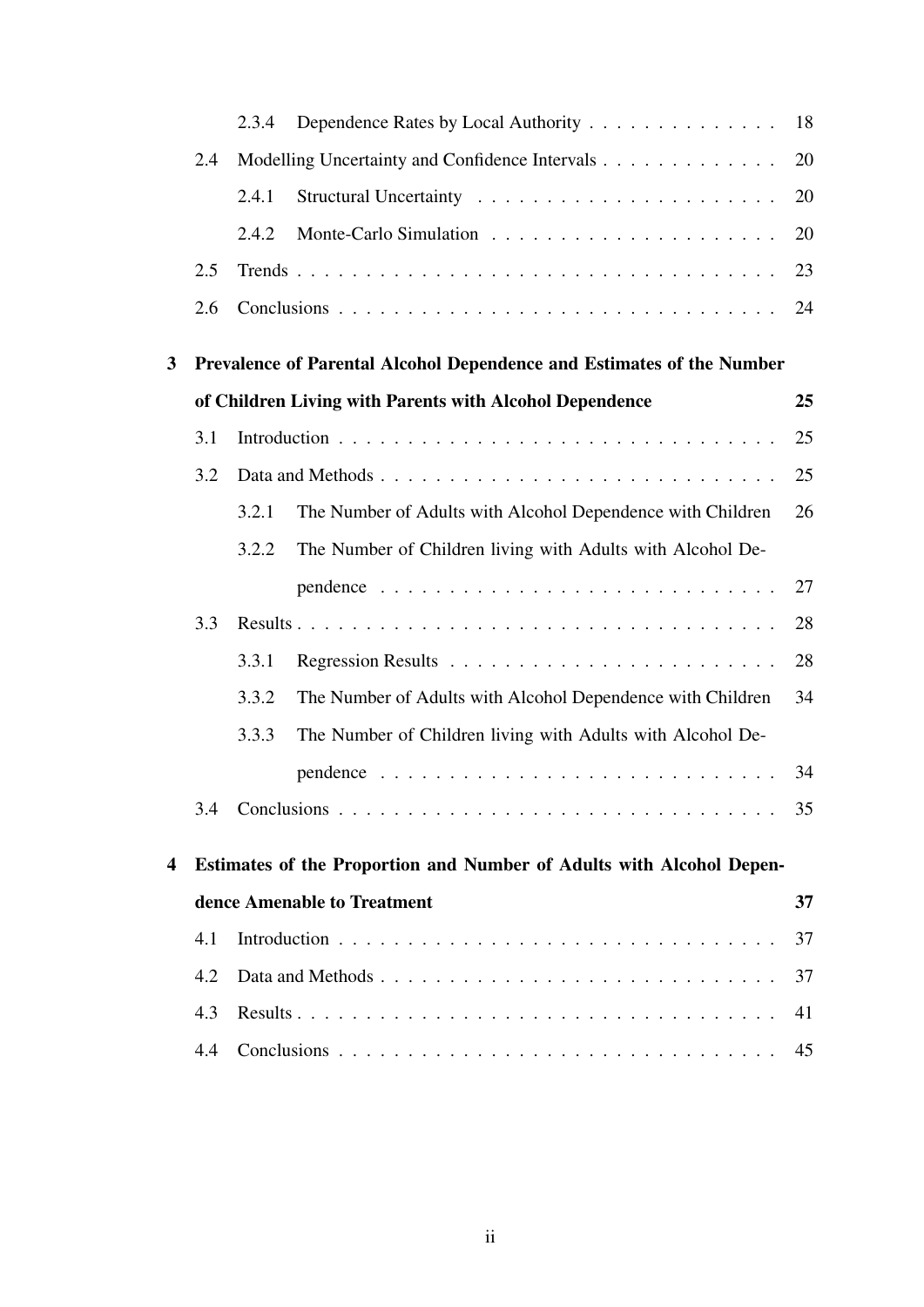## <span id="page-3-0"></span>Acknowledgements

We are grateful to Sacha Wyke at Public Health England for supplying Hospital Episode Statistics data for each Local Authority, Sally McManus from NatCen Social Research for providing an early-release version of the 2014 Adult Psychiatric Morbidity Survey, Donal Cairns for analysis of NDTMS data, and the UK Data Archive for access to the Health Survey for England and the 2011 Census Snapshot.

This report builds upon work commissioned by the Department of Health Policy Research Programme (PR-R4-0512-12002). Any errors are the responsibility of the authors.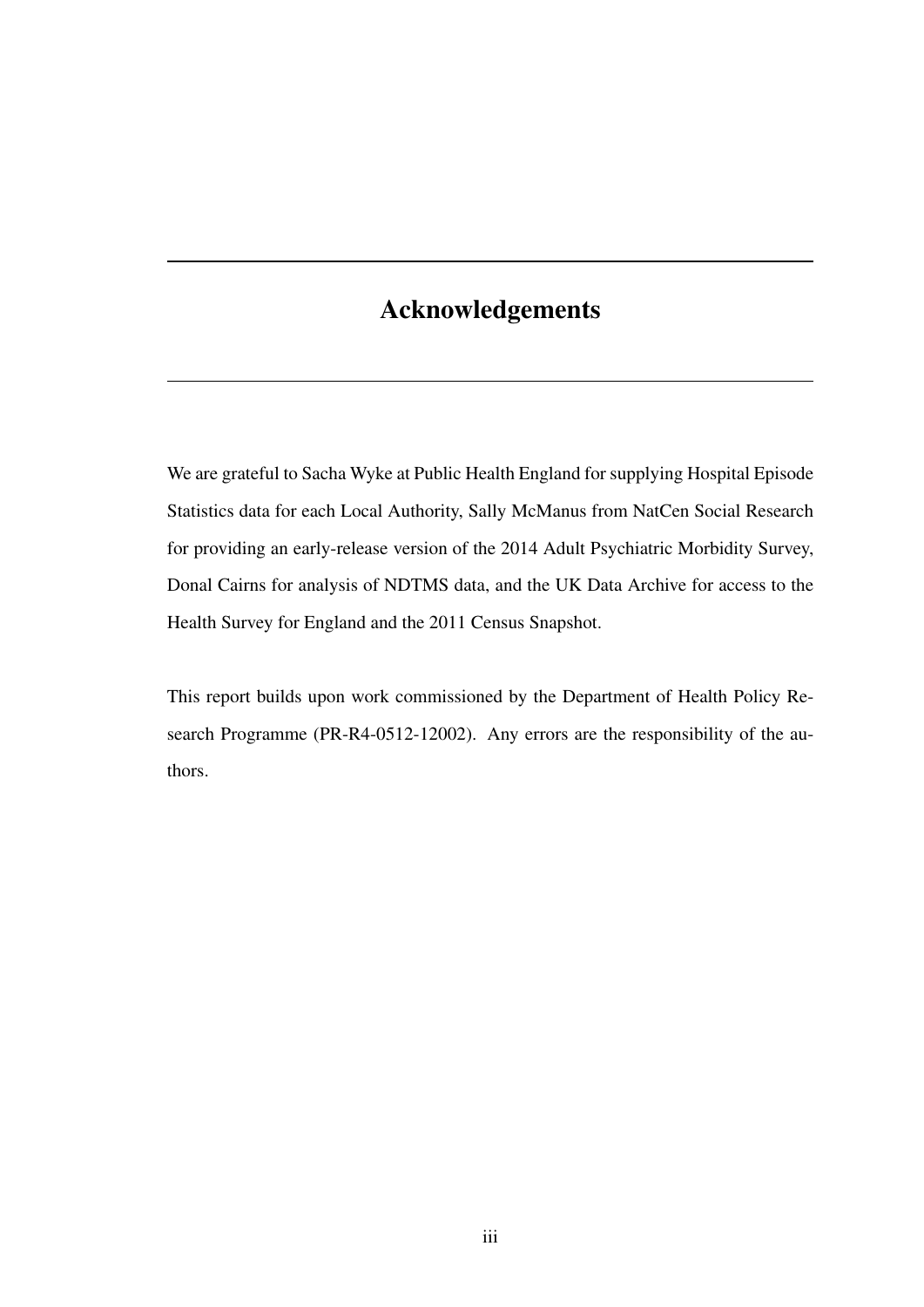## <span id="page-4-0"></span>Executive Summary

#### Background

- 1. The research team were previously commissioned by the Department of Health Policy Research Programme (PR-R4-0512-12002) to estimate the prevalence of adults potentially in need for specialist treatment for alcohol dependence in each Upper Tier Local Authority in England. The work used the Adult Psychiatric Morbidity Survey (APMS) 2007. This culminated in the development of the Specialist Treatment for Alcohol Model (STreAM).
- 2. The STreAM report also analysed amenability to treatment using the Alcohol Toolkit Study.
- 3. The team were also previously commissioned by Public Health England to estimate the number of children living in a household with an adult potentially in need of specialist treatment for alcohol dependence, at the national level. This built upon the STreAM model.

#### **Objectives**

1. Provide 2014-15 national and UTLA estimates of the number of adults that have a dependence on alcohol (including confidence intervals).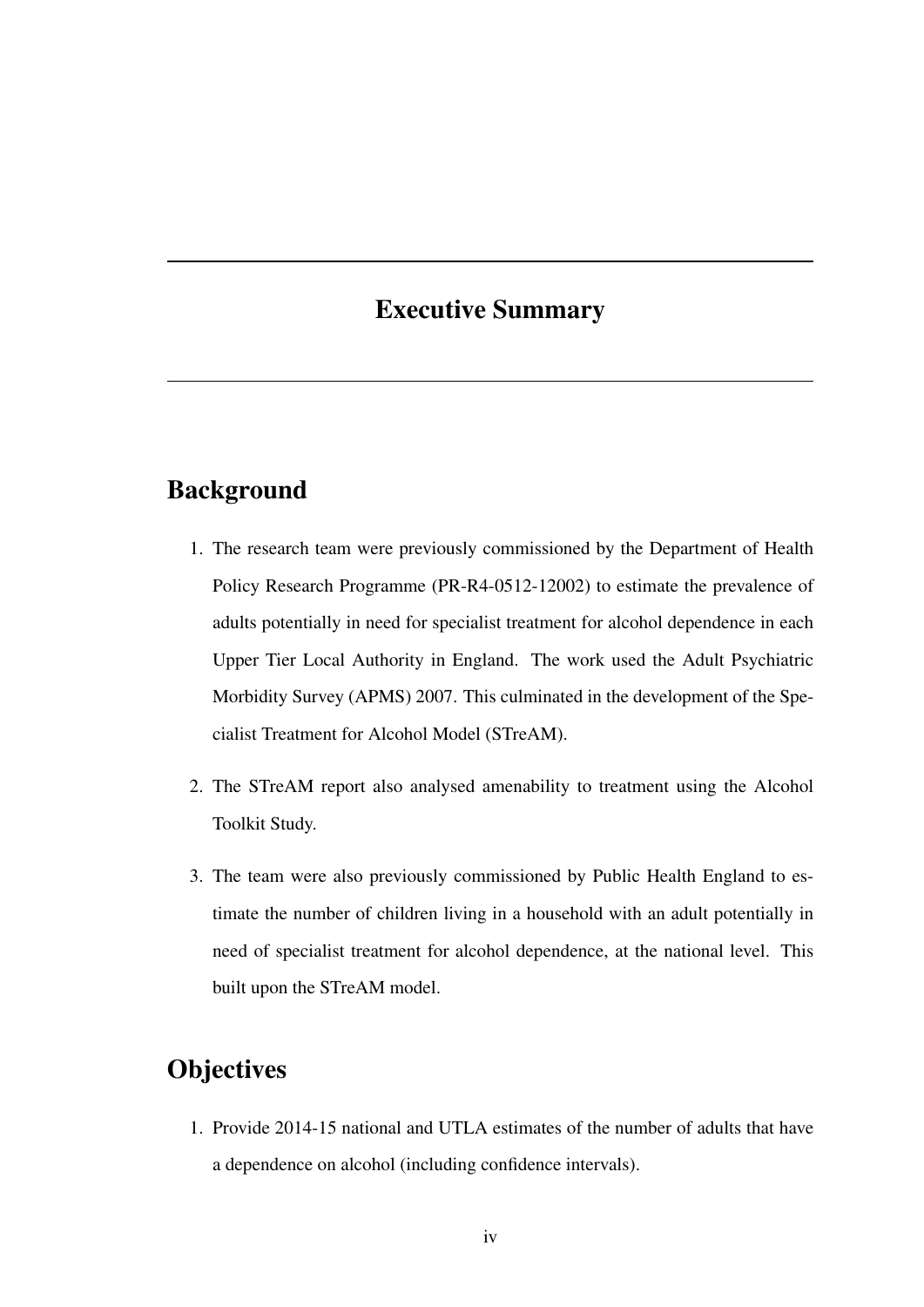- 2. Provide 2014-15 national and UTLA estimates of the number of adults that have a dependence on alcohol that have children living with them (including confidence intervals).
- 3. Provide 2014-15 national and UTLA estimates of the number of children that live with adults that have an alcohol dependency (including confidence intervals).
- 4. Segment the three sets of estimates above, by age and gender (of the adult).
- 5. Provide trend data going back 5 years for the three sets of estimates above.
- 6. Provide an estimate nationally and for each UTLA of the number and proportion of adults dependent on alcohol that would be amenable to treatment in 2014-15.
- 7. Produce a report that explains the methodology used to produce the estimates as well as any caveats and limitation in their use.

#### Key Findings

#### Estimation of the Number of Adults with Alcohol Dependence

- 1. In estimating the prevalence of people with alcohol dependence potentially in need of specialist assessment and treatment, we followed NICE guidance which indicates that people screened as Alcohol Use Disorder Test (AUDIT) score 20+ can be classed as probably alcohol dependent. Further, a proportion of those scoring AUDIT 16-19 will have dependence severe enough to require specialist treatment.
- 2. Statistical analysis of 2014 APMS data, using an Ordered Probit model, shows that higher AUDIT score category (16-19 and 20+, compared with  $\lt 16$ ) is associated with: younger age and male gender, white ethnicity, living in area of greatest deprivation (compared to least), and living in area with higher regional rates of hospital admissions for alcohol dependence.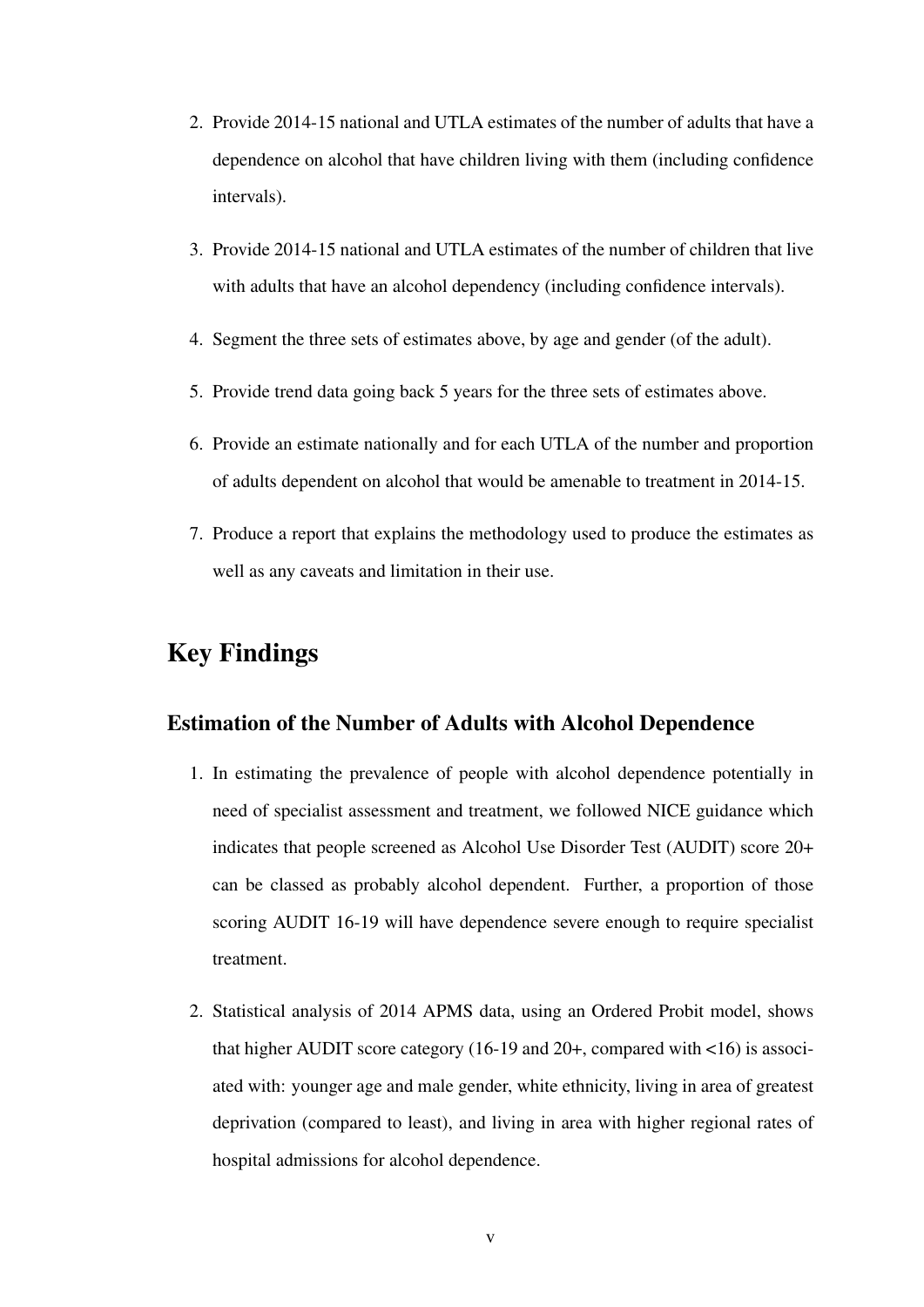- 3. Statistical analysis of 2014 APMS data, using a separate Ordered Probit model, shows that higher Severity of Alcohol Dependence Questionnaire (SADQ) score category (4-15, 16-30, 31+, compared with 0-3) is associated with: higher audit score category, younger age and male gender, white ethnicity, and living in area of greatest deprivation (compared to least).
- 4. The above results, in combination with local population structure and hospital admission rates data, enable an estimation of the prevalence of alcohol dependence in each Upper Tier Local Authority in England, as well as nationally.
- 5. The basecase national point estimate of 2014-2015 prevalence of people with alcohol dependence potentially in need of specialist assessment and treatment is 595,131, which represents 1.393% of the 18+ population. This includes: 313,753 displaying mild dependence (0.73% with AUDIT 20+ and SADQ 4-15), 173,399 moderate dependence (0.41% AUDIT 16+ and SADQ 16-30), and 107,979 with severe dependence (0.25% AUDIT 16+ and SADQ 31+)
- 6. Probabilistic sensitivity analysis which accounts for the uncertainty in the estimated coefficients for each of the two Ordered Probit regression models shows a national level 95% confidence interval for the prevalence of people with alcohol dependence potentially in need of specialist assessment and treatment of 485,504 to 776,743 (which represents a range of 0.82 to 1.31 times the basecase point estimate).
- 7. The 2014-2015 national estimates of alcohol dependence are somewhat higher than the raw numbers in APMS multiplied by the population (1.393% based on the modelling versus and 1.155% based on the raw unadjusted APMS), because our estimates are adjusted for the factors identified in 2 and 3 above.
- 8. The 2014-2015 prevalence estimates are somewhat lower than those we previously generated using 2007 APMS data as part of the the DH-funded PRP project. The previous work estimated the 2012 prevalence at approximately 735,000 people in England. This is likely because the raw APMS 2014 data has slightly lower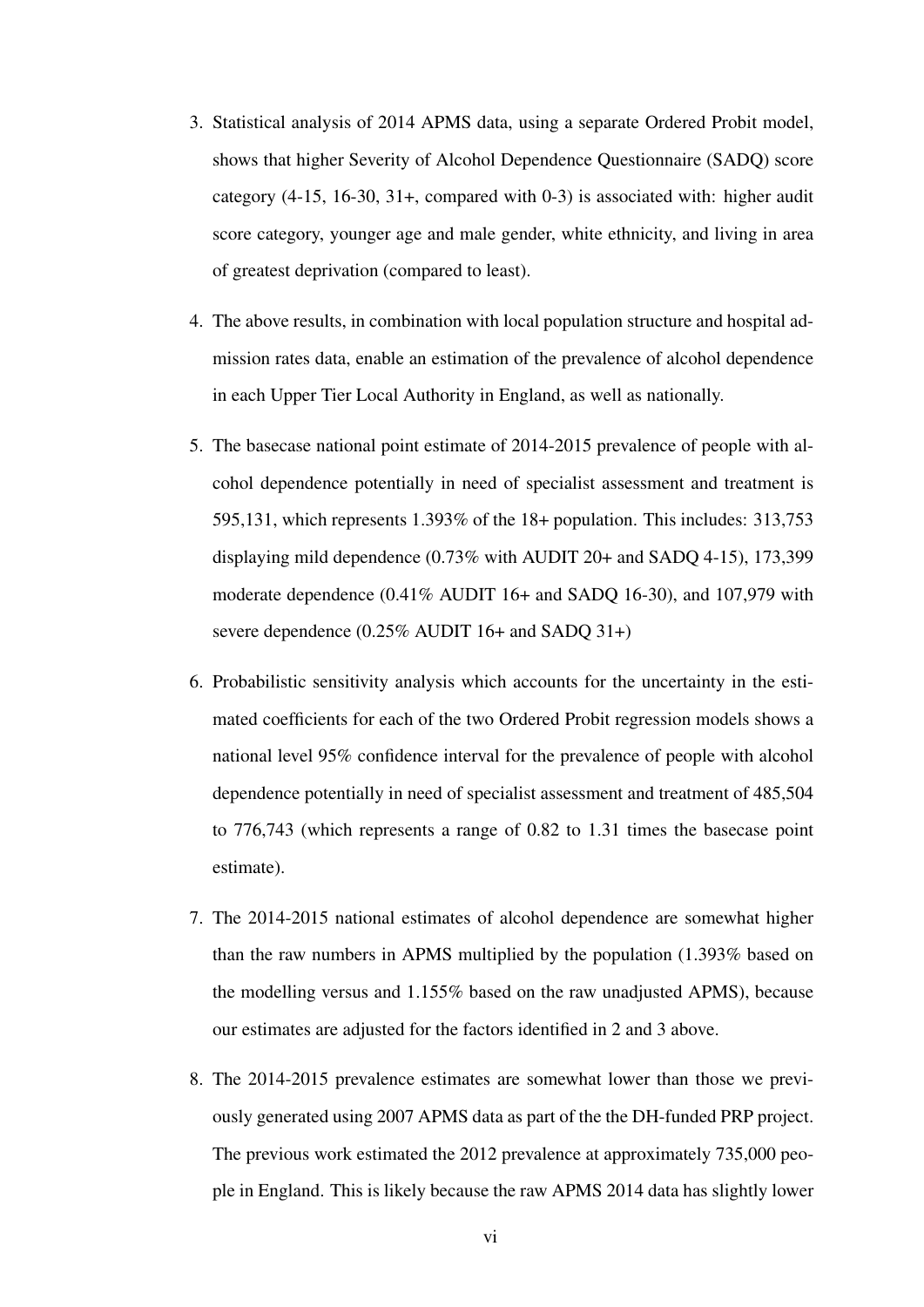numbers of people with alcohol dependence than were found in 2007. There were 82 people with an AUDIT score of 16 and more and an SADQ score of 16 or more, or an AUDIT score of 20 or more and an SADQ score of 4 or more, out of 7101 (1.155%) in 2014 versus 103 out of 7262 (1.418%) in 2007.

- 9. Alcohol dependence prevalence for 2014-15 has also been estimated for each of the 151 Upper Tier Local Authorities. There is an estimated sixfold difference between lowest and highest.
- 10. National and Local Authority trends in prevalence from 2009-10 to 2014-15 were calculated by applying the regression parameters to local annual population estimates and regional hospital admission rates. There is no discernible variation in prevalence across the years for any Local Authority.

# Estimation of the Number of Adults that have a Dependence on Alcohol and have Children Living in the Household with them

- 11. Findings from statistical analysis of the APMS 2014 show significantly lower probability of living with a child (in the APMS 2014, this is anyone aged 18 in the household) if the respondent is dependent on alcohol.
- 12. However, the sample size is too small in the APMS to robustly estimate the true probability of living with children. We therefore use probability of living with children (under 18) from the National Drug Treatment Monitoring Service (NDTMS) for 2014-15 (sample size 174,046).
- 13. This is then compared to the Census snapshot (sample size >2 million) to give the relative rate of having children in the household. The census asks about dependent children aged under 18 living in the household.
- 14. The census data is used to estimate the probability of having children in the household given a respondent's age group, sex, deprivation status, and Government Office Region. The probability of having children in the household is adjusted for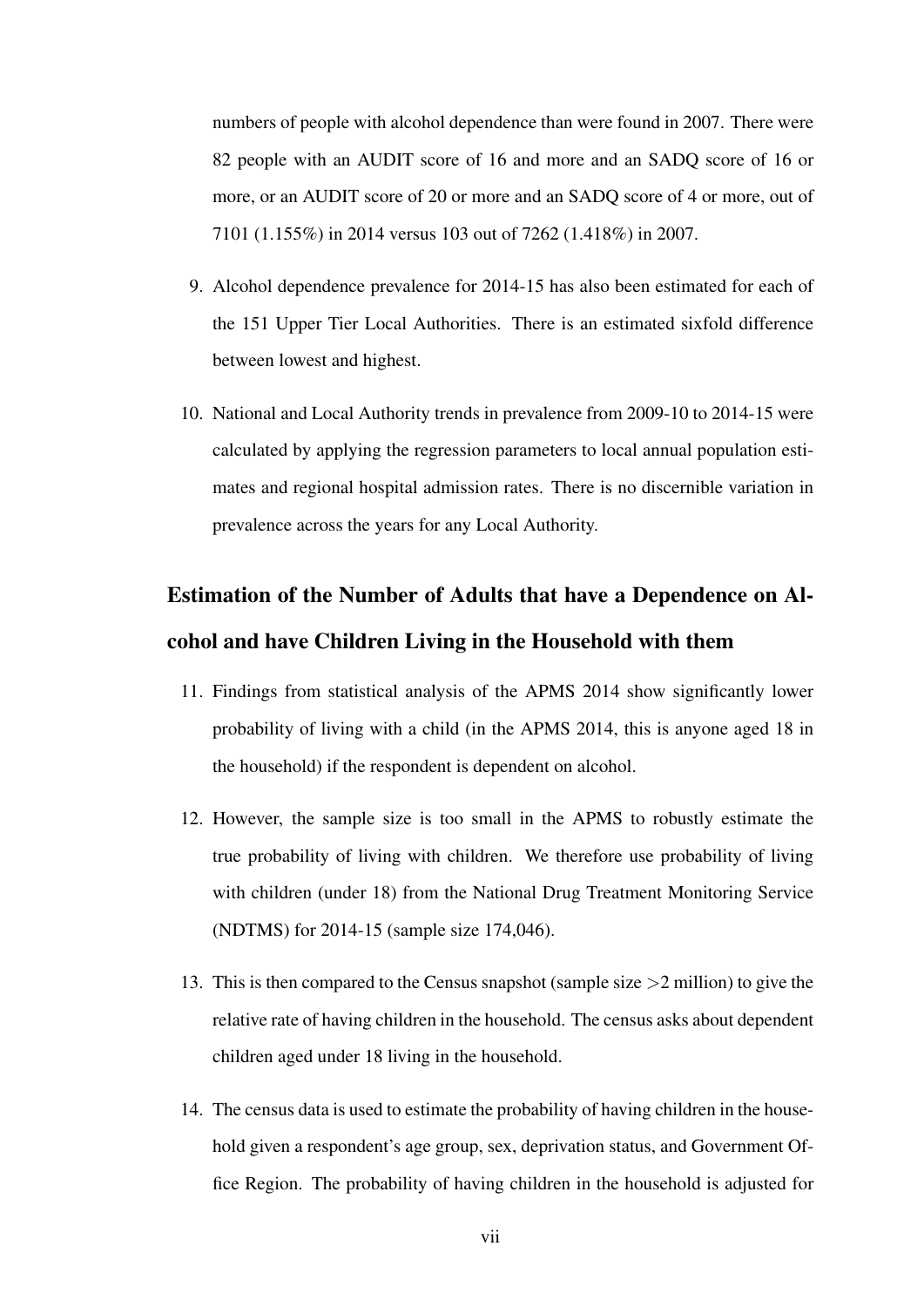adults with alcohol dependence depending on the relative rate calculated from NDTMS data.

- 15. We estimate that nationally in 2014-15 that of the 595,131 adults with alcohol dependence, there were an estimated 120,419 who have children living with them in the household. Accounting for the uncertainty in the coefficients estimated from the two Ordered Probit regressions for overall prevalence, the 95% confidence interval for the number of alcohol dependent adults living with children is 62,827 to 219,378.
- 16. Equivalent estimates at UTLA level have been calculated and will be published alongside UTLA level estimates for other substance misuse in forthcoming publication by PHE.

# Estimation of the Number of Children Living with an Alcohol Dependent Adult

- 17. To estimate the number of children potentially affected, we account for the number of children living in the household using information from the Census. The expected number of children in the household (given that there are children in the household) is no different for adults with alcohol dependence, compared to those without.
- 18. 'Double-counting', whereby some of the alcohol dependent adults cohabit together with their children in the same household, is accounted for through analysis of the Health Survey for England. The probability that a male with alcohol dependence lives with another person with alcohol dependence is 9.62%.
- 19. We estimate that nationally in 2014-2015 there are 222,007 children living in a household with an adult who has symptoms of alcohol dependence and is potentially in need of specialist assessment and treatment.
- 20. We produce a slightly lower estimate if we adjust for 'double-counting'. The final,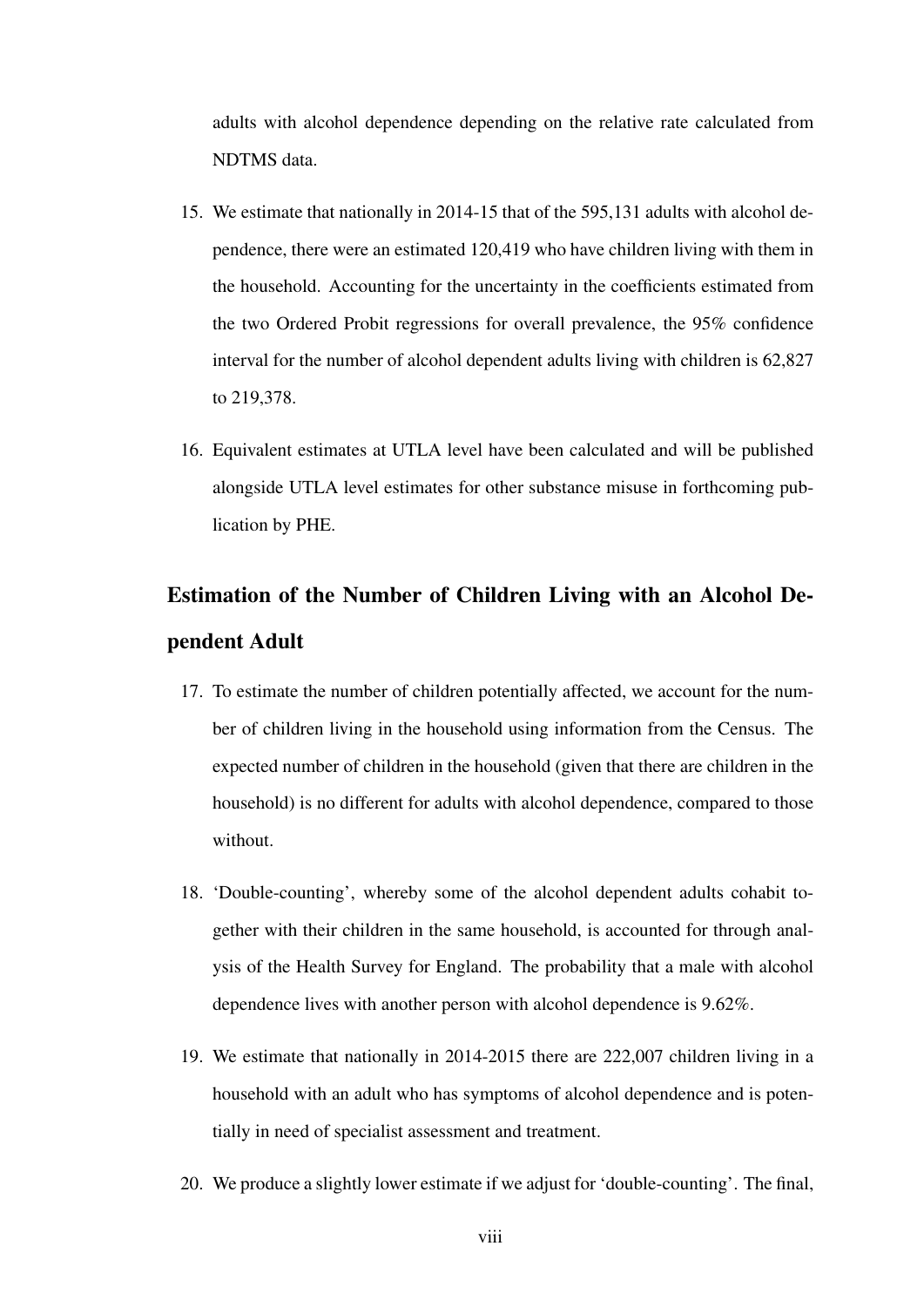revised estimate of the number of children living in a household with an adult who has symptoms of alcohol depedence and is potentially in need of specialist treatment is 207,617. This is calculated by adjusting the number of male adults with alcohol dependence in the household.

- 21. If we adjust the number of female adults with alcohol dependence in the household, we estimate that there are 189,119 children living with at least one alcohol dependent adult in the household.
- 22. This means that we estimate there to be between 14,390 and 32,887 children living with two adults with alcohol dependence.
- 23. Equivalent estimates at UTLA level have been calculated and will be published alongside UTLA level estimates for other substance misuse in forthcoming publication by PHE.

# Amenability to Treatment - Estimation of the Number of Adults that have a Dependence on Alcohol who may be Amenable to Treatment

- 24. To estimate the number of people with alcohol dependence who may be amenable to treatment we used the Alcohol Toolkit Study dataset (March 2014 - July 2016) to identify motivation to reduce drinking among current drinkers categorised into three groups by AUDIT score  $($ <16, 16-19, and 20+), with the latter group regarded as potentially dependent on alcohol
- 25. Two indicators of motivation to reduce alcohol use were identified: 'desire' to reduce drinking (within any timeframe) and 'intention' to reduce drinking (in the near future)
- 26. Statistical analysis of the data, using a logistic regression model, showed that desire to reduce drinking was associated with: female gender and being aged 35+ (compared to male gender aged 18-24), non-white ethnicity, region, and higher audit score category.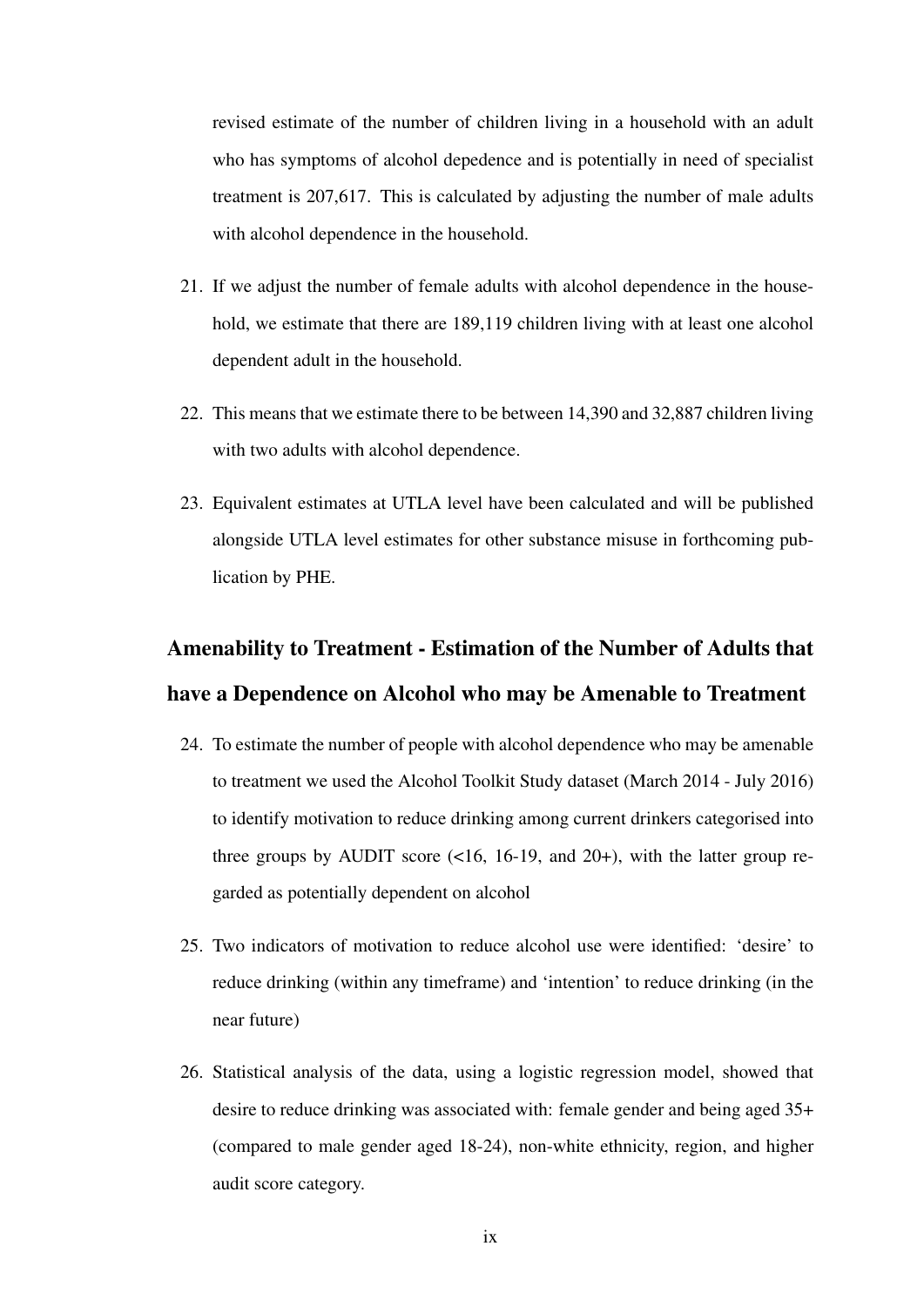- 27. Intention to reduce drinking was also associated with each of the above AND: male gender and being aged 35-54 (compared to Male gender aged 18-24)
- 28. Neither desire nor intention to reduce drinking were associated with having children in the household
- 29. Overall, of the 634,329 people estimated to be alcohol dependent in England, we estimate 363,346 (57.3%) desire to cut down their drinking. This includes 261,288 people (41.2%) who intend to do so in the near future.
- 30. These percentage figures for desiring and intending to cut down are slightly higher than those based on an earlier analysis of the alcohol toolkit study (March 2014 - September 2015) in the STreAM report version 1.0 - 57.3% versus 51% for desire to cut down and 41.2% versus 33.2% respectively.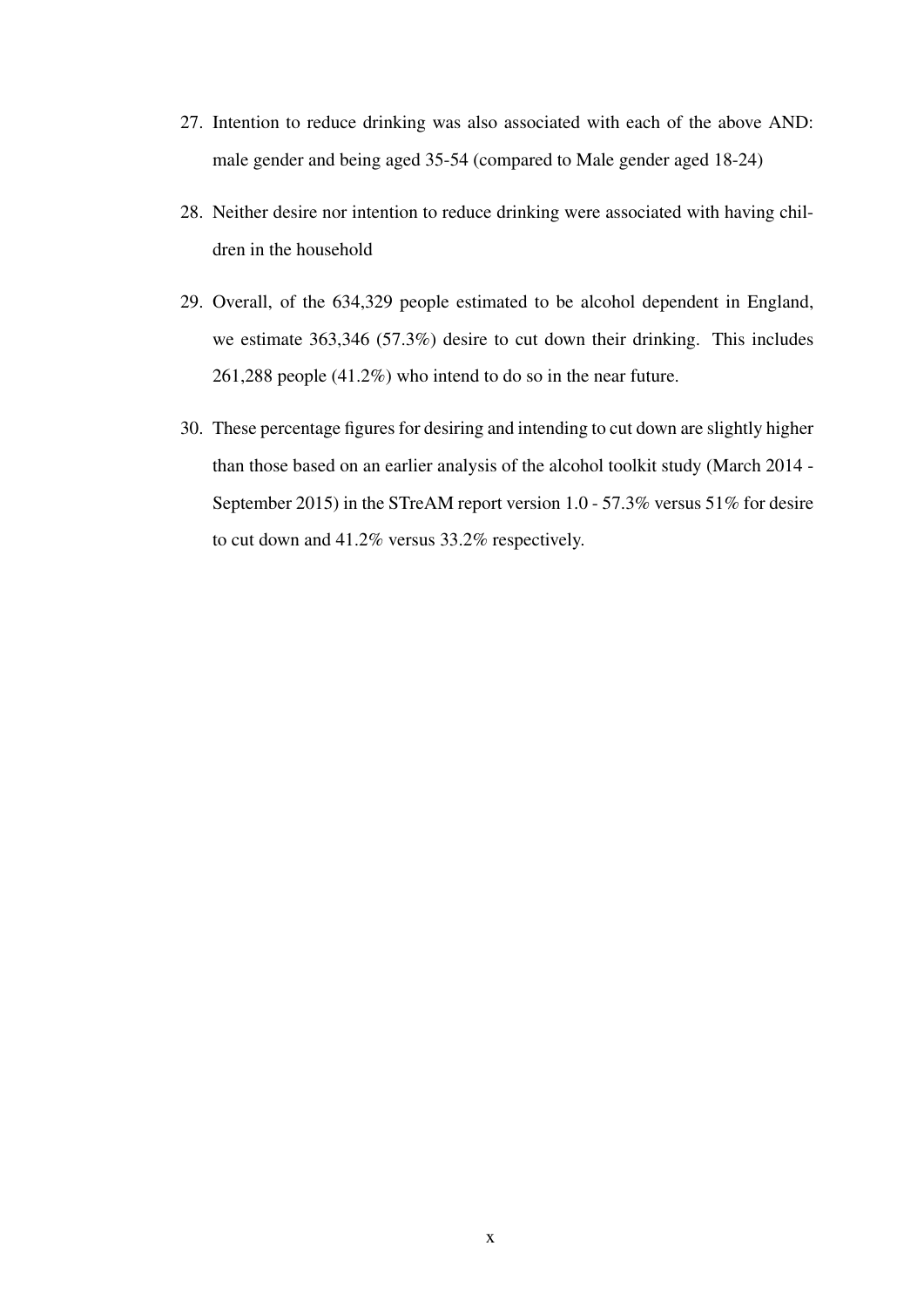#### <span id="page-11-0"></span>*Chapter 1*

# **Background**

# <span id="page-11-1"></span>1.1 The Need for National and Local Prevalence Estimates of Alcohol Dependence

The work presented in this report builds upon previous work undertaken as part of a DH policy research programme grant on "An Evidence-Based Model for Estimating Requirements for Specialist Alcohol Treatment Capacity in England: The Specialist Treatment for Alcohol Model (STreAM)", project reference PR-R4-0512-12002. The work here supersedes the estimates for prevalence of alcohol dependence presented in that report by updating the analyses using APMS 2014 instead of APMS 2007 as the key data source.

Alcohol is the most commonly used psychoactive substance in the UK, with 58% of the population reporting drinking in the last week.<sup>[1]</sup> While many people drink alcohol without experiencing harms, at a population level, alcohol is responsible for a million hospitalisations and  $6,500$  deaths in England per year.<sup>[2]</sup> Overall, alcohol harms are estimated to cost £21B per year, including £3.5B in NHS costs.<sup>[2]</sup>

One form of alcohol-related harm, alcohol dependence, can be particularly costly in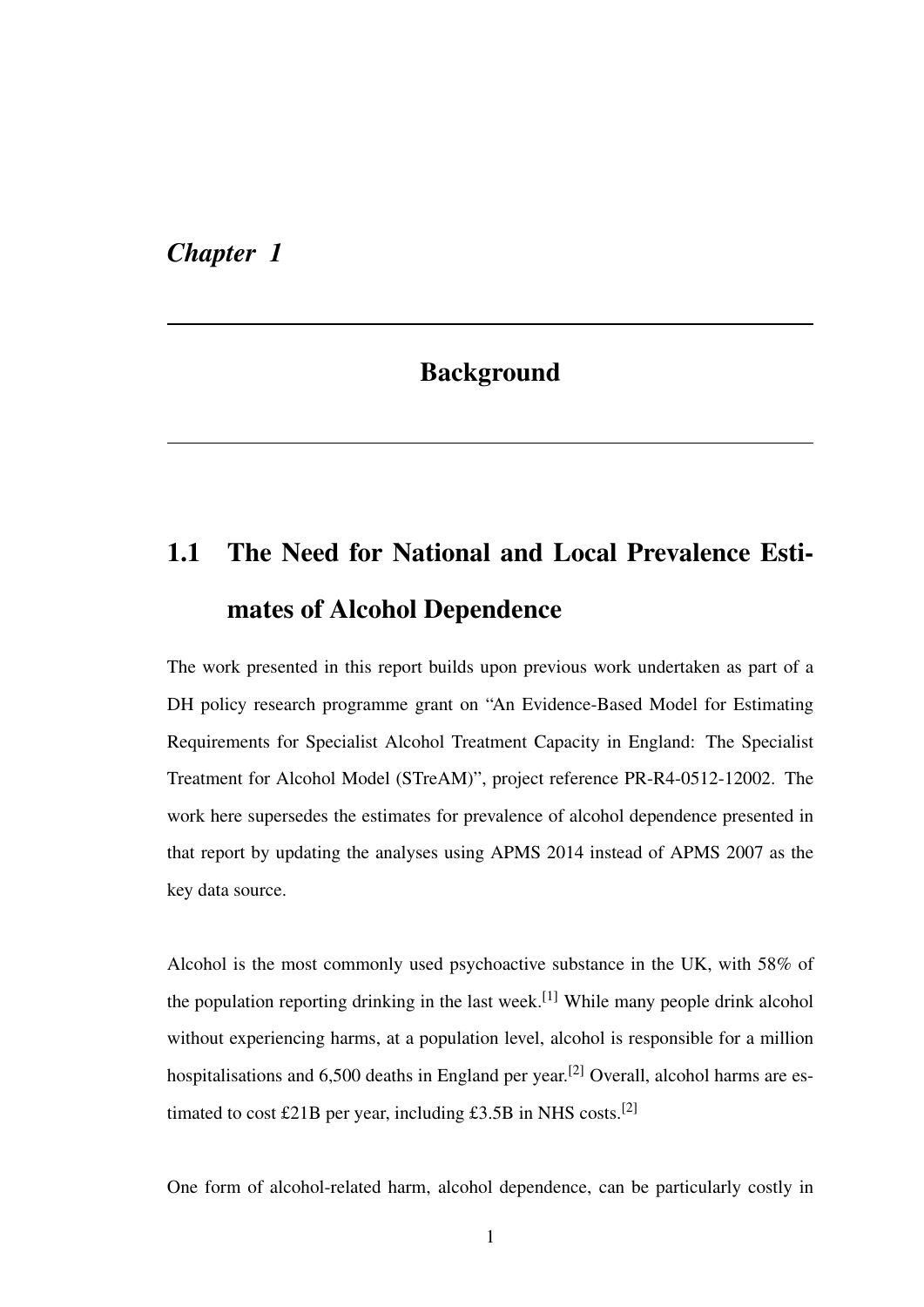personal, social, and economic terms. Alcohol dependence is a syndrome characterised by a strong and sometimes overpowering desire to drink, which may take priority over other previously valued activities.[3] In England, analysis of 2007 Adult Psychiatric Morbidity Survey (APMS) data indicated that 1.6 million people showed signs of alcohol dependence.<sup>[4]</sup> This estimate, while useful at a national level, is of limited value in local level planning of alcohol treatment service systems, with local areas having differing levels of alcohol dependence and population structures. Local Authorities assumed the lead responsibility for alcohol service provision in 2013/2014.[5] It is therefore crucial that decision-makers have locally relevant alcohol dependence prevalence estimates in order to understand the scale of need in their area. Such estimates could inform resource allocation to better address the longstanding geographic inequities in service provision for alcohol dependence<sup>[6]</sup>.

# <span id="page-12-0"></span>1.2 The Need to Estimate the Number of Children Living with an Adult with Alcohol Dependence

Alcohol dependence not only affects the individual, but also has important consequences for those around them; particularly dependent children<sup>[7-9]</sup>. Children of parents with alcohol and other substance use problems are more likely than children in general to have a range of adverse childhood experiences such as being taken into in care, witnessing or be a victim of violence, and family separation<sup>[10]</sup>. Such children are also more likely to demonstrate behavioural problems<sup>[11]</sup> and perform less well at school<sup>[12]</sup>. In later life, they are at greater risk of themselves developing substance use or mental health problems<sup>[10]</sup>.

To strategically address the needs of families where one or more adults in the household is alcohol dependent, it is necessary to understand how widespread this circumstance is. The Government has therefore commissioned Public Health England (PHE) to review the evidence and provide nationally and locally relevant advice on the number of chil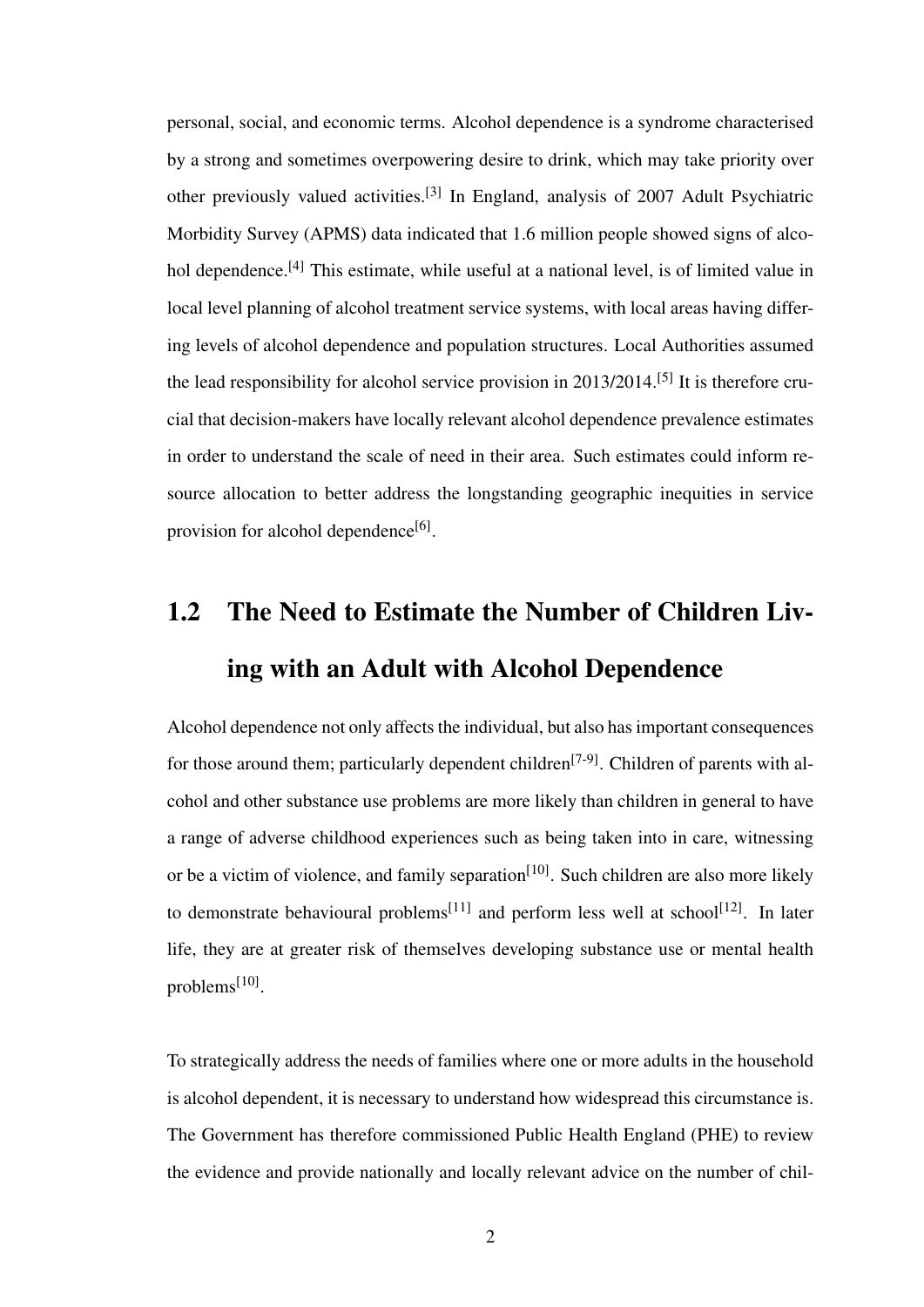dren affected by parental alcohol misuse.

Previous national estimates of the number of children living in households with alcohol dependent adults suggested this circumstance applies to 5.9% of children under 16 years (95% CI: 5.2-6.6) or approximately 705,611 individual children<sup>[13]</sup>. The estimates were calculated using year 2000 National Psychiatric Morbidity Study data, with respondents scoring >10 on the Alcohol Use Disorders Test  $(AUDIT)^{[14]}$  and 16+ on the Severity of Alcohol Dependence Questionnaire  $(SADQ)^{[15]}$  assumed to be alcohol dependent. The Social Mobility and Child Poverty Commission has since recommended monitoring the number of children living with alcohol dependent adults over time as an indicator of chronic disadvantage<sup>[16]</sup>. As data from the 2014 Adult Psychiatric Morbidity Survey have recently become available, it is now possible to provide updated national estimates of the number of children living with alcohol dependent adults and, for the first time, to develop a method for providing local level estimates and to examine trends over time.

# <span id="page-13-0"></span>1.3 Developing a New Method for Local Prevalence Estimates of Alcohol Dependence

In 2014, a consortium including the University of Sheffield, King's College London, and the University of Manchester were commissioned by the Department of Health to undertake an evidence review and synthesis in order to build an alcohol treatment capacity model. Of particular relevance to this report, the project included (for England and each Local Authority) the development of new prevalence estimates for alcohol dependence. Other aspects of the project involved quantification of specialist alcohol treatment pathways and estimates of access rates to specialist alcohol treatment, treatment outcomes, and costs. These data, along with the prevalence estimates, were embedded within two decision support tools for the planning and commissioning of specialist alcohol services: a benchmarking tool to allow Local Authorities to compare themselves to other areas and the national average, and a 'what if' scenario modelling tool to allow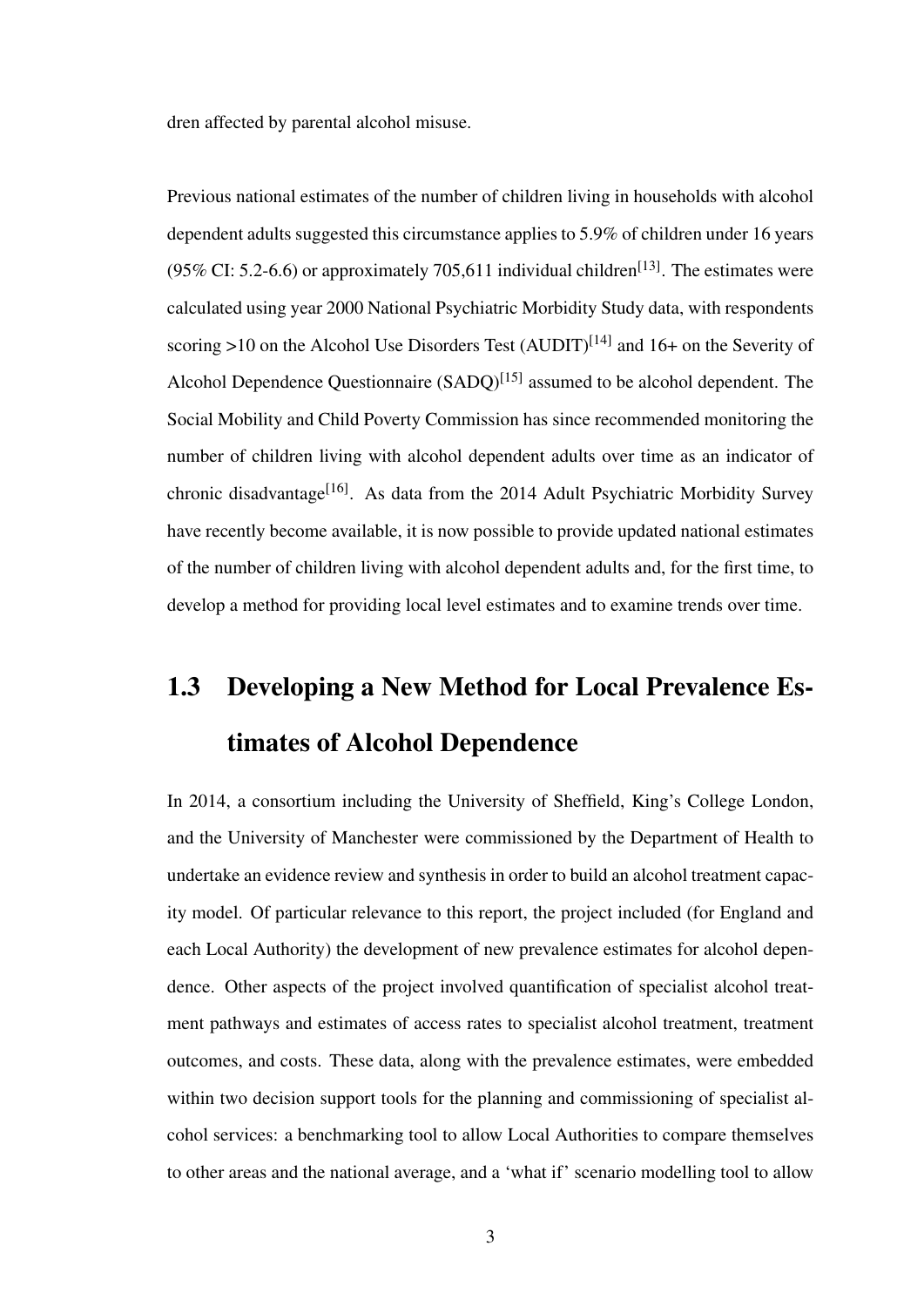users to determine the potential consequences of altering the level and mix of specialist services provided in terms of numbers treated, resource use, prevalence, mortality and costs. This work is fully described in the project report *An Evidence-Based Model for Estimating Requirements for Specialist Alcohol Treatment Capacity in England: The Specialist Treatment for Alcohol Model (STreAM) Version 1.0*[17] .

The prevalence estimation aspect of the work involved deriving population distributions of mild moderate, and severe alcohol dependence for each of 151 Upper Tier Local Authorities (UTLA) in England. The analysis utilised:

- Data from the 2007 APMS<sup>[4]</sup> specifically AUDIT and SADO scores (to indicate harmful drinking and to classify severity of alcohol dependence respectively)
- Local Authority population data age, gender, and Index of Multiple Deprivation  $(MD)$  quintile<sup>[18]</sup>
- Hospital admission rates for alcohol dependence or withdrawal as denoted by ICD-10 diagnosis codes F10.2, F10.3, F10.4, F10.5, or F10.6<sup>[3]</sup> for each of nine Government Office Regions (with individual UTLA admission rates assumed to be the same as the GOR within which they were located)

The statistical modelling used is described in detail in Chapter 4 of the project report  $[17]$ , but in short, two Ordered Probit regression models were fitted to APMS data. The first explored the association between AUDIT scores (0-7, 8-15, 16-19, 20+) on the one hand and individual (age and gender) and area (IMD and hospital admission rates,) characteristics on the other. The results of the first model were then used to estimate the probability of being in an SADQ score group (0-3, 4-14, 16-30, 31+) on the basis of not only age, gender, IMD and hospital admission rate, but also conditional on AUDIT category. The parameters of the first regression we used to estimate the distribution of AUDIT scores for each Local Authority in 40 subgroups (2 x gender, 4 x age, 5 x IMD quintile). The number of people in each subgroup estimated to be in each AUDIT category was then further partitioned into SADQ categories, using the regression coefficients of the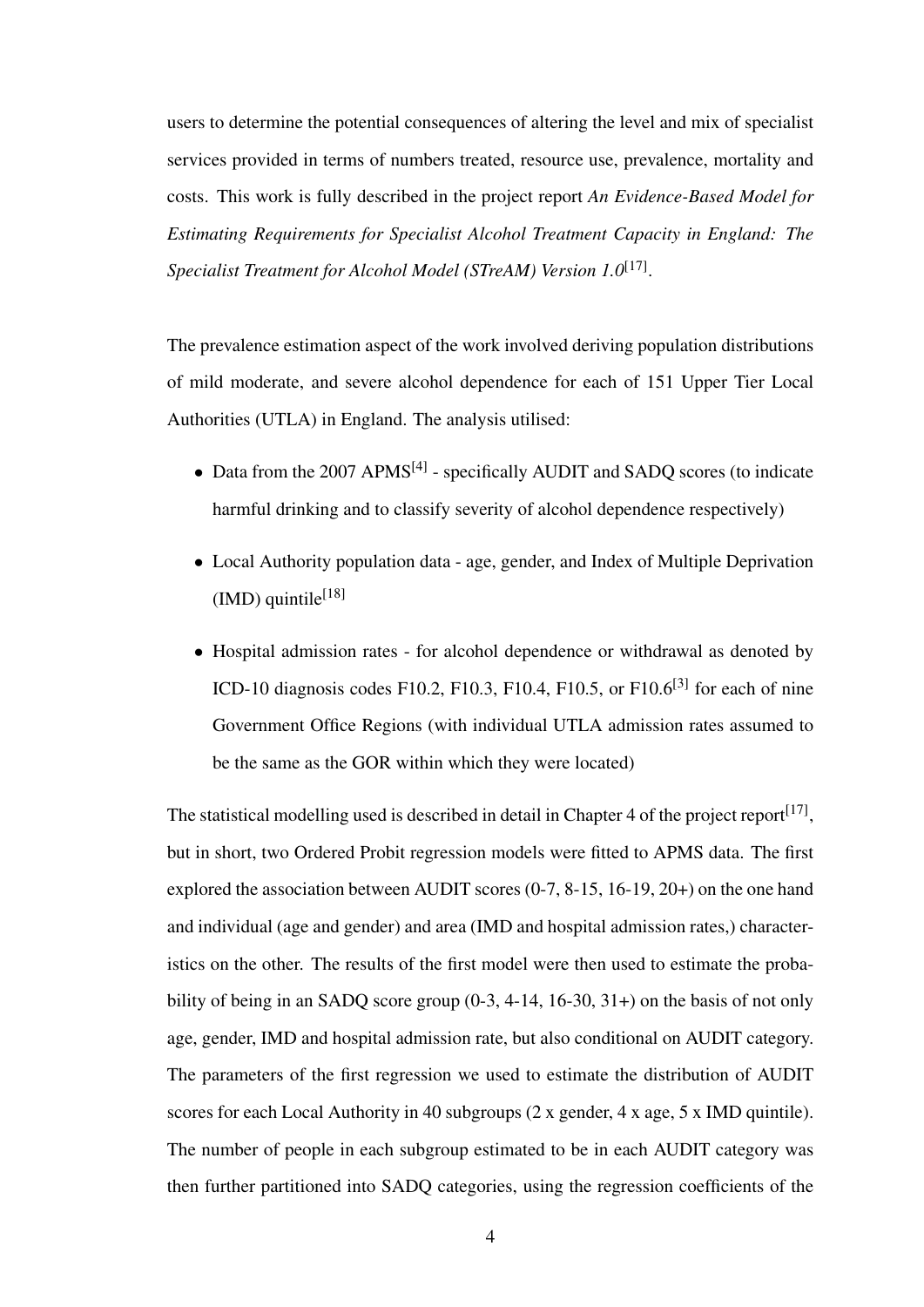second model. Finally, adjustment was made to Local Authority prevalence estimates to reflect homelessness, on the basis that people who were homeless were less likely to be included in the APMS data but more likely to be alcohol dependent.

Nationally, we estimated that in 2012 approximately 735,000 (1.75% of the 18+ population) are alcohol dependent and likely to be in need of specialist treatment. When considered by severity, 397,000 were estimated to be mildly dependent (0.94%: AUDIT 20+ and SADQ 4-15), 268,000 moderately dependent (0.64%: AUDIT 16+ and SADQ 16-30), and 52,000 severely dependent (0.12%: AUDIT 16+ and SADQ 31+). Estimates by Local Authority can be found in Appendix 4.6 of the report<sup>[17]</sup>. A limitation of the estimates is the age of the data on which they were based, however, at the time the work was conducted the 2014 APMS data were not available for use. Updating the estimates with new data was identified as a priority by the project team and stakeholders.

#### <span id="page-15-0"></span>1.4 Amenability to Treatment

While information about the number of people within an area who may be alcohol dependent can assist those responsible for commissioning alcohol services in understanding how many could potentially require specialist treatment, such information does not indicate what proportion of these would be willing to actually access treatment if it were available (i.e. 'amenable' to treatment). There is ample evidence to suggest that not all of those who could potentially benefit will necessarily seek treatment or perceive the need for it, and further, some will remit from alcohol dependence without formal intervention.  $[19-21]$  For these reasons, it would not be a good use of scarce resources to provide enough treatment for the entire alcohol dependent population; rather it is necessary to have an indication of the proportion who might be amenable to treatment at a given time and to scale service provision accordingly. For a number of years, the commonly accepted 'rule of thumb' in England has been that there should be sufficient capacity for 15% of the prevalent population. This proportion is based on the 1990 work of Rush<sup>[22]</sup> which has been taken to suggest that treatment services should aim to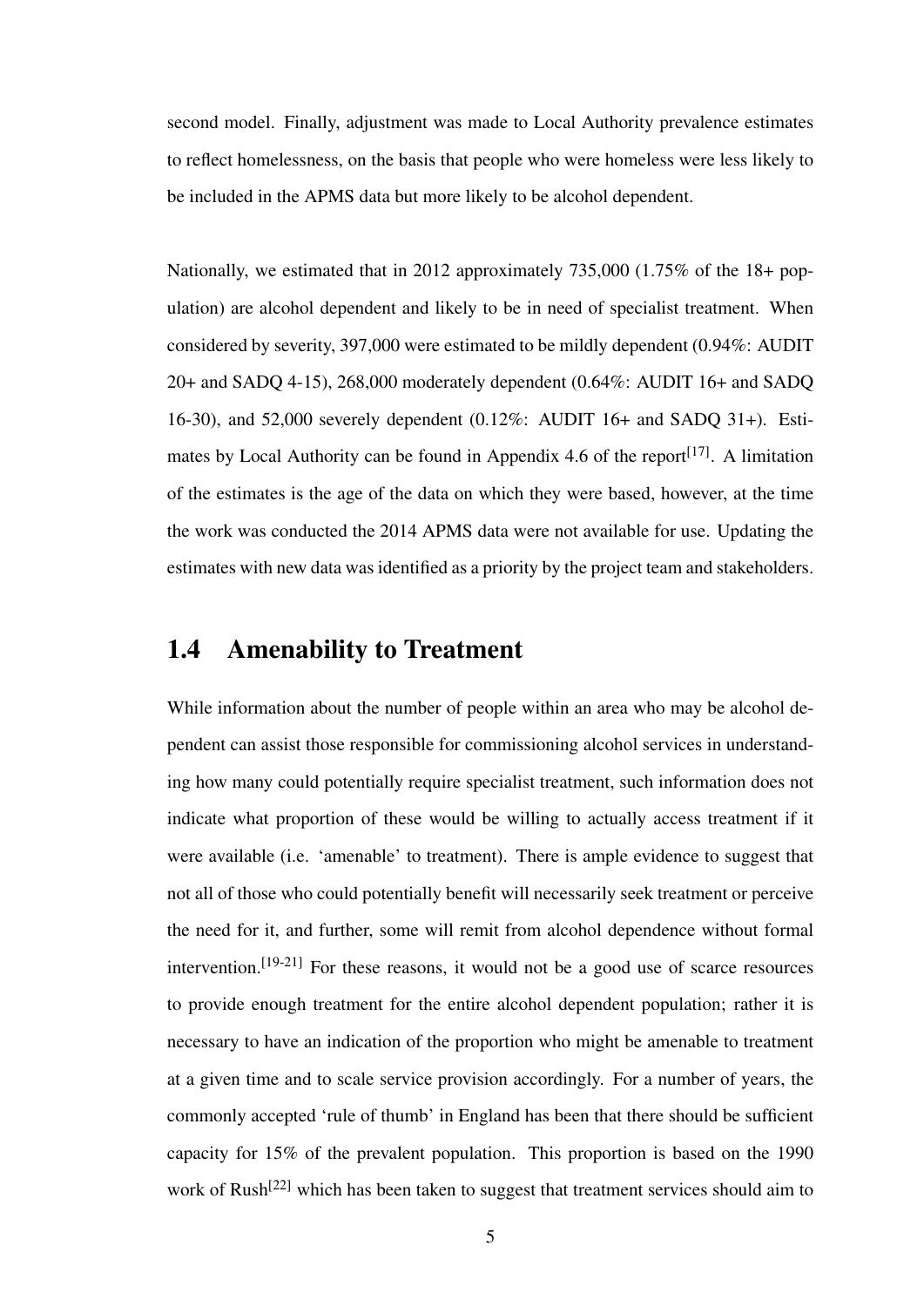cater for 10-20% of the prevalent population. As an amenability estimate using Canadian work conducted several years ago may not be relevant to the contemporary English context, the development of a new method for estimating the amenability was also commissioned as part of the *STreAM* project.[17]

We used Alcohol Toolkit Study data<sup>[23]</sup> to calculate alcohol treatment amenability estimates for people who were possibly alcohol dependent (i.e. AUDIT score 20+) for eight groups (male and female, each by age groups: 18-24, 25-34, 35-54, and 55+ years). Amenability to treatment was assessed using a single item regarding motivation to reduce drinking, with responses indicating whether or not a person (1) had a desire to cut down, and (2) had a desire to cut down and intended to do so soon - see the *STreAM* report<sup>[17]</sup> for complete description of methods. Overall,  $51\%$  of those scoring 20+ on AUDIT had a desire to cut down and 33.2% intended to do so soon. While these estimates take into account age and gender, they are national rather than local, and do not account for local variation in factors such as IMD and ethnicity.

#### <span id="page-16-0"></span>1.5 Aims and Objectives

The overall aim of this project is to provide national and local estimates for England of the number of adults dependent on alcohol and how many have children living with them. These estimates are intended for use by Local Authorities to assess the need for alcohol treatment provision.

This aim will be addressed by meeting the following objectives:

- 1. Provision of 2014/15 estimates of the number of adults that have a dependence on alcohol (including confidence intervals)
	- nationally and by UTLA
	- by age and gender (of the adult)
	- from 2010/11 to 2014/15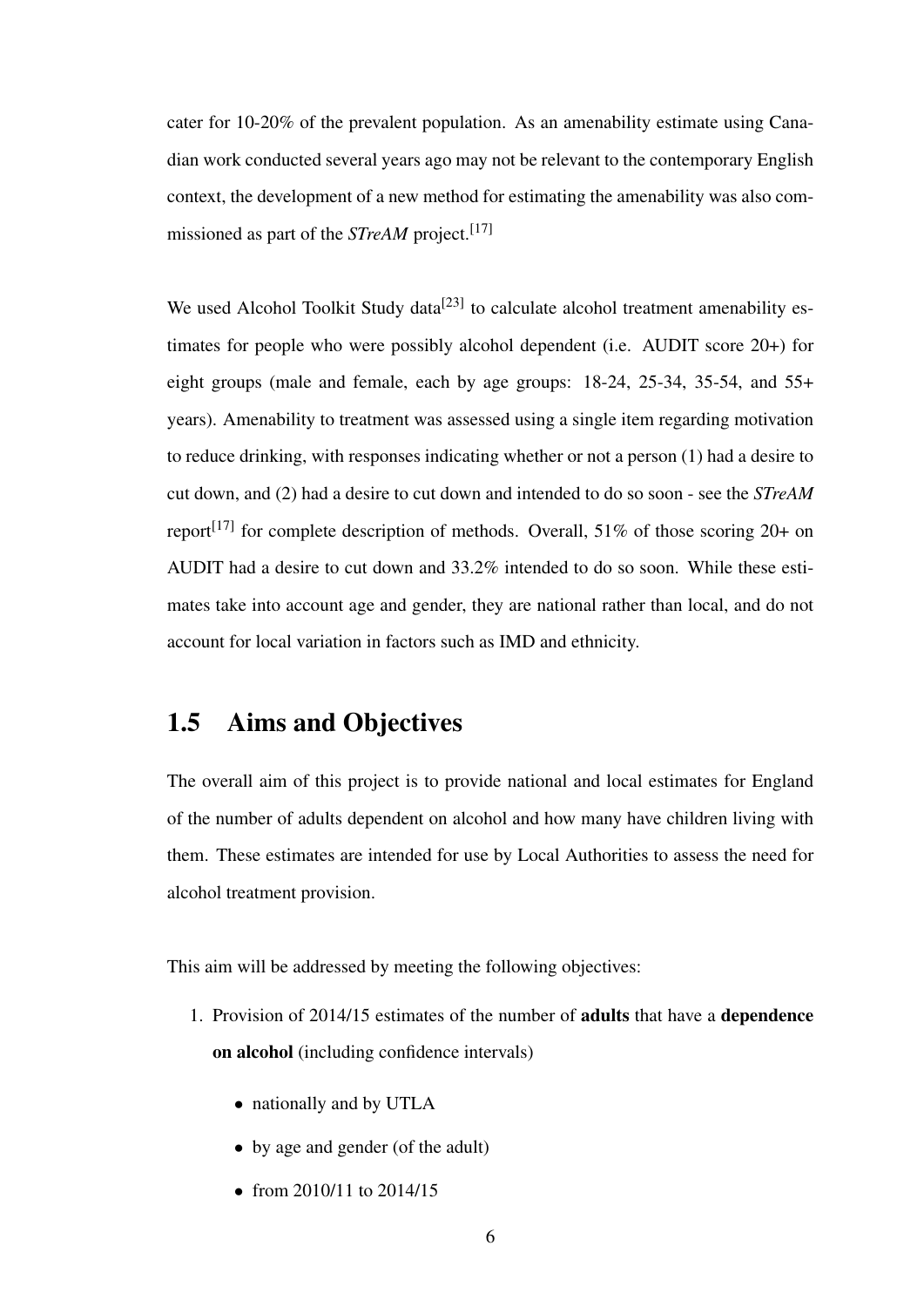- 2. Provision of 2014/15 national and UTLA estimates of the number of adults that have an alcohol dependency that have children living with them (including confidence intervals)
	- nationally and by UTLA
	- by age and gender (of the adult)
	- from 2010/11 to 2014/15
- 3. Provision of 2014/15 national and UTLA estimates of the number of children that live with adults that have an alcohol dependency (including confidence intervals)
	- nationally and by UTLA
	- by age and gender (of the adult)
	- from 2010/11 to 2014/15
- 4. Provision of an estimate nationally and for each UTLA of the number and proportion of adults dependent on alcohol that would be amenable to treatment in 2014/15
- 5. Production of a report that explains the methodology used to produce the estimates as well as any caveats and limitations in their use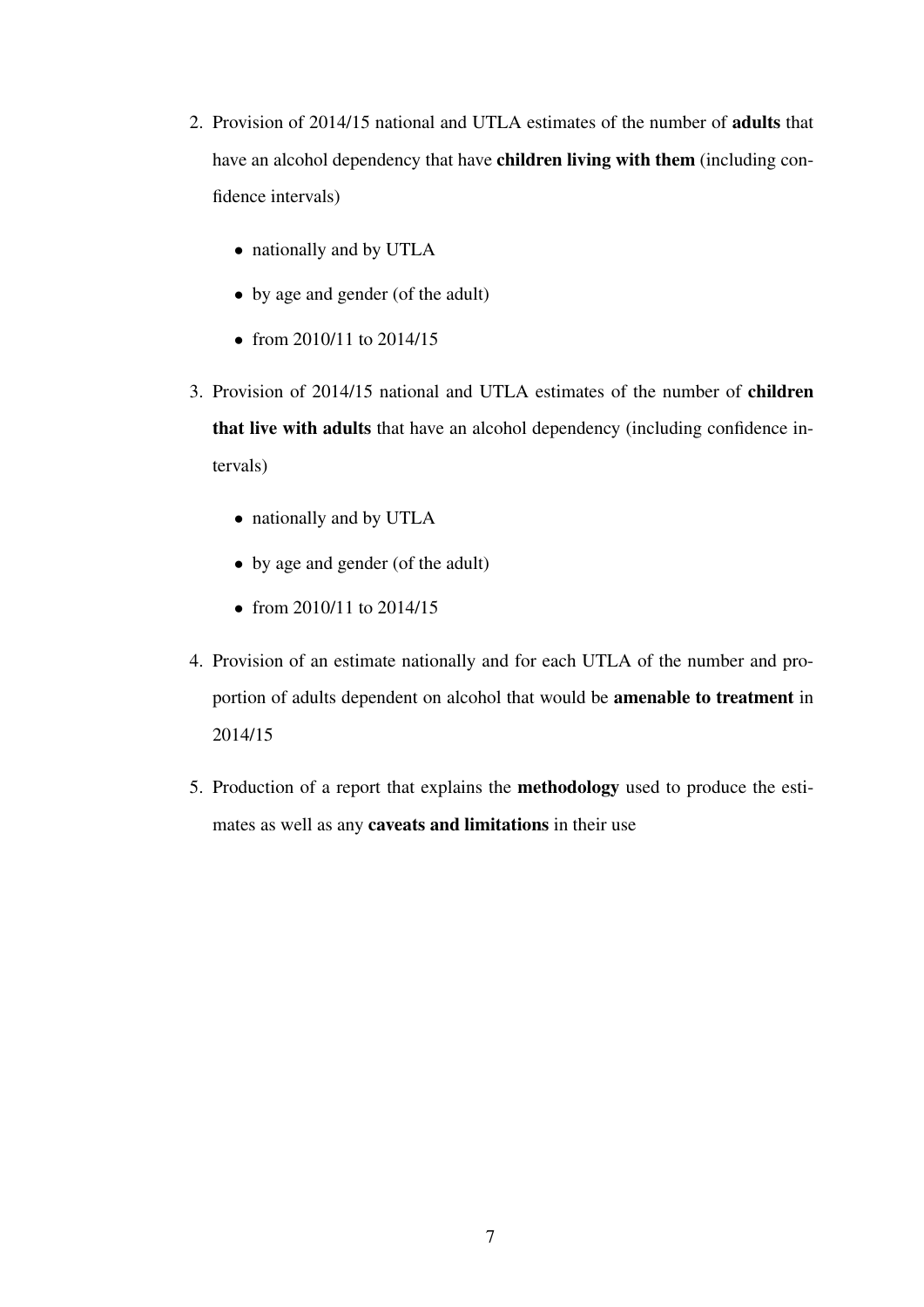<span id="page-18-0"></span>*Chapter 2*

### Prevalence of Alcohol Dependence in Adults by Local

### Authority

#### <span id="page-18-1"></span>2.1 Introduction

The first substantive work package of this project is to estimate the prevalence of adults with alcohol dependence nationally and by Upper Tier Local Authority<sup>[1](#page-18-2)</sup>. This is an update to Brennan et al (2016), using the Adult Psychiatric Morbidity Survey (APMS) 2014, rather than the APMS 2007. Estimates are generated for 8 different age-sex groups: 18-24, 25-34, 35-54 and 55+; male and female. Estimates are also generated for 5 financial years: 2010-11, 2011-12, 2012-13, 2013-14 and 2014-15.

This work tests several different model structures to check for 'structural uncertainty' uncertainty arising due to model choice. The original estimates did not include confidence intervals. Therefore, we run Monte-Carlo simulation of the regression parameters to calculate confidence intervals around the estimates.

We estimate there to be 595,131 adults (1.393%) with alcohol dependence in England

<span id="page-18-2"></span><sup>&</sup>lt;sup>1</sup>This report uses Upper Tier Local Authority, its acronym UTLA, and Local Authority, interchangably throughout.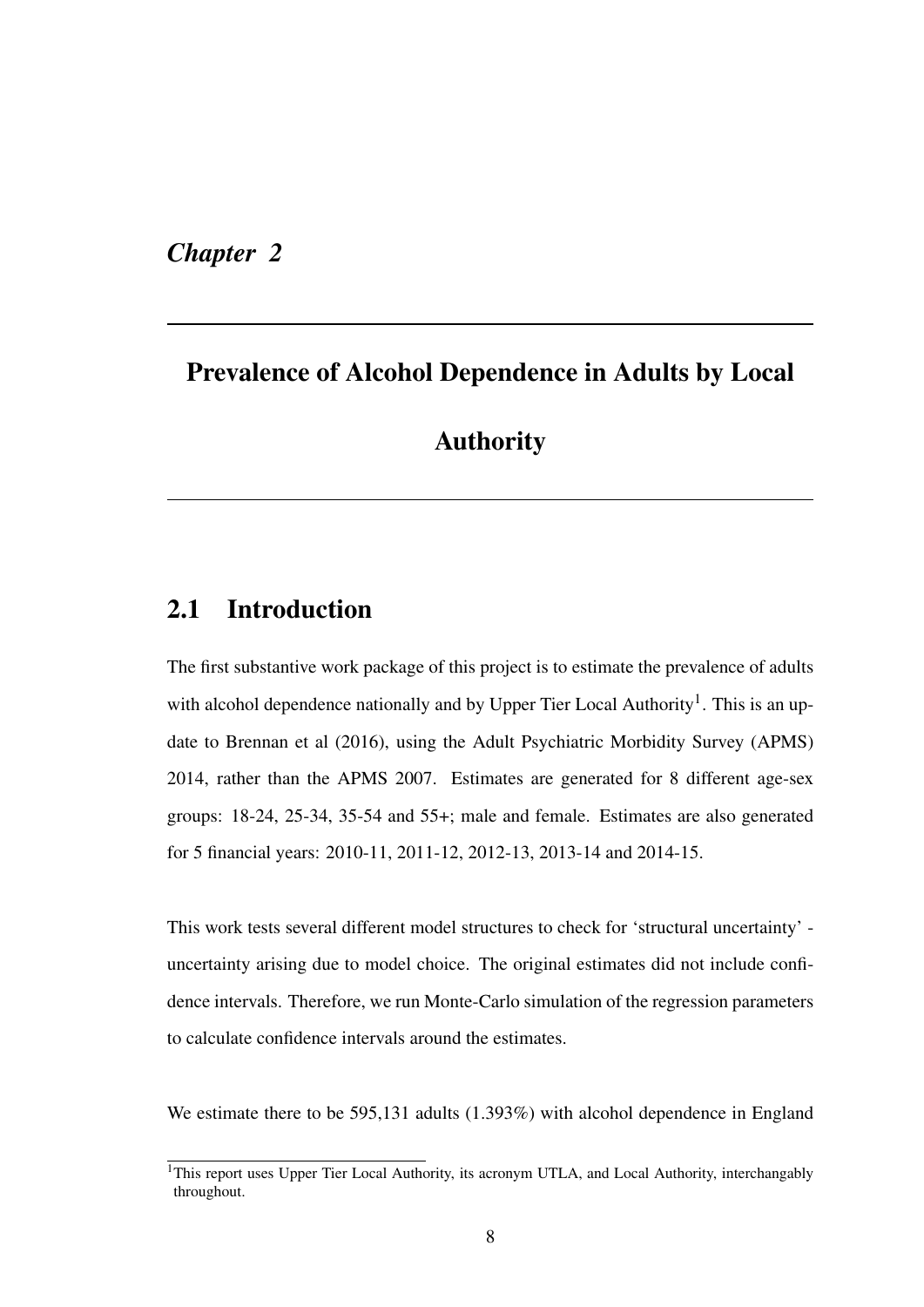in 2014-15. There is substantial variation across age and sex, with over 3% of males aged 25-34 estimated to have alcohol dependence compared to 0.26% of females aged 55 and over. We also find large variation in rates of alcohol dependence across Upper Tier Local Authorities, ranging from 0.64% in Wokingham to 3.85% in Blackpool. The confidence interval around the central estimate is large, with a 95% confidence interval of 485,504 to 776,743.

#### <span id="page-19-0"></span>2.2 Data and Methods

The estimation is based upon the APMS 2014, which is a nationally-representative cross-sectional survey of 7,546 individuals in private accommodation aged 16 or over. The APMS includes demographic information including age, sex, ethnicity, and index of multiple deprivation (IMD) quintile, and the Government Office Region (GOR) of residence. The APMS also includes two screening tools pertinent to this research: the Alcohol Use Disorders Identification Test (AUDIT) and the Severity of Alcohol Dependence Questionnaire (SADQ). Respondents are grouped according to their scores on both questionnaires to give twelve combinations, based on three AUDIT groups and four SADQ groups, as shown in [Table 2.1.](#page-19-1) Those in the yellow cells are deemed poten-tially in need of specialist treatment for alcohol dependence<sup>[2](#page-19-2)</sup>, and are the focus of this work.

Table 2.1: Example AUDIT-SADQ Matrix

<span id="page-19-1"></span>

|                    |   | $SADQ 0-3$ $SADQ 4-15$ $SADQ 16-30$ $SADQ 31+$ Total |  |
|--------------------|---|------------------------------------------------------|--|
| AUDIT 0-15         |   |                                                      |  |
| <b>AUDIT 16-19</b> | F |                                                      |  |
| AUDIT $20+$        |   |                                                      |  |
| Total              |   |                                                      |  |

The probability of belonging in each of the cells is estimated as a function of age group,

<span id="page-19-2"></span><sup>&</sup>lt;sup>2</sup>See the original *STreAM* report for more explanation.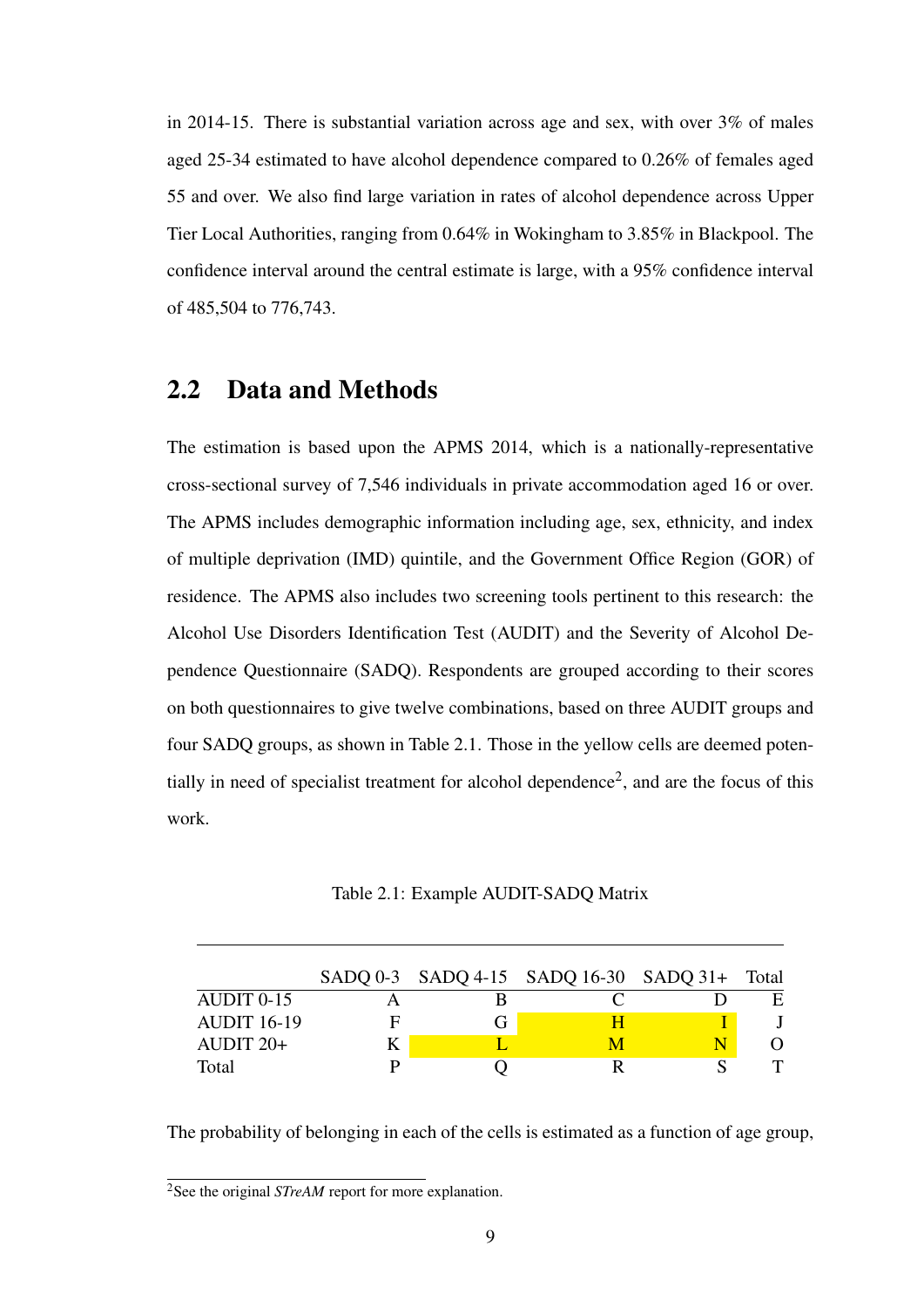sex, ethnicity, IMD quintile, and 2014-15 alcohol-dependent hospital admissions rate for the Government Office Region (GOR) the respondent lives within. There are 9 Government Office Regions in England: North East, North West, Yorkshire & the Humber, East Midlands, West Midlands, East of England, London, South East, South West. The admission rates are taken from Hospital Episodes Statistics data. The alcoholdependent hospital admissions rate used is the "unique patients admitted with diagnosis codes F10.2, F10.3, F10.4, F10.5 or F10.6".

Each respondent in the APMS is allocated a HES rate based on their age group, sex, and GOR. That is, we expect the probability of belonging to an AUDIT or SADQ group to be related to the GOR-level alcohol-attributable and alcohol-dependent hospital admissions rates. The probability of belonging to a particular AUDIT group is estimated as a function of age, sex, IMD quintile, ethnicity, and hospital admissions rate. The probability of belonging to a particular SADQ group is estimated as a function of the same explanatory variables, as well as AUDIT group. That is, we expect the probability of a respondent belonging to an SADQ group to be dependent on their AUDIT group. Estimated probabilities are multiplied by the population taken from the relevant year's mid-year population estimate, provided by the Office for National Statistics.

The probabilities are estimated using 2 different regression models to test for structural uncertainty (ie. different results due to model choice). First, two separate Ordered Probit models are chosen. A second model is estimated using two Multinomial Logistic Regressions, which estimates the probability of belonging to each cell in the matrix assuming no underlying ordinal structure. After detailed analysis, the two separate Ordered Probit models were chosen on the grounds of goodness of fit, as well as a statistical test which showed that the Bivariate Ordered Probit, which assumes correlation in the error terms of the two Ordered Probit equations, is not necessary. Details for the other models tested and their goodness of fit are given in Appendix 1.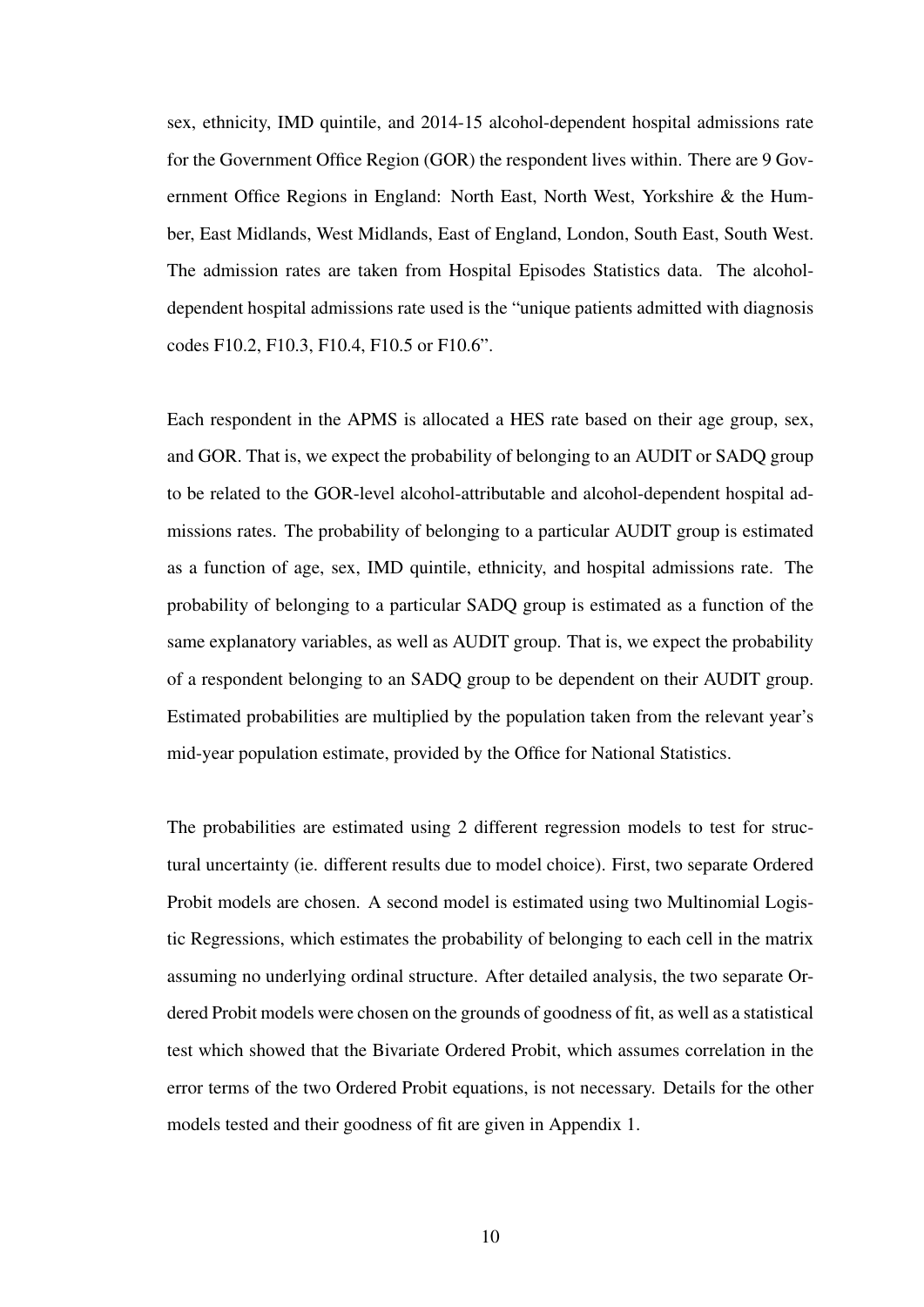The Ordered Probit regression assumes an underlying linear dependent variable *y* <sup>∗</sup> determined by

$$
y_i^* = \mathbf{x_i} \boldsymbol{\beta} + \boldsymbol{\varepsilon}_i
$$

and cut points are endogenously chosen such that

$$
y_i = 1 \quad \text{if} \quad y^* \le \alpha_1
$$
  

$$
y_i = 2 \quad \text{if} \quad \alpha_1 < y^* \le \alpha_2
$$
  

$$
y_i = j \quad \text{if} \quad y^* > \alpha_j
$$

where  $y_i$  is the observed outcome - in this case the AUDIT or SADQ group. The Ordered Probit assumes that the error term  $\varepsilon_i$  is normally distributed with mean zero. The probability of belonging to each group, dependent on characteristics, can then be calculated. For example

$$
P(y_i = 1 | x_i) = P(y_i^* \leq \alpha_1 | x_i) = P(\mathbf{x_i} \beta \leq \alpha_1 | x_i) = \Phi(\alpha_1 - \mathbf{x_i} \beta)
$$

#### <span id="page-21-0"></span>2.3 Results

#### <span id="page-21-1"></span>2.3.1 Raw APMS matrix

[Table 2.2](#page-22-1) shows the raw, weighted matrix from the APMS 2014. There are 7,101 observations due to either missing data in one or more of the variables or age being less than 18, for 445 respondents.

The raw data shows that 1.15% of the respondents are adults potentially in need of specialist treatment for alcohol dependence. The majority (64.6%) of these are considered to have mild dependence (SADQ 4-15).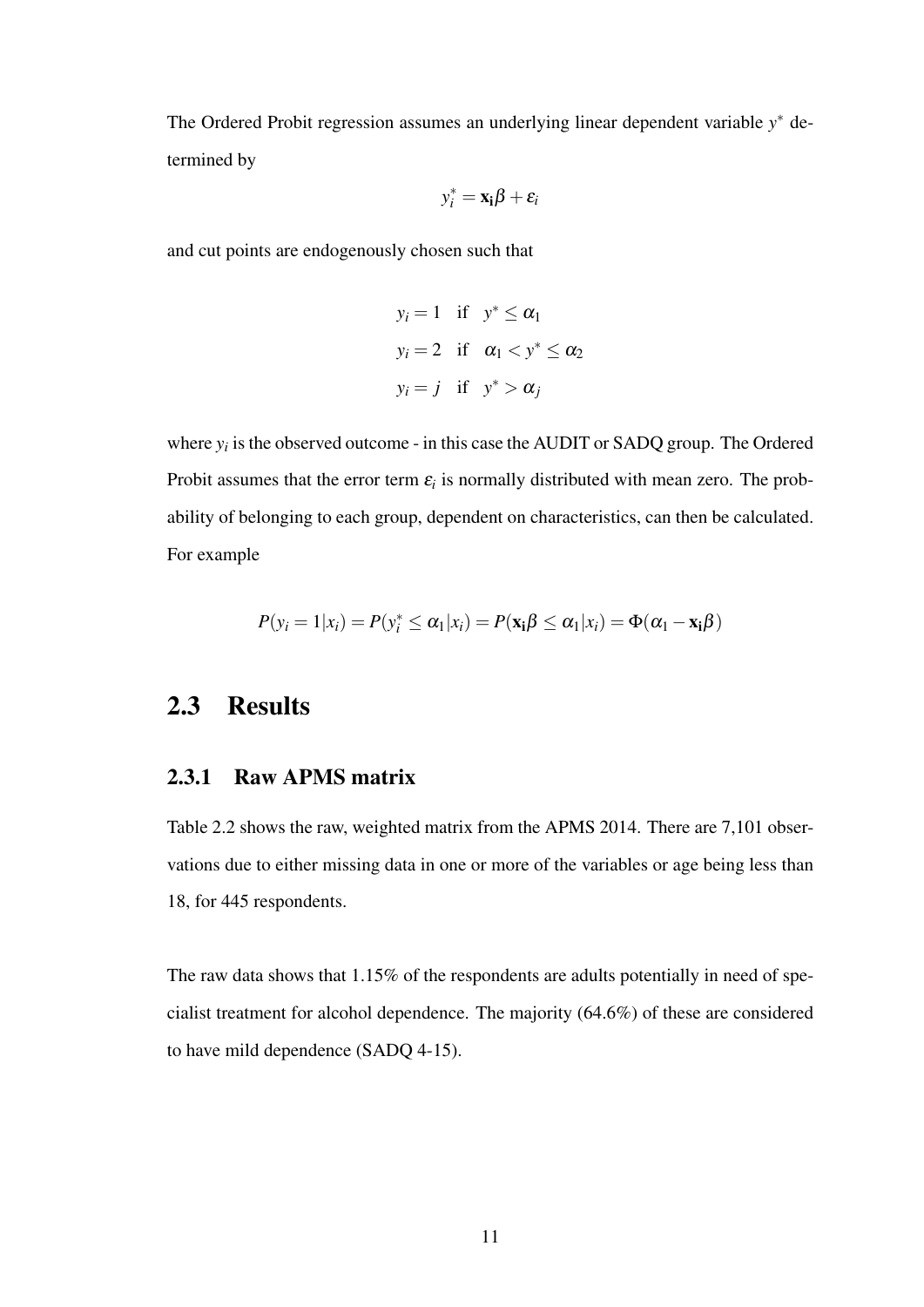<span id="page-22-1"></span>

|                    |       |     | $SADQ 0-3$ $SADQ 4-15$ $SADQ 16-30$ $SADQ 31+$ |              | Total |
|--------------------|-------|-----|------------------------------------------------|--------------|-------|
| $AUDIT 0-15$       | 6,632 | 244 |                                                |              | 6,884 |
| <b>AUDIT 16-19</b> | 53    | 71  |                                                |              | 128   |
| AUDIT $20+$        |       | 53  | 13                                             |              | 89    |
| Total              | 6,695 | 368 | 26                                             | $12^{\circ}$ | 7.101 |

Total with alcohol dependence: 82

As percentage of population: 1.155%

#### <span id="page-22-0"></span>2.3.2 Regression Results

[Table 2.3](#page-23-0) and [Table 2.4](#page-24-0) show the regression parameters from the Ordered Probit regressions for AUDIT and SADQ respectively. Although the coefficients are not marginal effects (in that the magnitude has no immediately discernible meaning), the direction of the coefficients is revealing.

Females across all age groups are less likely to be in a high AUDIT group compared to 18-24 year-old males. White respondents are more likely to be in a higher AU-DIT group than non-white respondents. IMD is not statistically significantly related to AUDIT group except for the richest quintile, who are much less likely to have a high AUDIT score. Alcohol-dependent hospital admissions rates are not statistically significant at the 10% level, although this might be due to small variation and sample size. The coefficient is in the expected direction, in that people in areas with higher alcoholdependent hospital admission rates are more likely to have a higher AUDIT score.

Older age groups are less likely to be in higher SADQ groups, as are non-whites and the richest IMD quintile. No other IMD quintile is significantly different from the most deprived quintile. Hopsital admissions rates are significant predictors of SADQ group at the 10% level, and again the coefficient means that respondents in areas with higher alcohol-dependent hospital admission rates are more likely to have a higher SADQ score. SADQ group is mostly affected by which AUDIT group the respondent is in.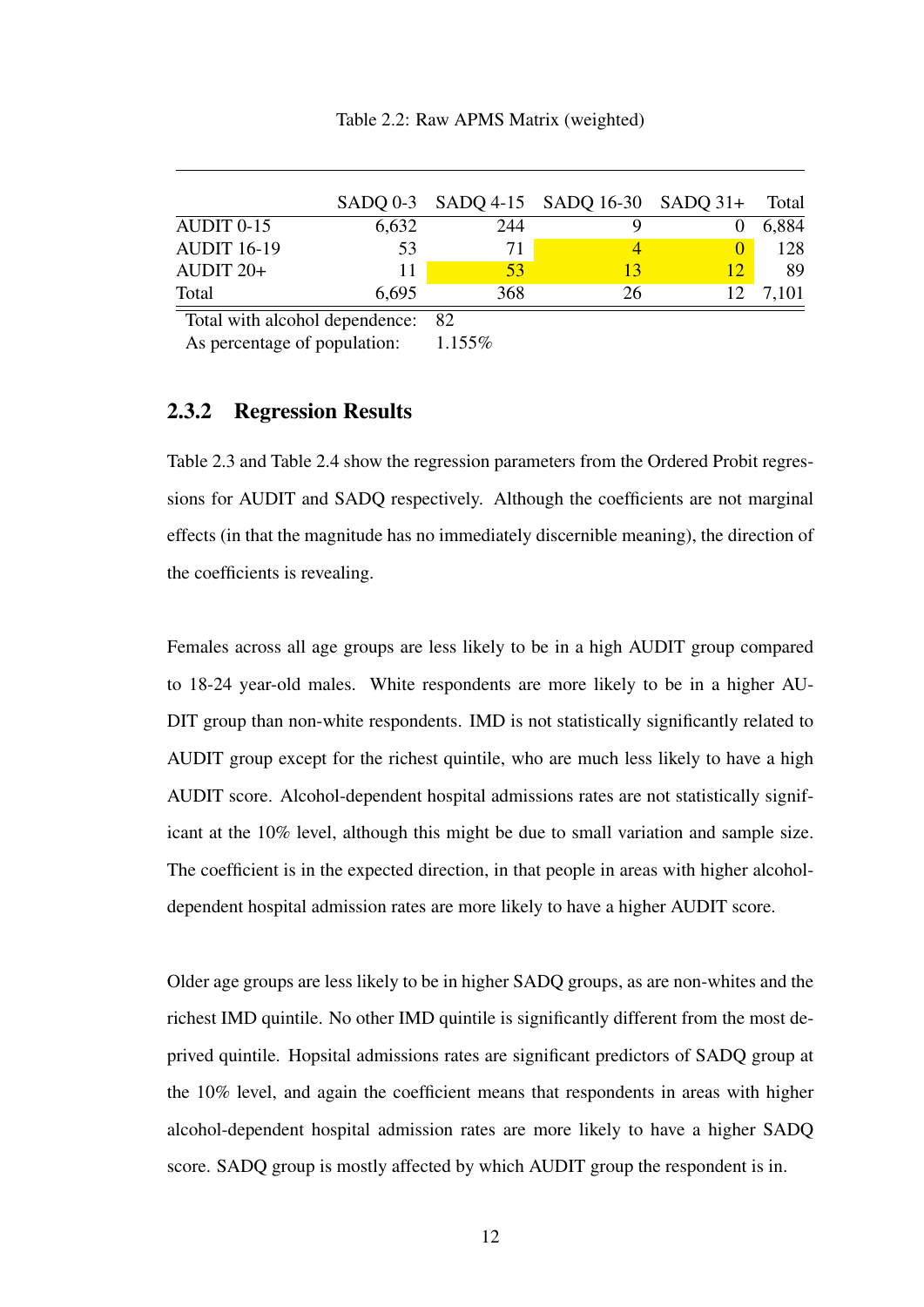<span id="page-23-0"></span>

| <b>Age-Sex</b>                   | 18-24 Male         | (ref)         |
|----------------------------------|--------------------|---------------|
|                                  |                    |               |
|                                  | 18-24 Female       | $-0.226$      |
|                                  |                    | (0.211)       |
|                                  | 25-34 Male         | 0.066         |
|                                  |                    | (0.189)       |
|                                  | 25-34 Female       | $-0.427$      |
|                                  |                    | $(0.185)$ **  |
|                                  | 35-54 Male         | $-0.113$      |
|                                  |                    | (0.230)       |
|                                  | 35-54 Female       | $-0.491$      |
|                                  |                    | $(0.179)$ *** |
|                                  | $55+$ Male         | $-0.586$      |
|                                  |                    | $(0.215)$ *** |
|                                  | 55+ Female         | $-0.764$      |
|                                  |                    | $(0.178)$ *** |
| <b>Ethnicity</b>                 | White              | (ref)         |
|                                  |                    |               |
|                                  | Non-White          | $-0.242$      |
|                                  |                    | $(0.118)$ **  |
| <b>IMD</b> quintile              | 1 (Poorest)        | (ref)         |
|                                  |                    |               |
|                                  | $\overline{2}$     | 0.025         |
|                                  |                    | (0.094)       |
|                                  | 3                  | $-0.132$      |
|                                  |                    | (0.099)       |
|                                  | $\overline{4}$     | $-0.084$      |
|                                  |                    | (0.098)       |
|                                  | 5 (Richest)        | $-0.304$      |
|                                  |                    | $(0.110)$ *** |
| <b>Hospital Admissions Rates</b> | Alcohol-Dependence | 66.651        |
|                                  |                    | (47.563)      |
| <b>Cut Points</b>                | $\mathbf{1}$       | 1.284         |
|                                  |                    | $(0.216)$ *** |
|                                  | $\overline{2}$     | 1.672         |
|                                  |                    | $(0.218)$ *** |
| $\,N$                            |                    | 7,101         |

Table 2.3: Regression Parameters: Ordered Probit, AUDIT

\* *p* < 0.1; \*\* *p* < 0.05; \*\*\* *p* < 0.01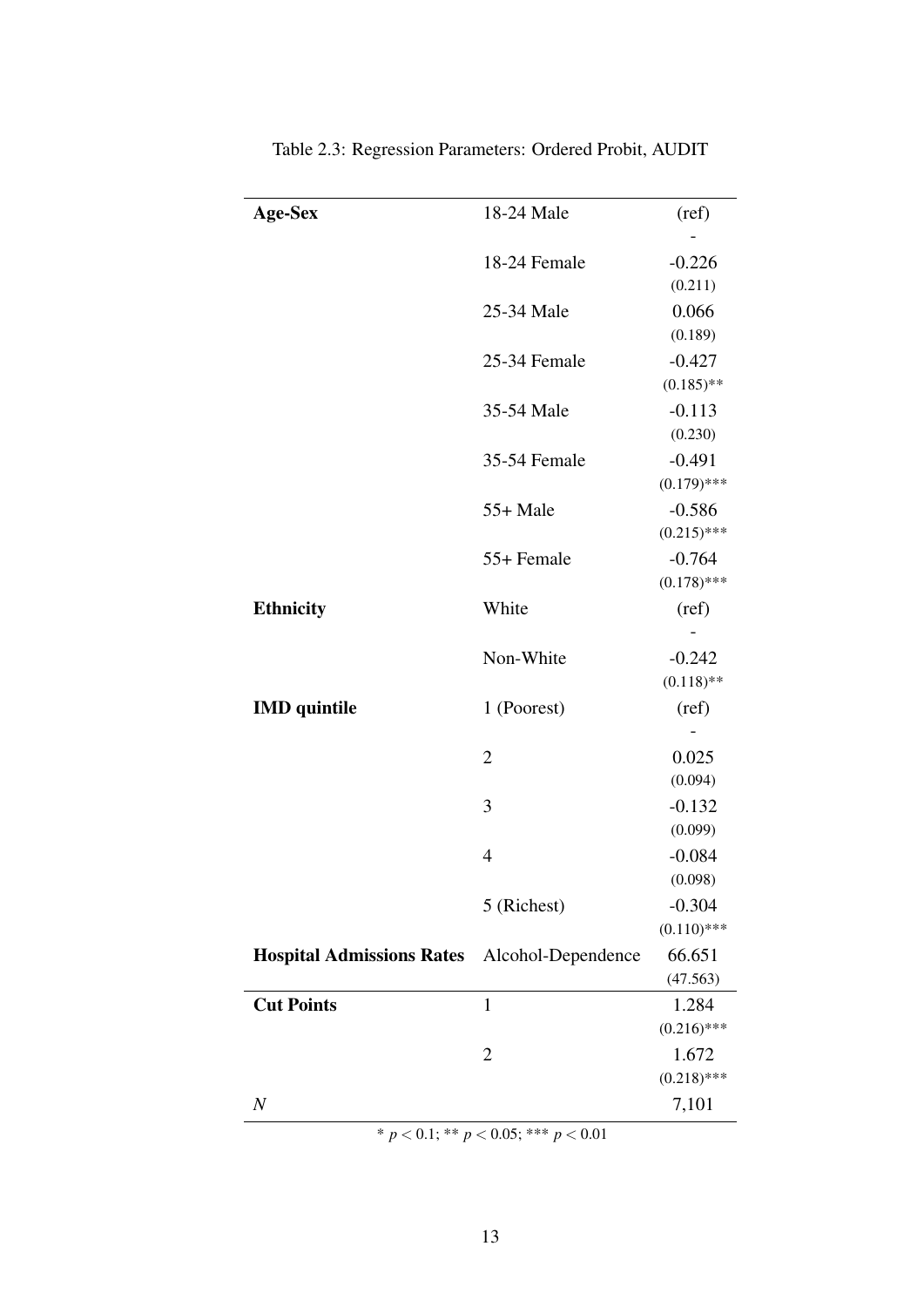| Age-Sex                                      | 18-24 Male     | (ref)                     |
|----------------------------------------------|----------------|---------------------------|
|                                              |                |                           |
|                                              | 18-24 Female   | 0.022<br>(0.177)          |
|                                              | 25-34 Male     | $-0.071$                  |
|                                              |                | (0.174)                   |
|                                              | 25-34 Female   | $-0.322$                  |
|                                              |                | $(0.162)$ **              |
|                                              | 35-54 Male     | $-0.352$                  |
|                                              |                | (0.216)                   |
|                                              | 35-54 Female   | $-0.597$                  |
|                                              |                | $(0.164)$ ***             |
|                                              | 55+ Male       | $-0.848$<br>$(0.202)$ *** |
|                                              | 55+ Female     | $-0.912$                  |
|                                              |                | $(0.163)$ ***             |
| <b>Ethnicity</b>                             | White          | (ref)                     |
|                                              |                |                           |
|                                              | Non-White      | $-0.606$                  |
|                                              |                | $(0.137)$ ***             |
| <b>IMD</b> quintile                          | 1 (Poorest)    | (ref)                     |
|                                              |                |                           |
|                                              | $\overline{c}$ | 0.018                     |
|                                              |                | (0.090)                   |
|                                              | 3              | $-0.023$<br>(0.091)       |
|                                              | $\overline{4}$ | $-0.144$                  |
|                                              |                | (0.095)                   |
|                                              | 5 (Richest)    | $-0.202$                  |
|                                              |                | $(0.101)$ **              |
| Hospital Admissions Rates Alcohol-Dependence |                | 89.203                    |
|                                              |                | $(45.631)*$               |
| <b>Audit Group</b>                           | <16            | (ref)                     |
|                                              |                |                           |
|                                              | 16-19          | 1.922                     |
|                                              |                | $(0.115)$ ***             |
|                                              | $20+$          | 2.998<br>$(0.153)$ ***    |
| <b>Cut Points</b>                            | $\mathbf{1}$   | 0.810                     |
|                                              |                | $(0.214)$ ***             |
|                                              | $\overline{2}$ | 2.515                     |
|                                              |                | $(0.241)$ ***             |
|                                              | 3              | 3.215                     |
|                                              |                |                           |
|                                              |                | $(0.274)$ ***             |

<span id="page-24-0"></span>Table 2.4: Regression Parameters: Ordered Probit, SADQ

\* *p* < 0.1; \*\* *p* < 0.05; \*\*\* *p* < 0.01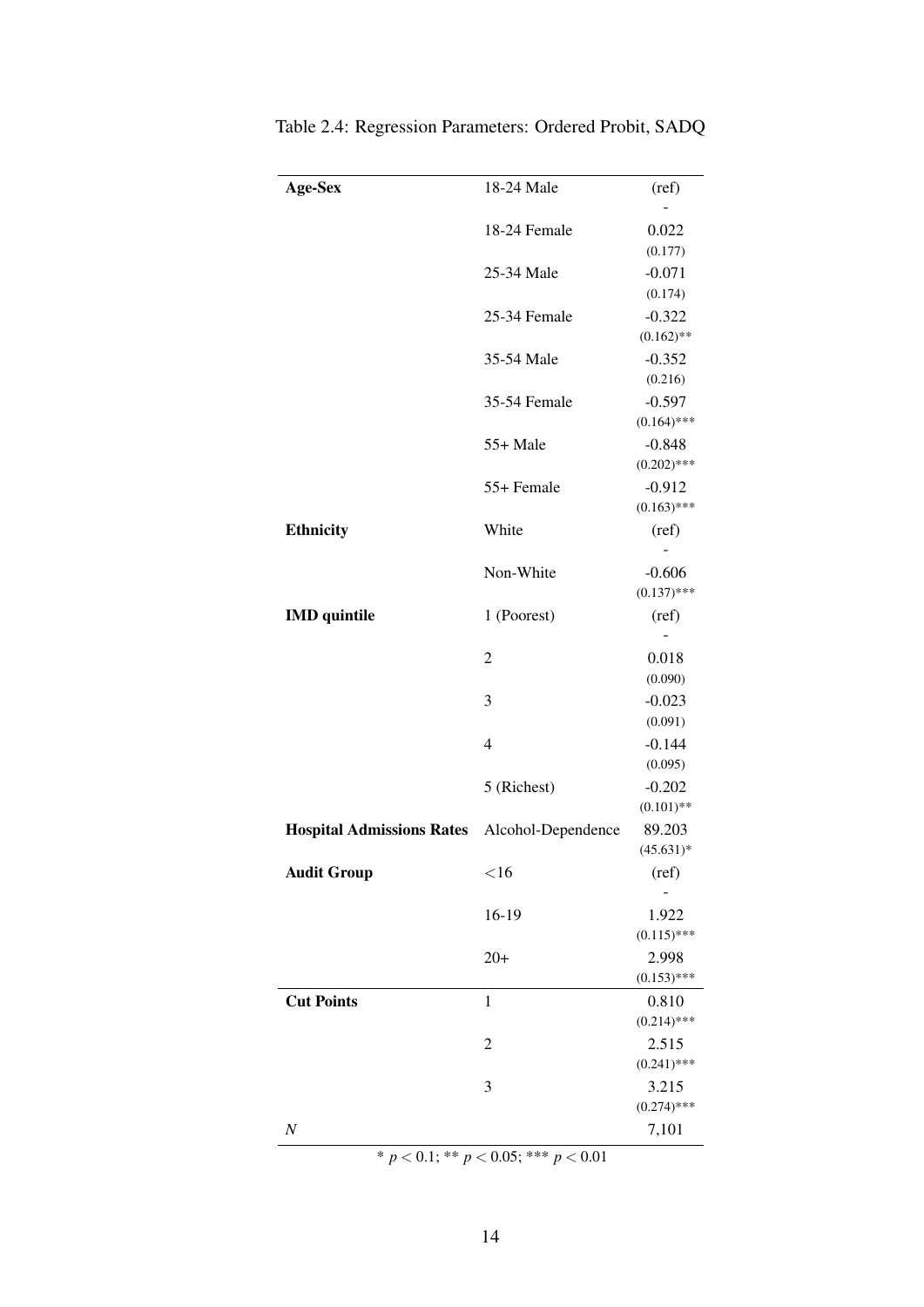#### <span id="page-25-0"></span>2.3.3 Matrices from Statistical Analysis

[Table 2.5](#page-25-1) shows the overall matrix for England. The main estimate for the number of adults in England with alcohol dependence is 595,131, which is 1.393% of the adult population.

<span id="page-25-1"></span>

|                                | $SADO 0-3$ |           | SADQ 4-15 SADQ 16-30 | $SADO 31+$ | Total      |
|--------------------------------|------------|-----------|----------------------|------------|------------|
| AUDIT 0-15                     | 39,800,500 | 1,420,261 | 11,810               | 887        | 41,233,459 |
| <b>AUDIT 16-19</b>             | 362,830    | 428,456   | 50,940               | 15,761     | 857,987    |
| AUDIT $20+$                    | 65,844     | 337,505   | 131,968              | 98,154     | 633,471    |
| Total                          | 40,229,173 | 2,186,223 | 194,718              | 114,802    | 42,724,917 |
| Total with alcohol dependence: |            | 595,131   |                      |            |            |
| As percentage of population:   |            | 1.393%    |                      |            |            |

Table 2.5: National AUDIT-SADQ Matrix

This is broken down into eight separate matrices by age and gender in [Table 2.6](#page-25-2) to [Table 2.13.](#page-28-1) There is considerable variation across age and gender: males are much more likely to have alcohol dependence, especially those aged 25-54. The highest prevalence of alcohol dependence in females is in the youngest age group, 18-24.

#### Table 2.6: Male 18-24

<span id="page-25-2"></span>

|                                       |         |        | SADQ 0-3 SADQ 4-15 SADQ 16-30 SADQ 31+ |      | Total   |
|---------------------------------------|---------|--------|----------------------------------------|------|---------|
| AUDIT 0-15                            | 8168952 | 78959  | 221                                    |      | 8248142 |
| <b>AUDIT 16-19</b>                    | 35502   | 17548  | 842                                    | 144  | 54036   |
| AUDIT $20+$                           | 6863    | 16086  | 3005                                   | 1179 | 27133   |
| Total                                 | 8211317 | 112593 | 4068                                   | 1333 | 8329311 |
| Total with alcohol dependence: 59,382 |         |        |                                        |      |         |

As percentage of population: 2.362%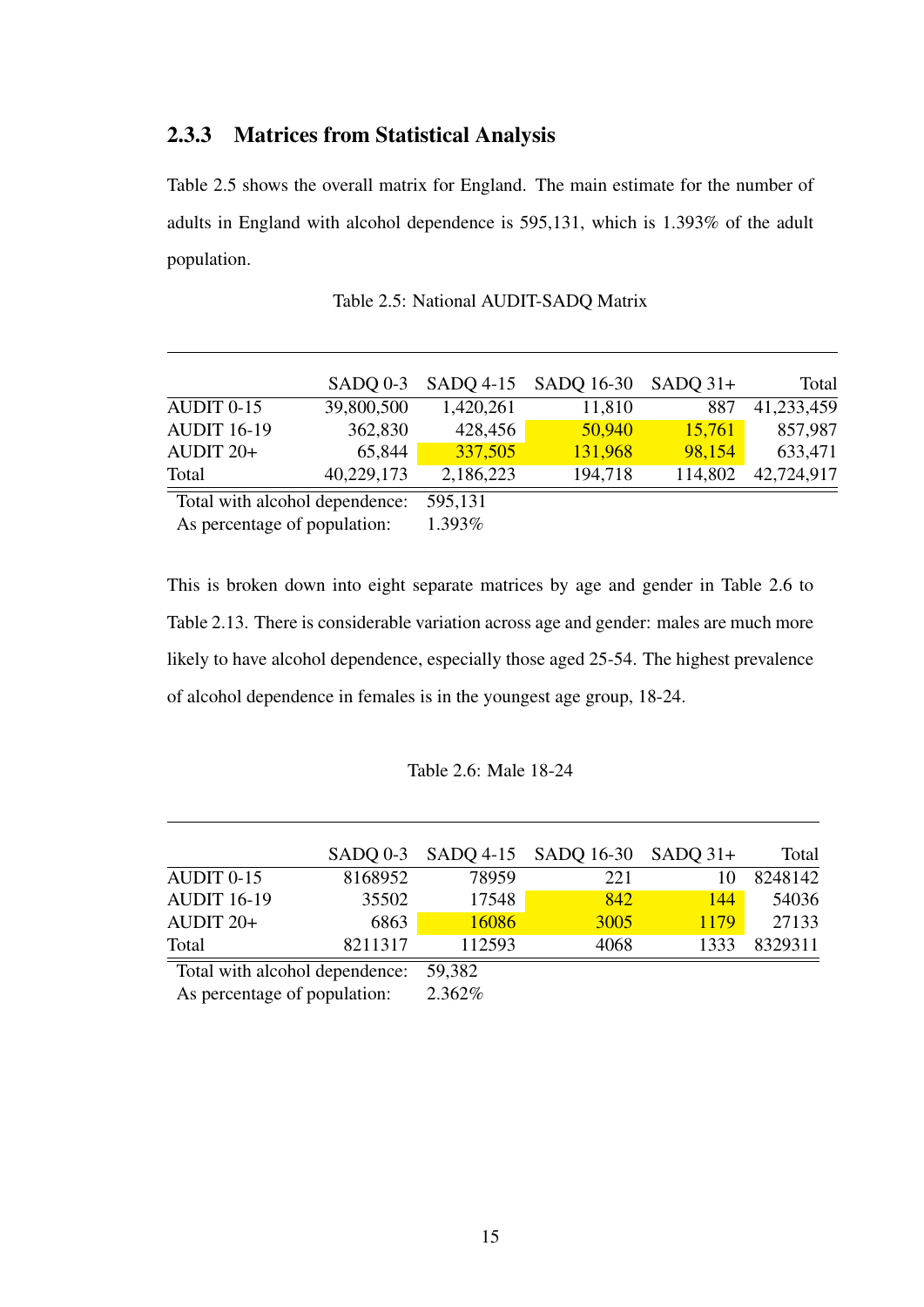Table 2.7: Male 25-34

|                                |         |         | SADQ 0-3 SADQ 4-15 SADQ 16-30 SADQ 31+ |       | Total   |
|--------------------------------|---------|---------|----------------------------------------|-------|---------|
| AUDIT 0-15                     | 3214997 | 229234  | 2446                                   | 198   | 3446875 |
| <b>AUDIT 16-19</b>             | 47900   | 79313   | 11434                                  | 3823  | 142470  |
| AUDIT $20+$                    | 8018    | 58132   | 27379                                  | 22636 | 116165  |
| Total                          | 3270915 | 366679  | 41259                                  | 26657 | 3705510 |
| Total with alcohol dependence: |         | 123,404 |                                        |       |         |

As percentage of population: 3.330%

Table 2.8: Male 35-54

|                                | $SADO 0-3$ |         | SADQ 4-15 SADQ 16-30 SADQ 31+ |       | Total   |
|--------------------------------|------------|---------|-------------------------------|-------|---------|
| AUDIT 0-15                     | 6437927    | 391937  | 3958                          | 321   | 6834143 |
| <b>AUDIT 16-19</b>             | 94085      | 142370  | 19457                         | 6452  | 262364  |
| AUDIT $20+$                    | 16263      | 108091  | 48308                         | 39095 | 211757  |
| Total                          | 6548275    | 642398  | 71723                         | 45868 | 7308264 |
| Total with alcohol dependence: |            | 221,404 |                               |       |         |
| As percentage of population:   |            | 3.029%  |                               |       |         |

Table 2.9: Male 55+

|                                | $SADO 0-3$ |        | $SADQ$ 4-15 $SADQ$ 16-30 $SADQ$ 31+ |      | Total   |
|--------------------------------|------------|--------|-------------------------------------|------|---------|
| AUDIT 0-15                     | 7022143    | 128290 | 562                                 | 30   | 7151025 |
| <b>AUDIT 16-19</b>             | 55231      | 40002  | 2798                                | 609  | 98640   |
| AUDIT $20+$                    | 10629      | 35156  | 8955                                | 4506 | 59246   |
| Total                          | 7088003    | 203448 | 12315                               | 5145 | 7308911 |
| Total with alcohol dependence: |            | 52,024 |                                     |      |         |

As percentage of population: 0.712%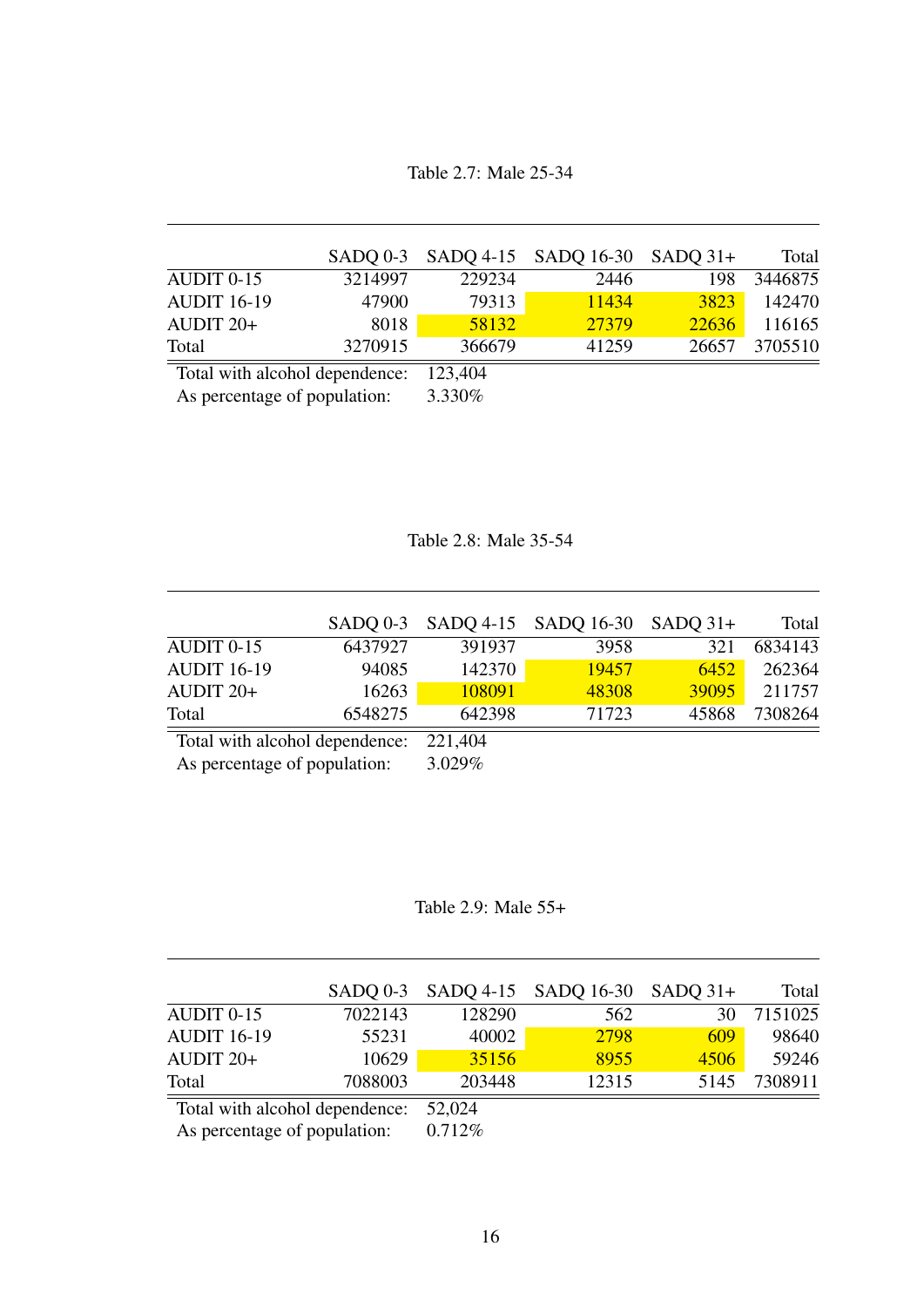|                                       |         |        | $SADQ 0-3$ $SADQ 4-15$ $SADQ 16-30$ $SADQ 31+$ |      | Total   |
|---------------------------------------|---------|--------|------------------------------------------------|------|---------|
| $AUDIT 0-15$                          | 2178580 | 150632 | 1535                                           | 121  | 2330868 |
| <b>AUDIT 16-19</b>                    | 15859   | 25965  | 3644                                           | 1187 | 46655   |
| AUDIT $20+$                           | 2139    | 15440  | 7148                                           | 5757 | 30484   |
| Total                                 | 2196578 | 192037 | 12327                                          | 7065 | 2408007 |
| Total with alcohol dependence: 33,176 |         |        |                                                |      |         |

As percentage of population: 1.378%

Table 2.11: Female 25-34

|                                |         |        | $SADQ 0-3$ $SADQ 4-15$ $SADQ 16-30$ $SADQ 31+$ |      | Total   |
|--------------------------------|---------|--------|------------------------------------------------|------|---------|
| AUDIT 0-15                     | 3507225 | 129744 | 863                                            | 56 - | 3637888 |
| <b>AUDIT 16-19</b>             | 23074   | 25213  | 2495                                           | 653  | 51435   |
| AUDIT $20+$                    | 3591    | 17418  | 5995                                           | 3754 | 30758   |
| Total                          | 3533890 | 172375 | 9353                                           | 4463 | 3720081 |
| Total with alcohol dependence: |         | 30,315 |                                                |      |         |

As percentage of population: 0.815%

Table 2.12: Female 35-54

|         |        |       |      | Total                                          |
|---------|--------|-------|------|------------------------------------------------|
| 7101956 | 169388 | 847   | 48.  | 7272239                                        |
| 51729   | 43476  | 3407  | 778  | 99390                                          |
| 9181    | 34849  | 9851  | 5284 | 59165                                          |
| 7162866 | 247713 | 14105 | 6110 | 7430794                                        |
|         |        |       |      | $SADQ 0-3$ $SADQ 4-15$ $SADQ 16-30$ $SADQ 31+$ |

Total with alcohol dependence: 54,170<br>As percentage of population: 0.729%

As percentage of population: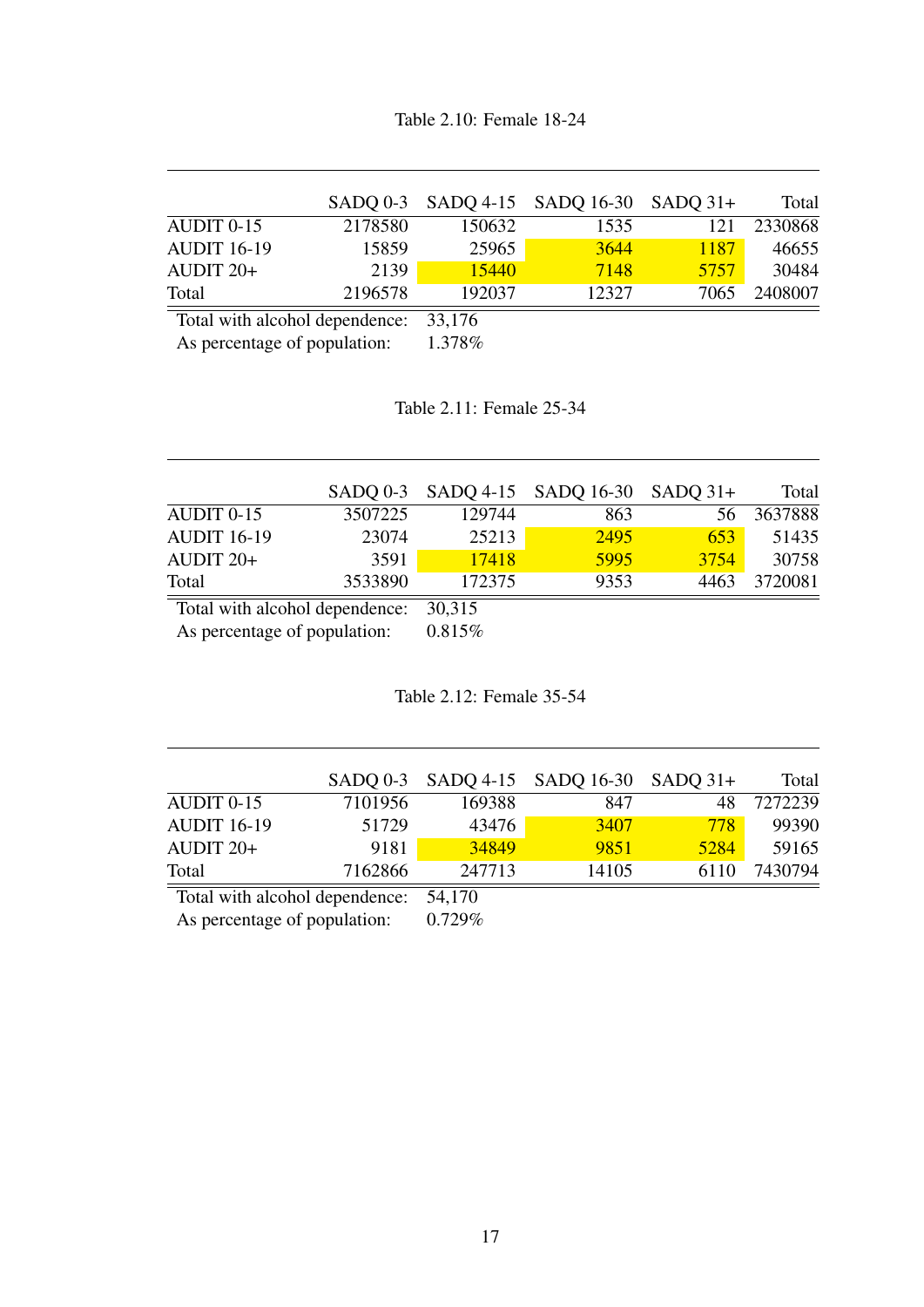<span id="page-28-1"></span>

|                                       |         |        | SADQ 0-3 SADQ 4-15 SADQ 16-30 SADQ 31+ |      | Total   |
|---------------------------------------|---------|--------|----------------------------------------|------|---------|
| AUDIT 0-15                            | 8168952 | 78959  | 221                                    | 10   | 8248142 |
| <b>AUDIT 16-19</b>                    | 35502   | 17548  | 842                                    | 144  | 54036   |
| AUDIT $20+$                           | 6863    | 16086  | 3005                                   | 1179 | 27133   |
| Total                                 | 8211317 | 112593 | 4068                                   | 1333 | 8329311 |
| Total with alcohol dependence: 21,256 |         |        |                                        |      |         |

As percentage of population:  $0.255\%$ 

#### <span id="page-28-0"></span>2.3.4 Dependence Rates by Local Authority

Prevalence estimates were generated for each Upper Tier Local Authority in England, giving 151 subnational estimates<sup>[3](#page-28-2)</sup>. Local variation is driven by both demographic variation (for example, some Local Authorities have more 35-54 males who are more likely to have alcohol dependence) and by the local area hospital admissions - UTLA-specific F10 admissions.

The estimates show substantial variation across Local Authorities, with dependence rates ranging from 0.64% in Wokingham to 3.85% in Blackpool. The results are shown in [Figure 2.1.](#page-29-0) Full tables can be found in the appendix to this report. Results for each Local Authority, broken down into 8 age-sex groups, can be found in the supplementary Excel appendix file.

<span id="page-28-2"></span><sup>&</sup>lt;sup>3</sup>Cornwall and Scilly Isles were merged to form a single UTLA.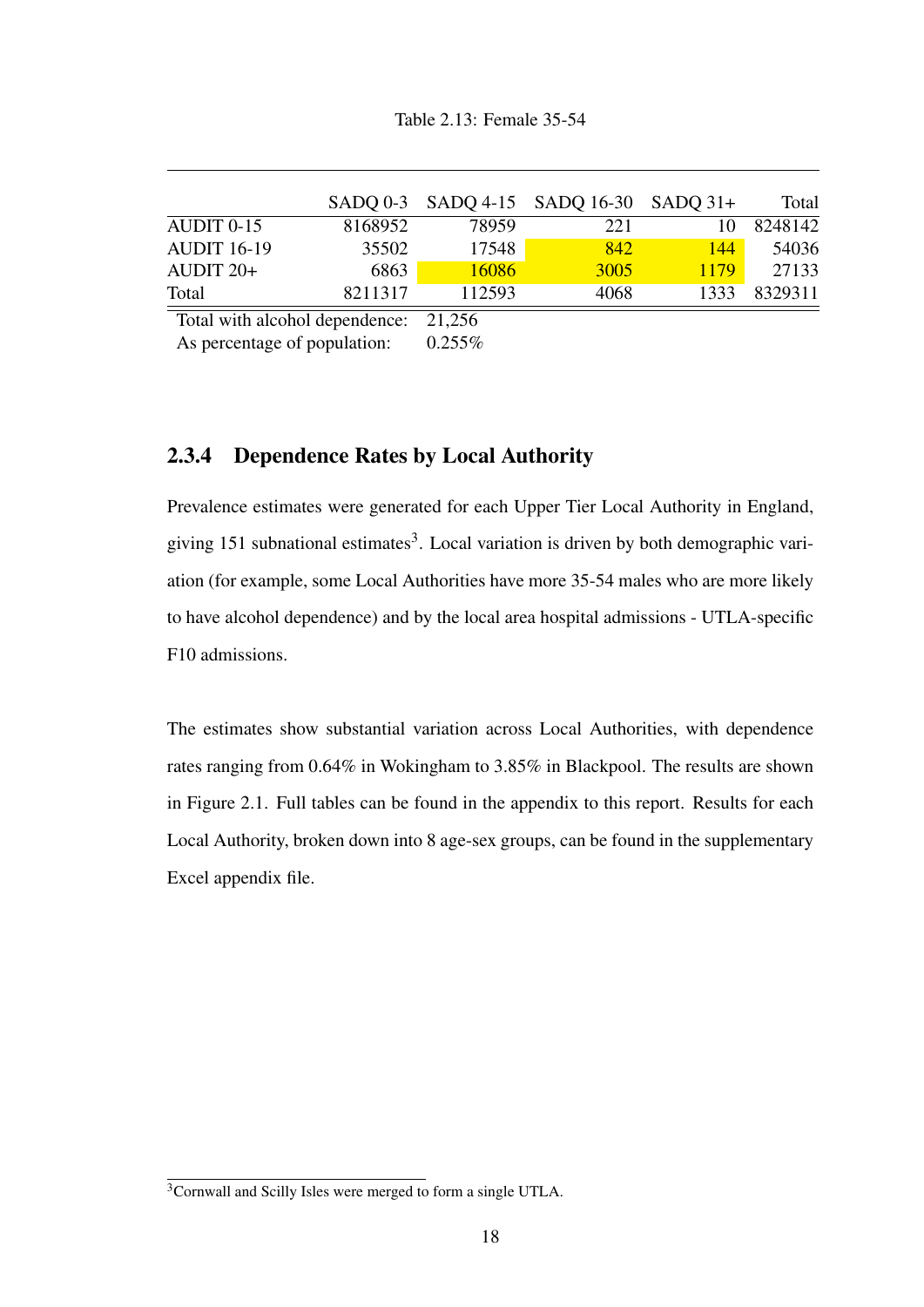<span id="page-29-0"></span>

Figure 2.1: Estimated % Overall Prevalence of Alcohol Dependence in 151 English Local Authorities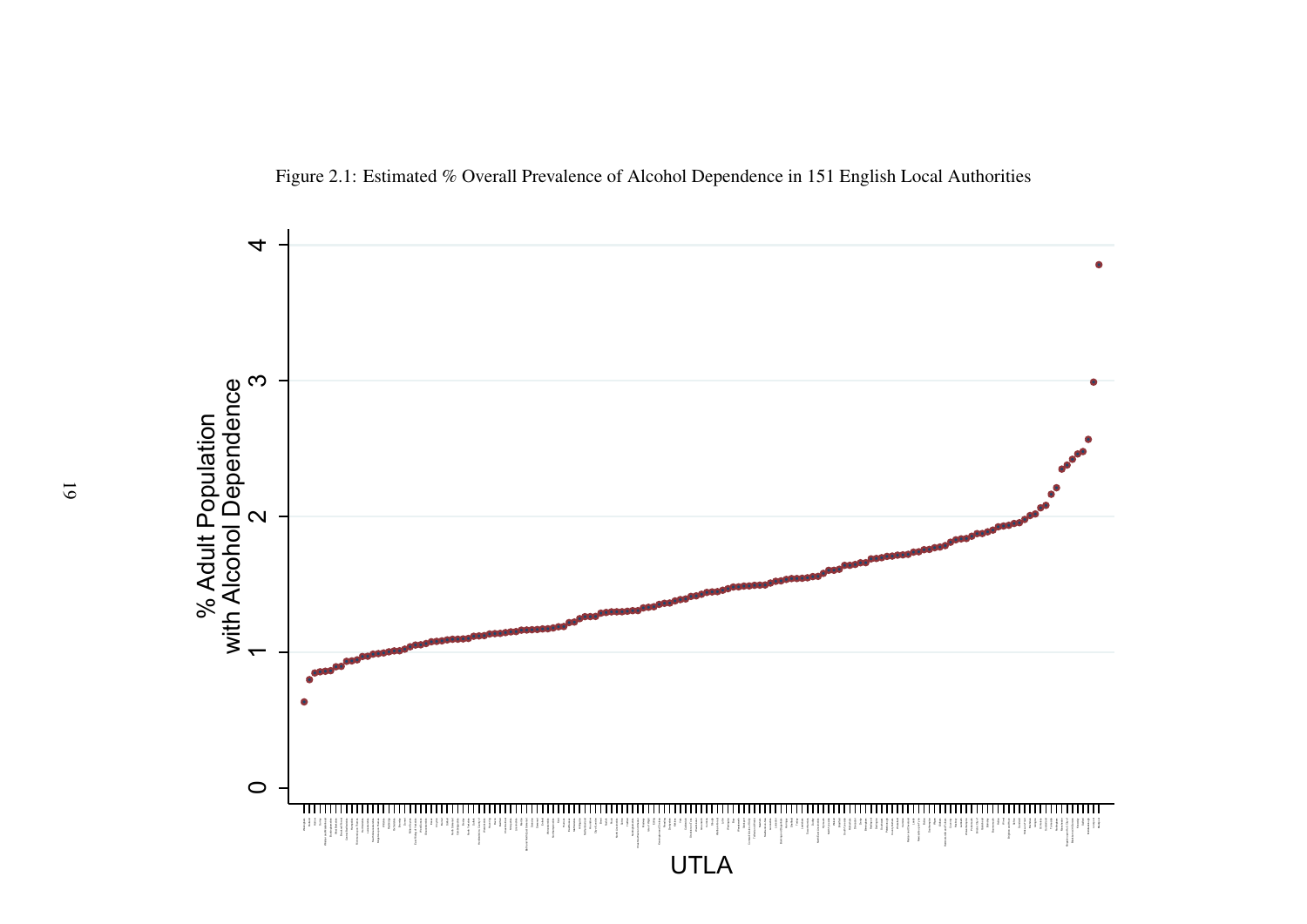#### <span id="page-30-0"></span>2.4 Modelling Uncertainty and Confidence Intervals

#### <span id="page-30-1"></span>2.4.1 Structural Uncertainty

Structural uncertainty, which covers the uncertainty generated by choosing a particular regression model and coefficients, was tested by experimentation of different regression models and the inclusion and exclusion of variables. Three alternative regression models were used: a two-stage Multinomial Logistic Regression, a single Multinomial Logistic Regression which estimated AUDIT and SADQ groups simultaneously, and a Bivariate Ordered Probit. The two-stage Multinomial Logistic Regression yielded very similar results (estimate of 618,031). The single Multinomial Logistic Regression yielded similar, albeit slightly higher, national estimates of the number of adults with alcohol dependence (estimate of 658,292). The Bivariate Ordered Probit, which is required when the two error terms from the AUDIT and SADQ regressions are correlated, showed that the error terms are not correlated. Because of this, and to aid comparison with previous work, the two-stage Ordered Probit was chosen.

Regarding the inclusion and exclusion of explanatory variables, there were 3 sets of explanatory variables tested. These were: alcohol-dependence-related hospital admissions rate only; alcohol-dependence and alcohol-attributable admissions rates; and both hospital admissions rates plus mortality rates. It was shown in all regression models that adding alcohol-attributable admissions and mortality did not improve model fit, and due to colinearity were dropped from the final model.

#### <span id="page-30-2"></span>2.4.2 Monte-Carlo Simulation

Confidence intervals for prevalence estimates were calculated through Monte-Carlo simulation, which took 1000 random draws of the regression parameters using the variance-covariance matrix to allow for the correlation between parameters. The top and bottom 2.5% of the simulated estimates were cut to give the 95% confidence inter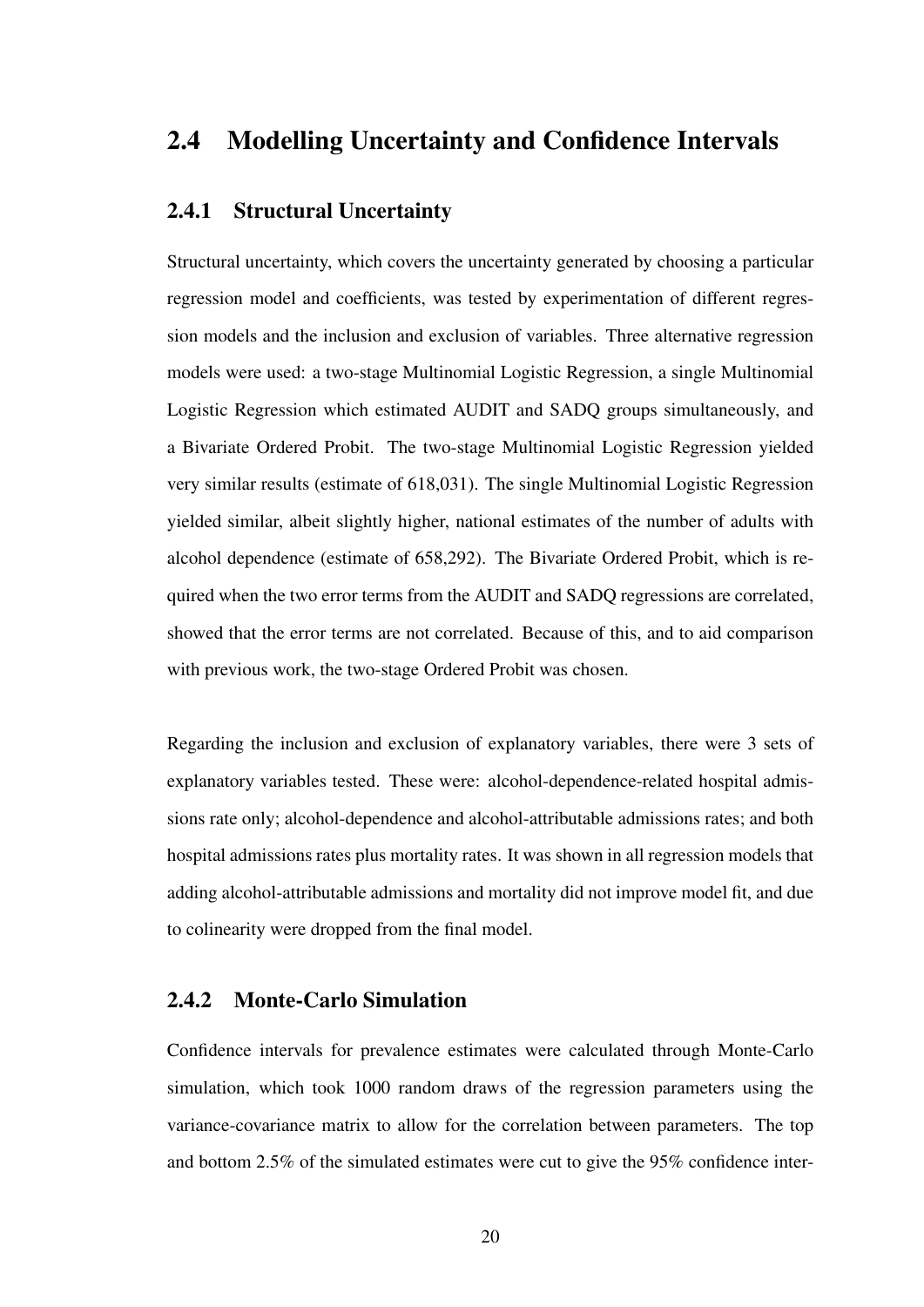val. [Figure 2.2](#page-31-0) shows the distribution of national population estimates of adults with alcohol dependence.

<span id="page-31-0"></span>

Figure 2.2: Simulation Estimates - National

Similar Monte-Carlo simulation was carried out for each Upper Tier Local Authority. The results are presented in [Figure 2.3.](#page-32-0) Although the confidence intervals overlap, this does not necessarily mean that the differences between Local Authorities is not significant. This is because the Monte-Carlo simulations use a random draw from coefficients and apply them to all Local Authorities. That is, if the parameter estimate for alcoholdependence hospital admissions rate is high for one UTLA, it is high for all UTLAs. Therefore, for each simulation, the ordering of Local Authorities is more stable than it may seem at first.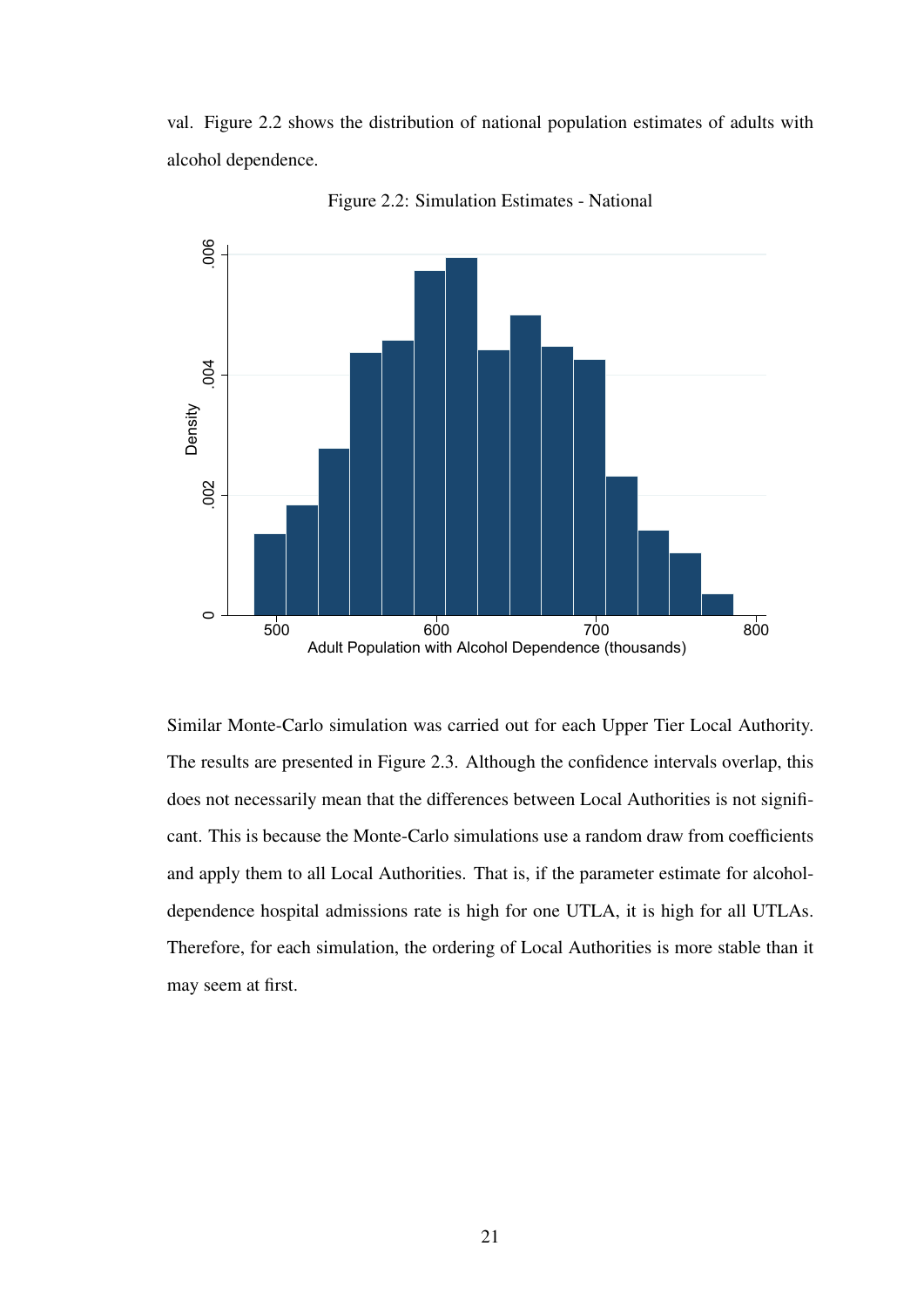<span id="page-32-0"></span>

Figure 2.3: Monte-Carlo Confidence Intervals for UTLA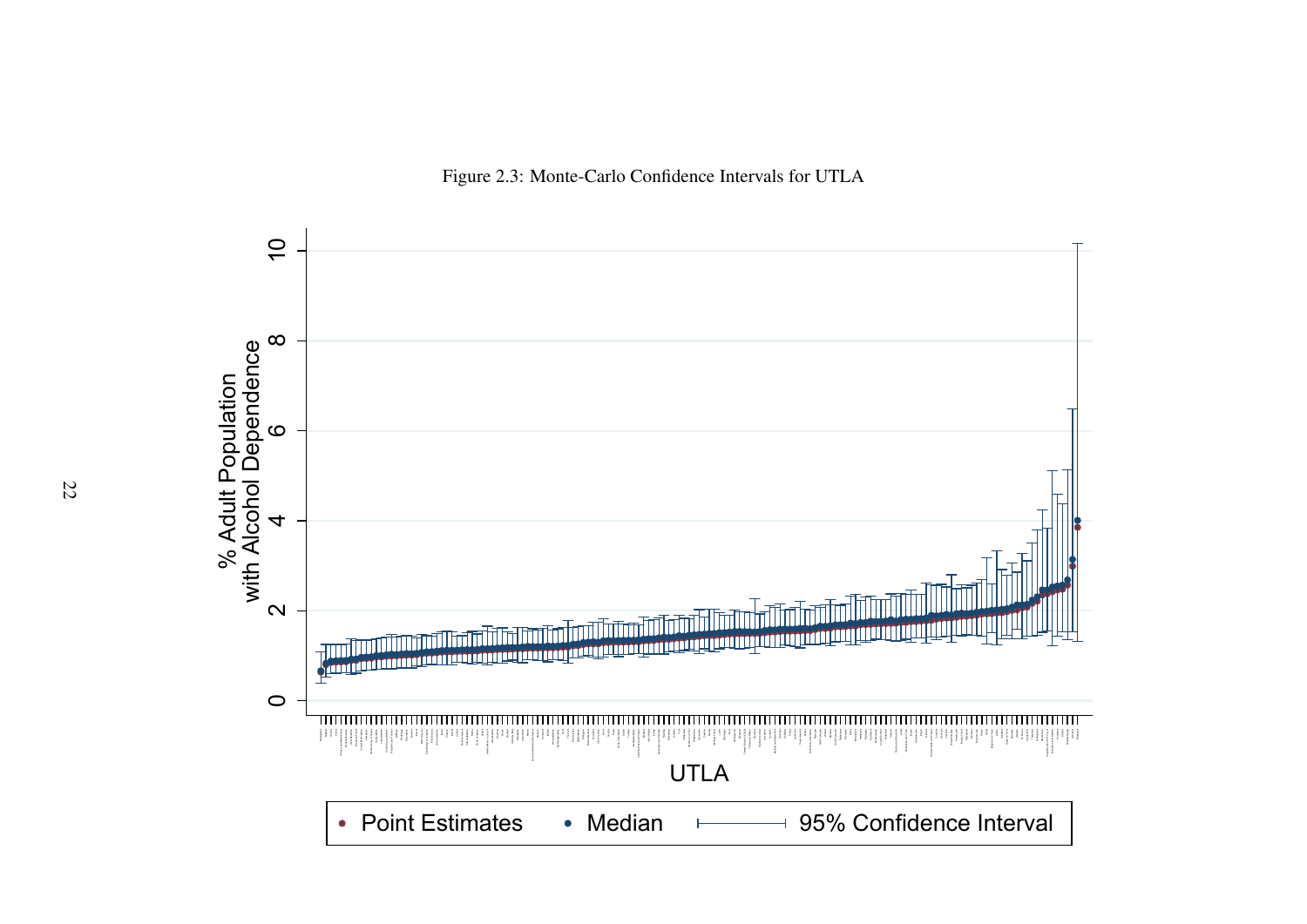#### <span id="page-33-0"></span>2.5 Trends

The overall prevalence rate for England is very stable, as shown in [Figure 2.4.](#page-33-1) The trend follows the trend in F10 hospital admissions, which is expected given the positive relationship between F10 admissions and estimated alcohol dependence prevalence.

Prevalence estimates are calculated for each Local Authority for the previous 5 years (including 2014-15), by applying the regression parameters to the relevant year's population estimate and hospital admissions rates. These are presented in [Figure 2.5.](#page-34-1) The results are very stable across years for all Local Authorities apart from City of London, which has very variable F10 admissions.

<span id="page-33-1"></span>

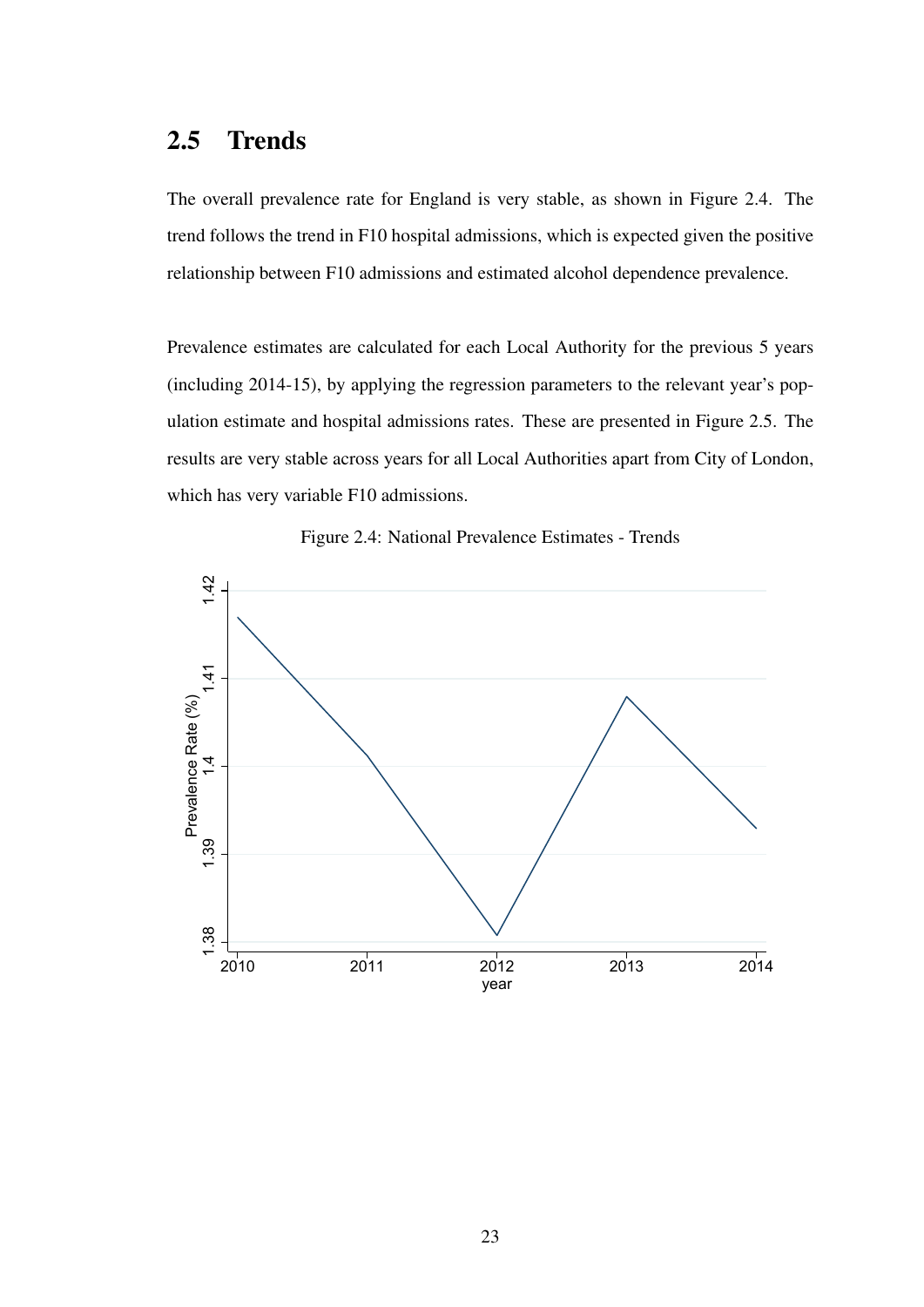

<span id="page-34-1"></span>

## <span id="page-34-0"></span>2.6 Conclusions

This chapter has estimated the prevalence of alcohol dependence in adults in England. It estimates that there are 595,131 adults in England, with a 95% confidence interval ranging from 485,504 to 776,743. There is also estimated to be large variation across Local Authorities, ranging from 0.64% to 3.85%.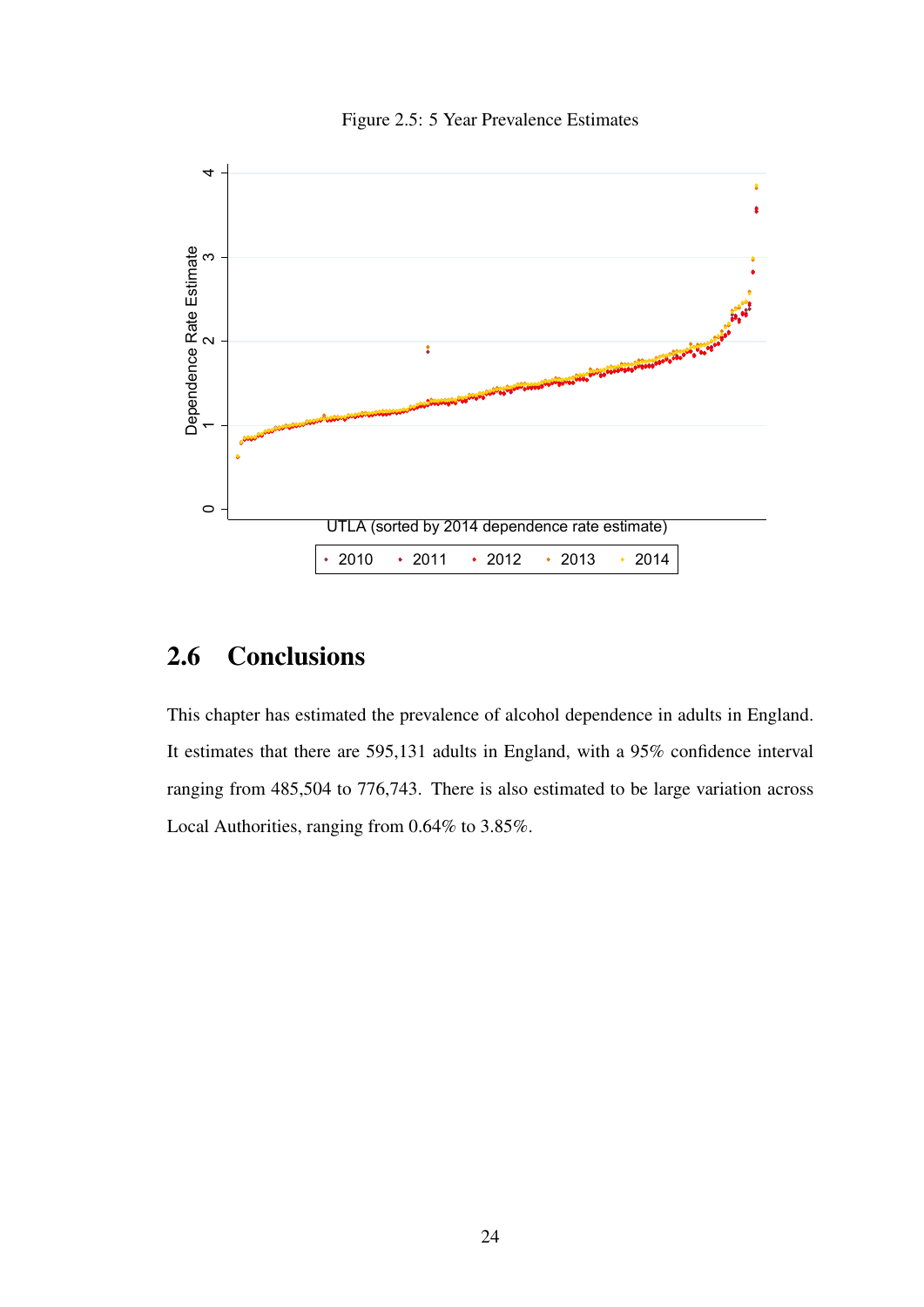<span id="page-35-0"></span>*Chapter 3*

# Prevalence of Parental Alcohol Dependence and Estimates of the Number of Children Living with Parents with Alcohol Dependence

#### <span id="page-35-1"></span>3.1 Introduction

The second work package estimates the prevalence of *parental* alcohol dependence, which is to say the prevalence of adults with alcohol dependence living with children in the household. Therefore 'parental' in this chapter refers to living arrangement rather than biological parent. This work estimates two main outputs - the number of adults with alcohol dependence living with children, and the number of children living with adults with alcohol dependence. The latter allows for 'double-counting', whereby some of the children may live with two adults with alcohol dependence.

#### <span id="page-35-2"></span>3.2 Data and Methods

We used three different sources of data to investigate the probability that the people with alcohol dependence have children living with them, and the number of children if they do.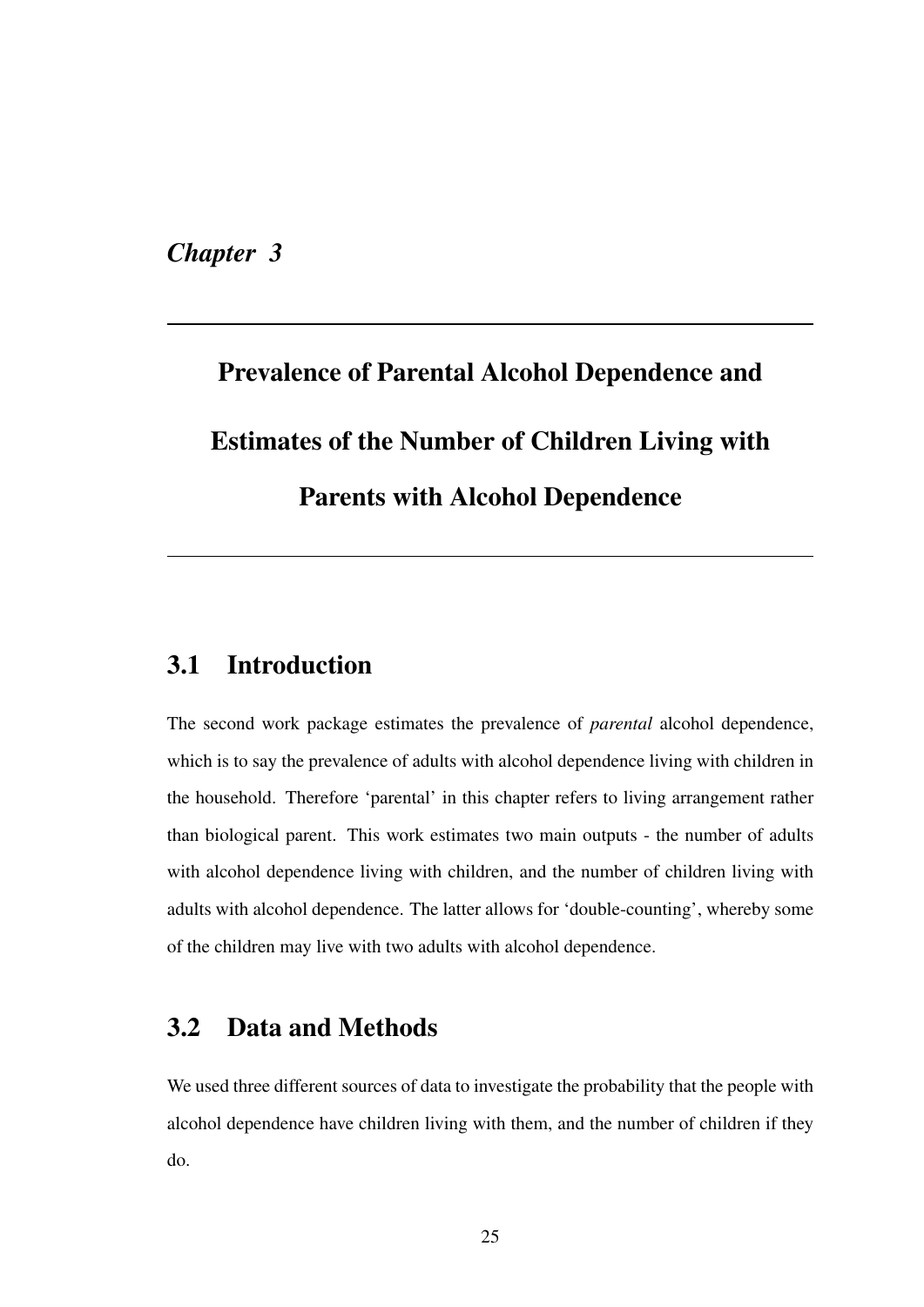- 1. APMS 2014, which has a sample size of 7,101 and an unweighted alcohol-dependent population of 77.
- 2. NDTMS 2014/15, which consists of 87,023 people undergoing specialist treatment for alcohol dependence in England.
- 3. A census 2011 snapshot, with a sample size of over 3 million.

Whilst it might be preferential to take the direct estimate of the probability of having children, and the expected number of children, from the APMS, there are two drawbacks. The first is that the APMS is not a household survey, and as such does not have information on the respondent's partner's drinking. The second is that the sample (n=77) is too small to robustly estimate the number of children in each house. For this reason, a detailed census 'snapshot', available from through UK Data Service, of over 3 million people is used.

The basis for the estimates is the AUDIT-SADQ matrices generated in Chapter 2 for each Local Authority, broken down by the 8 age-sex groups. For each cell in these matrices, within each Upper Tier Local Authority, we estimate the number of these adults that are living with children, and then the number of children.

# <span id="page-36-0"></span>3.2.1 The Number of Adults with Alcohol Dependence with Children

The probability of living with children is estimated for each age-sex group controlling for ethnicity, IMD, and government office region. This is estimated using a logistic regression, with the census results presented in [Table 3.1.](#page-39-0)

We undertook an exploration of the APMS 2014 data to investigate whether there was evidence that people with alcohol dependence have a different probability of having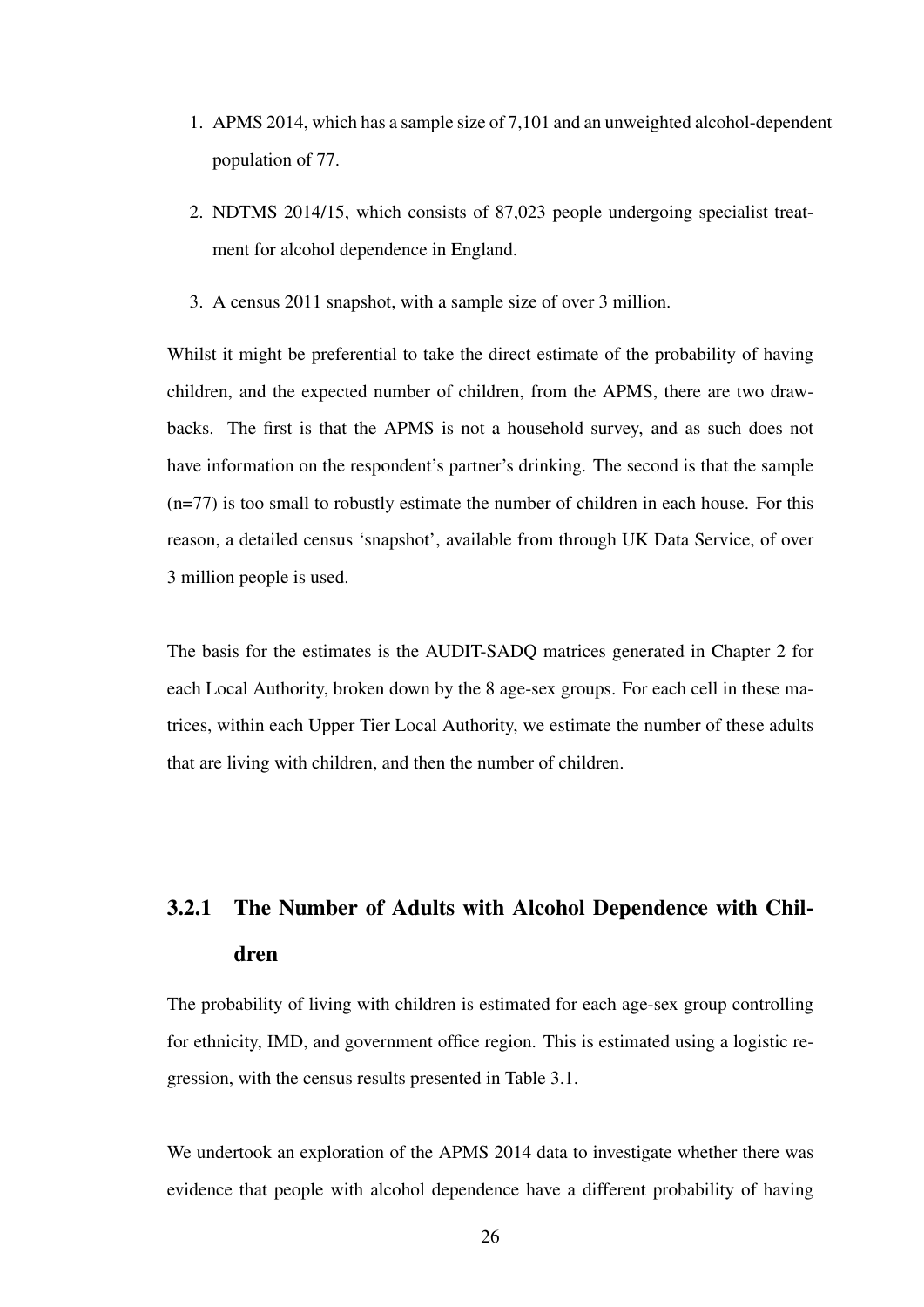children living with them when compared to those without alcohol dependence. [Ta](#page-41-0)[ble 3.3](#page-41-0) shows that the probability of having children in the house is different for adults with alcohol dependence, with an odds ratio for people who are not dependent of 2.76 (95% CI = 1.04, 4.48). This needs to be accounted for. However, the APMS is not a large enough sample to reliably estimate the number of children in the household.

Data from the National Drug Treatment Monitoring Service (NDTMS) is used to adjust the probability of having children in the house for adults with alcohol dependence. The ratios presented in [Table 3.5](#page-43-0) are used to adjust the probability of having children in the house for adults with alcohol dependence. [Table 3.5](#page-43-0) shows that the probability of having children in the household is lower for adults with dependent drinkers in the three youngest age categories. Males are less likely than females to have children in the house across all age ranges.

In summary, the steps to estimate the number of people with alcohol dependence who have one or more children living with them are: (a) estimate the number of people with alcohol dependence in each Local Authority for each age-gender group, (b) estimate, from census data, the probability of having children in the house, (c) adjust the probabilities for adults with alcohol dependence using the ratios in [Table 3.5.](#page-43-0)

# <span id="page-37-0"></span>3.2.2 The Number of Children living with Adults with Alcohol Dependence

The basis for these estimates is also the AUDIT-SADQ matrics estimated in Chapter 2 and the census snapshot. Again, the APMS is used to test whether adults with alcohol dependence have fewer children living in the household, controlling for all other factors through OLS regression. The results are presented in [Table 3.4](#page-42-0) and show that there is no evidence that the number of children in the household, conditional on there being any children in the household, differs significantly for those with alcohol dependence compared to those without. We therefore use the same expected number of children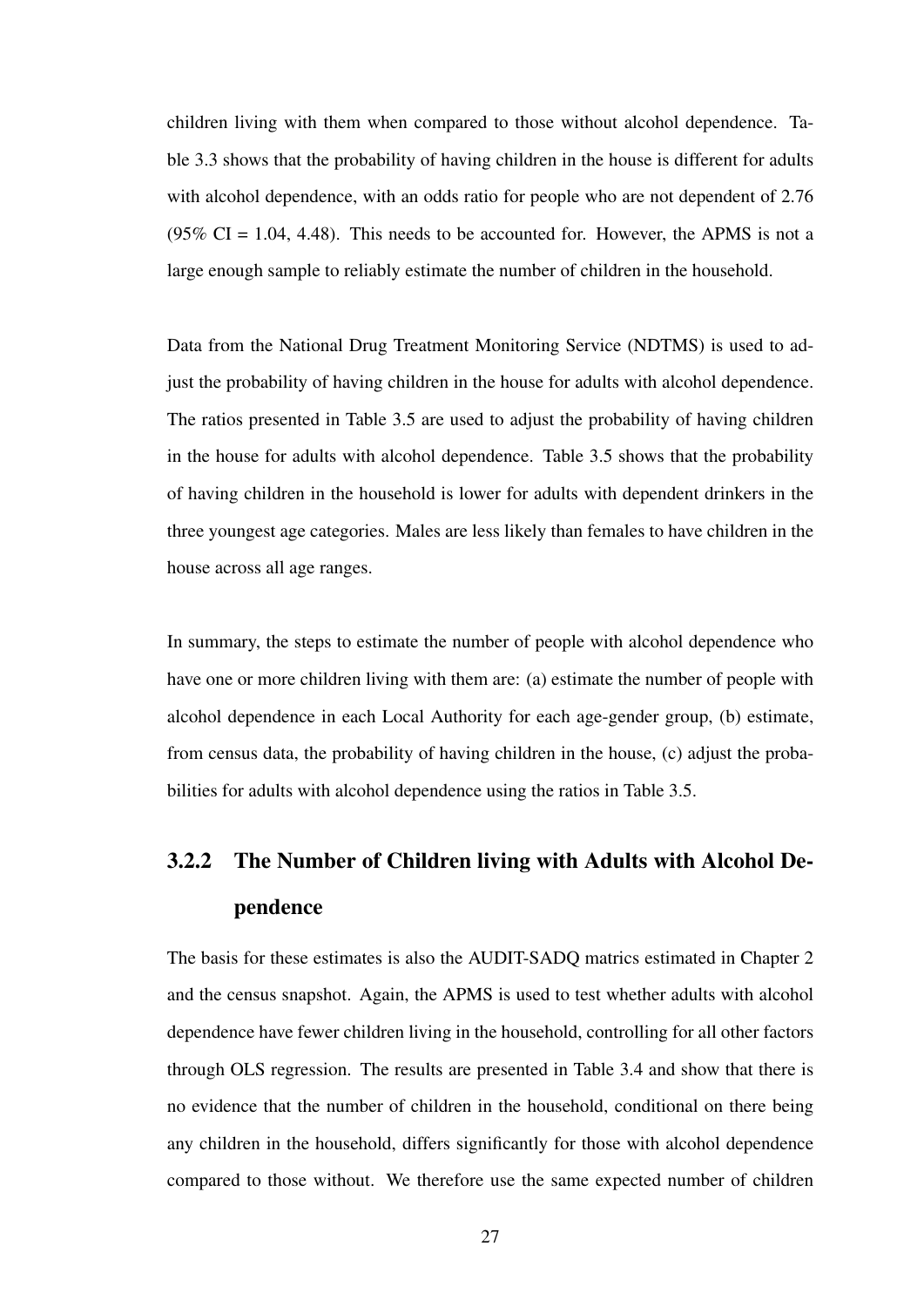from the census snapshot, presented in [Table 3.2.](#page-40-0)

Double-counting, whereby a child living with two adults with alcohol dependence is 'claimed' by both adults, is addressed using the Health Survey for England 2014. Because the Health Survey for England does not have information on AUDIT or SADQ, we use the proportion of two-adult households where both adults are in the top 1.485% of drinkers<sup>[1](#page-38-2)</sup> to proxy for two adults with alcohol dependence living together.

#### <span id="page-38-0"></span>3.3 Results

#### <span id="page-38-1"></span>3.3.1 Regression Results

The regression results from the census snapshot are presented in [Table 3.1](#page-39-0) and [Ta](#page-40-0)[ble 3.2.](#page-40-0) The regression parameters all seem sensible: females have a higher odds ratio than males, non-white respondents have a higher probability of having children in the household, and there is significant variation across Government Office Regions with the highest odds ratios being in East of England and West Midlands, and the lowest being in London.

The regression results from the APMS are presented in [Table 3.3](#page-41-0) and [Table 3.4.](#page-42-0) The regressions show that adults with alcohol dependence are less likely to have children in the household, controlling for other explanatory variables. Adults without alcohol dependents are significantly more likely to have children in the household than adults with alcohol dependence. However, conditional on having children in the house, the number of children in the house does not differ with relation to alcohol dependence.

<span id="page-38-2"></span> $11.485\%$  is our central estimate of the proportion of the adult population with alcohol dependence, as shown in [Table 2.5.](#page-25-1)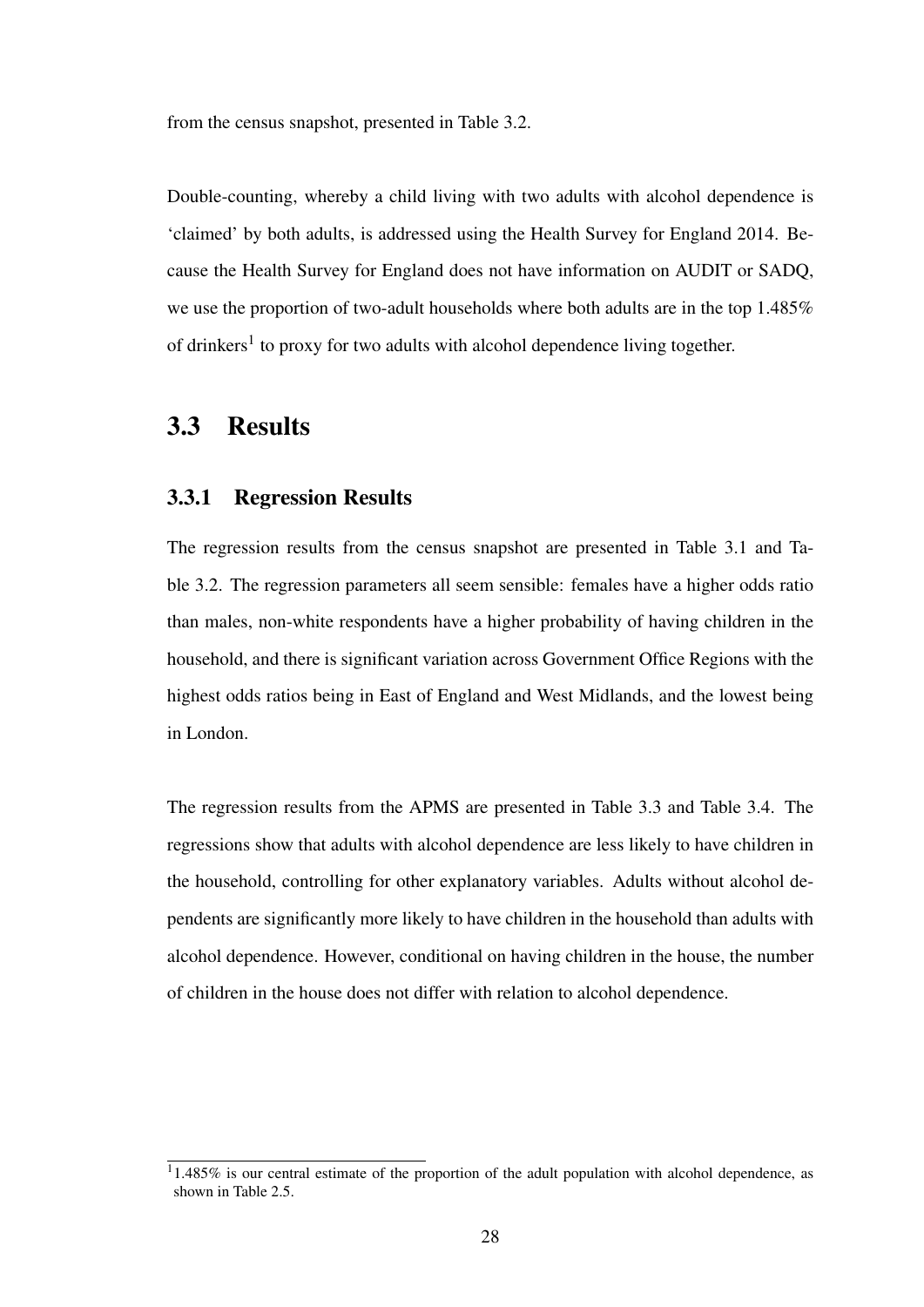| Age-Sex                         | 18-24 Male             | (ref)                  |
|---------------------------------|------------------------|------------------------|
|                                 |                        |                        |
|                                 | 18-24 Female           | 1.324<br>$(0.011)$ *** |
|                                 | 25-34 Male             | 0.979                  |
|                                 |                        | $(0.008)$ **           |
|                                 | 25-34 Female           | 2.326                  |
|                                 |                        | $(0.018)$ ***          |
|                                 | 35-54 Male             | 2.206                  |
|                                 |                        | $(0.016)$ ***          |
|                                 | 35-54 Female           | 2.946                  |
|                                 |                        | $(0.021)$ ***<br>0.132 |
|                                 | 55+ Male               | $(0.001)$ ***          |
|                                 | 55+ Female             | 0.054                  |
|                                 |                        | $(0.001)$ ***          |
| <b>Ethnicity</b>                | White                  | (ref)                  |
|                                 |                        |                        |
|                                 | Non-White              | 1.668                  |
|                                 |                        | $(0.008)$ ***          |
| <b>IMD</b> quintile             | 1 (Poorest)            | (ref)                  |
|                                 |                        |                        |
|                                 | $\overline{2}$         | 1.036                  |
|                                 | 3                      | (0.027)<br>1.219       |
|                                 |                        | $(0.031)$ ***          |
|                                 | $\overline{4}$         | 1.289                  |
|                                 |                        | $(0.032)$ ***          |
|                                 | 5 (Richest)            | 1.579                  |
|                                 |                        | $(0.039)$ ***          |
| <b>Government Office Region</b> | North East             | (ref)                  |
|                                 |                        |                        |
|                                 | North West             | 1.014<br>(0.009)       |
|                                 | Yorkshire & the Humber | 0.995                  |
|                                 |                        | (0.010)                |
|                                 | East Midlands          | 0.994                  |
|                                 |                        | (0.010)                |
|                                 | West Midlands          | 1.059                  |
|                                 |                        | $(0.010)$ ***          |
|                                 | East of England        | 1.059                  |
|                                 |                        | $(0.010)$ ***          |
|                                 | London                 | 0.733                  |
|                                 |                        | $(0.007)$ ***          |
|                                 | South East             | 1.020<br>$(0.009)$ **  |
|                                 | South West             | 0.976                  |
|                                 |                        | $(0.009)$ **           |
| $\cal N$                        |                        | 2,068,980              |
|                                 |                        |                        |

<span id="page-39-0"></span>Table 3.1: Results of Logistic Regression for the Probability of Having Children in the Household within the General Population

\* *p* < 0.1; \*\* *p* < 0.05; \*\*\* *p* < 0.01. Odds Ratios. Data Source: 2011 Census Snapshot.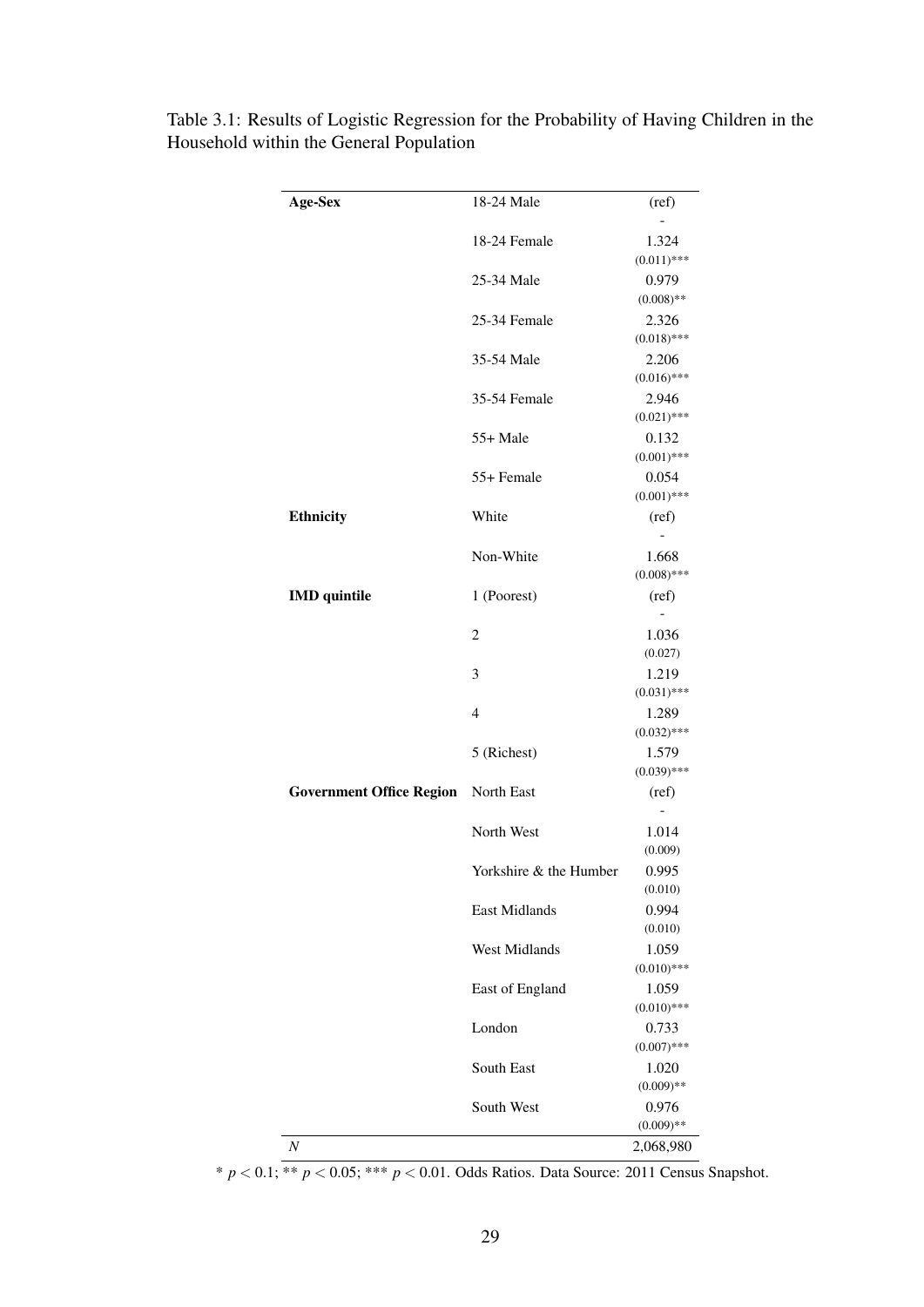| Age-Sex                         | 18-24 Male             | (ref)                     |
|---------------------------------|------------------------|---------------------------|
|                                 |                        |                           |
|                                 | 18-24 Female           | $-0.031$                  |
|                                 |                        | $(0.006)$ ***             |
|                                 | 25-34 Male             | 0.176                     |
|                                 |                        | $(0.006)$ ***             |
|                                 | 25-34 Female           | 0.288<br>$(0.005)$ ***    |
|                                 | 35-54 Male             | 0.365                     |
|                                 |                        | $(0.005)$ ***             |
|                                 | 35-54 Female           | 0.306                     |
|                                 |                        | $(0.005)$ ***             |
|                                 | 55+ Male               | $-0.117$<br>$(0.008)$ *** |
|                                 | 55+ Female             | $-0.332$                  |
|                                 |                        | $(0.010)$ ***             |
| White                           | White                  | (ref)                     |
|                                 |                        |                           |
|                                 | Non-White              | 0.199                     |
|                                 |                        | $(0.003)$ ***             |
| <b>IMD</b> quintile             | 1 (Poorest)            | 1.000<br>(0.000)          |
|                                 | $\overline{2}$         | $-0.031$                  |
|                                 |                        | $(0.017)*$                |
|                                 | 3                      | $-0.106$                  |
|                                 |                        | $(0.016)$ ***             |
|                                 | 4                      | $-0.163$                  |
|                                 |                        | $(0.016)$ ***             |
|                                 | 5 (Richest)            | $-0.223$<br>$(0.016)$ *** |
| <b>Government Office Region</b> | North East             | 1.000                     |
|                                 |                        | (0.000)                   |
|                                 | North West             | 0.045                     |
|                                 |                        | $(0.006)$ ***             |
|                                 | Yorkshire & the Humber | 0.066                     |
|                                 | <b>East Midlands</b>   | $(0.006)$ ***<br>0.044    |
|                                 |                        | $(0.006)$ ***             |
|                                 | <b>West Midlands</b>   | 0.064                     |
|                                 |                        | $(0.006)$ ***             |
|                                 | East of England        | 0.077                     |
|                                 |                        | $(0.006)$ ***             |
|                                 | London                 | 0.015                     |
|                                 | South East             | $(0.006)$ ***<br>0.082    |
|                                 |                        | $(0.005)$ ***             |
|                                 | South West             | 0.082                     |
|                                 |                        | $(0.006)$ ***             |
| N                               |                        | 2,068,980                 |

<span id="page-40-0"></span>Table 3.2: Results of OLS Regression for the Expected Number of Children in the Household within the General Population)

\* *p* < 0.1; \*\* *p* < 0.05; \*\*\* *p* < 0.01. Constant suppressed from table. Data Source: 2011 Census Snapshot.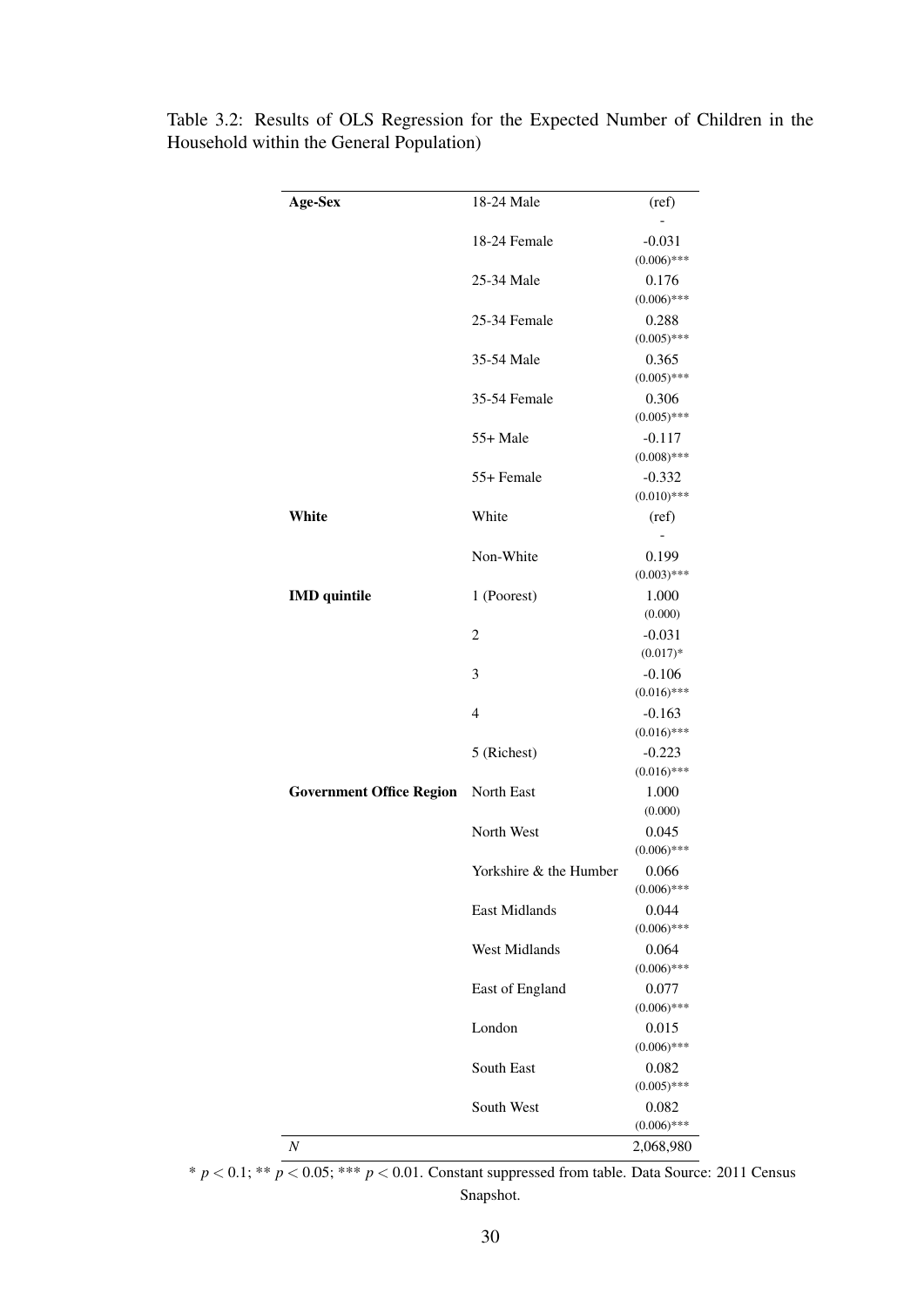| Age-Sex                         | 18-24 Male             | (ref)                          |
|---------------------------------|------------------------|--------------------------------|
|                                 |                        |                                |
|                                 | 18-24 Female           | 1.528                          |
|                                 |                        | $(0.321)$ **                   |
|                                 | 25-34 Male             | 1.374                          |
|                                 |                        | (0.279)                        |
|                                 | 25-34 Female           | 3.575<br>$(0.657)$ ***         |
|                                 | 35-54 Male             | 1.888                          |
|                                 |                        | $(0.339)$ ***                  |
|                                 | 35-54 Female           | 2.939                          |
|                                 |                        | $(0.511)$ ***                  |
|                                 | $55+$ Male             | 0.075                          |
|                                 |                        | $(0.018)$ ***                  |
|                                 | 55+ Female             | 0.055                          |
|                                 |                        | $(0.013)$ ***                  |
| Ethnicity                       | White                  | (ref)                          |
|                                 |                        |                                |
|                                 | Non-White              | 1.556                          |
|                                 |                        | $(0.155)$ ***                  |
| <b>IMD</b> quintile             | 1 (Poorest)            | (ref)                          |
|                                 |                        |                                |
|                                 | 2                      | 0.968                          |
|                                 |                        | (0.098)                        |
|                                 | 3                      | 0.973                          |
|                                 |                        | (0.099)                        |
|                                 | 4                      | 0.950                          |
|                                 |                        | (0.099)                        |
|                                 | 5 (Richest)            | 1.178                          |
|                                 |                        | (0.125)                        |
| <b>Government Office Region</b> | North East             | (ref)                          |
|                                 |                        | $\frac{1}{2}$                  |
|                                 | North West             | 0.790                          |
|                                 |                        | (0.132)                        |
|                                 | Yorkshire & the Humber | 0.379                          |
|                                 |                        | $(0.069)$ ***                  |
|                                 | <b>East Midlands</b>   | 0.751                          |
|                                 |                        | (0.132)                        |
|                                 | West Midlands          | 0.725<br>$(0.123)*$            |
|                                 | East of England        | 0.671                          |
|                                 |                        | $(0.116)$ **                   |
|                                 | London                 | 0.496                          |
|                                 |                        | $(0.085)$ ***                  |
|                                 |                        |                                |
|                                 |                        |                                |
|                                 | South East             | 0.716                          |
|                                 |                        | $(0.119)$ **                   |
|                                 | South West             | 0.460                          |
|                                 |                        |                                |
|                                 | Alcohol Dependent      | (ref)                          |
| <b>Alcohol Dependence</b>       |                        | 2.761                          |
|                                 | Not Alcohol Dependent  | $(0.082)$ ***<br>$(0.876)$ *** |

<span id="page-41-0"></span>Table 3.3: Results of Logistic Regression for the Probability of Having Children in the Household Differentiating between With and Without Alcohol Dependence

\* *p* < 0.1; \*\* *p* < 0.05; \*\*\* *p* < 0.01. Odds Ratios. Data Source: APMS 2014.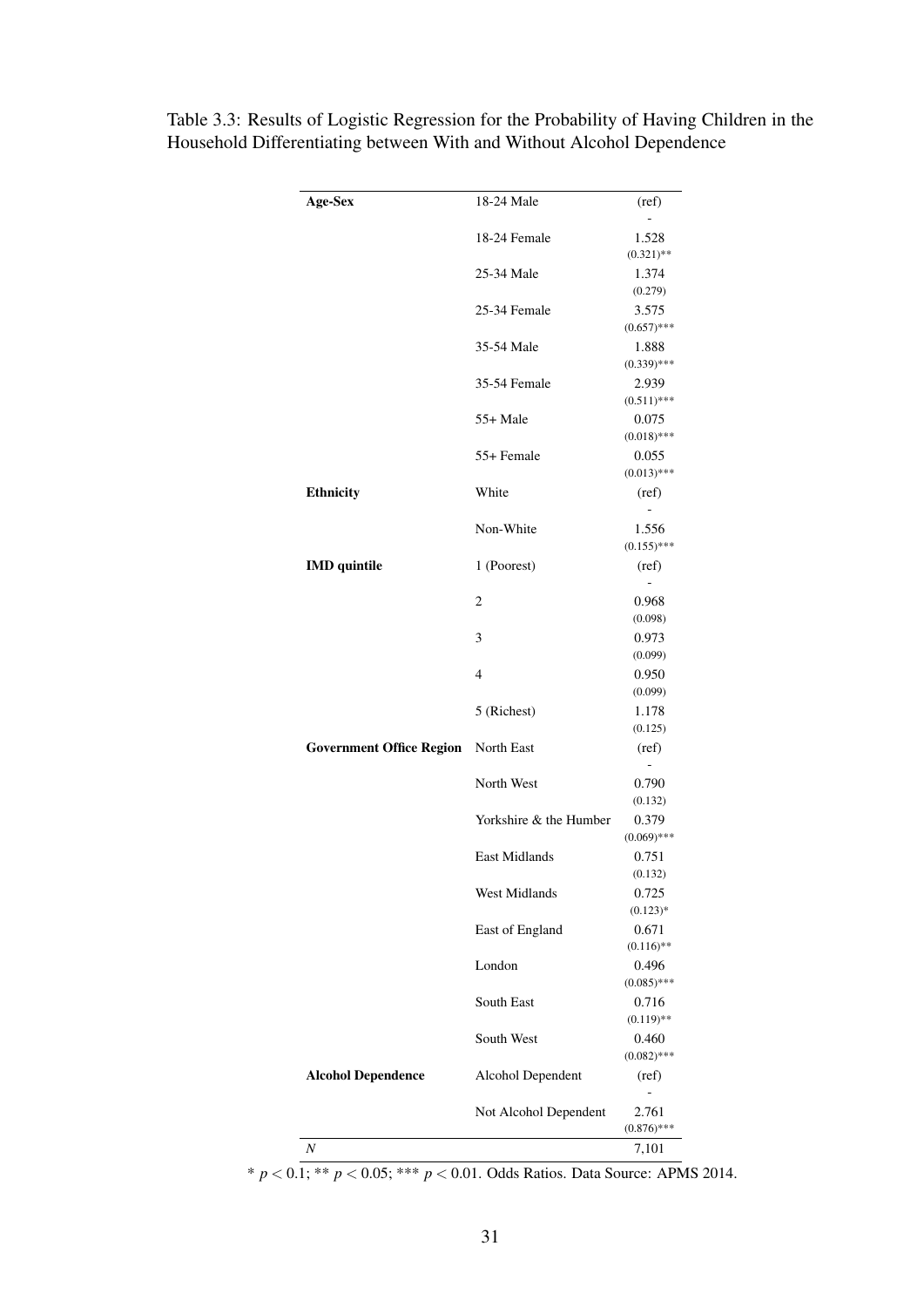| Age-Sex                         | 18-24 Male             | (ref)                             |
|---------------------------------|------------------------|-----------------------------------|
|                                 | 18-24 Female           | $-0.040$                          |
|                                 |                        | (0.149)                           |
|                                 | 25-34 Male             | 0.327                             |
|                                 |                        | $(0.146)$ **                      |
|                                 | 25-34 Female           | 0.516                             |
|                                 |                        | $(0.129)$ ***                     |
|                                 | 35-54 Male             | 0.402                             |
|                                 |                        | $(0.129)$ ***                     |
|                                 | 35-54 Female           | 0.303                             |
|                                 |                        | $(0.125)$ **                      |
|                                 | 55+ Male               | 0.008                             |
|                                 |                        | (0.186)                           |
|                                 | 55+ Female             | $-0.189$                          |
|                                 |                        | (0.188)                           |
| <b>Ethnicity</b>                | White                  | (ref)                             |
|                                 | Non-White              | 0.061                             |
|                                 |                        | (0.058)                           |
| <b>IMD</b> quintile             | 1 (Poorest)            | (ref)                             |
|                                 |                        | -                                 |
|                                 | $\overline{2}$         | 0.044                             |
|                                 |                        | (0.064)                           |
|                                 | 3                      | $-0.049$                          |
|                                 |                        | (0.064)                           |
|                                 | 4                      | 0.015                             |
|                                 |                        | (0.067)                           |
|                                 | 5 (Richest)            | $-0.004$                          |
|                                 |                        | (0.066)                           |
| <b>Government Office Region</b> | North East             | (ref)<br>$\overline{\phantom{0}}$ |
|                                 | North West             | $-0.151$                          |
|                                 |                        | (0.099)                           |
|                                 | Yorkshire & the Humber | $-0.084$                          |
|                                 |                        | (0.116)                           |
|                                 | <b>East Midlands</b>   | $-0.060$                          |
|                                 |                        | (0.105)                           |
|                                 | <b>West Midlands</b>   | $-0.002$                          |
|                                 |                        | (0.100)                           |
|                                 | East of England        | $-0.070$                          |
|                                 |                        | (0.104)                           |
|                                 | London                 | $-0.076$                          |
|                                 |                        | (0.104)                           |
|                                 | South East             | $-0.109$                          |
|                                 |                        | (0.099)                           |
|                                 | South West             | 0.046                             |
|                                 |                        | (0.111)                           |
| <b>Alcohol Dependence</b>       | Alcohol Dependent      | (ref)<br>-                        |
|                                 | Not Alcohol Dependent  | $-0.089$                          |
|                                 |                        | (0.239)                           |
| $\cal N$                        |                        | 1,815                             |

<span id="page-42-0"></span>Table 3.4: Results of OLS Regression for the Expected Number of Children in the Household Differentiating between With and Without Alcohol Dependence)

 $* p < 0.1; ** p < 0.05; *** p < 0.01$ . Constant suppressed from table. Data Source: APMS 2014.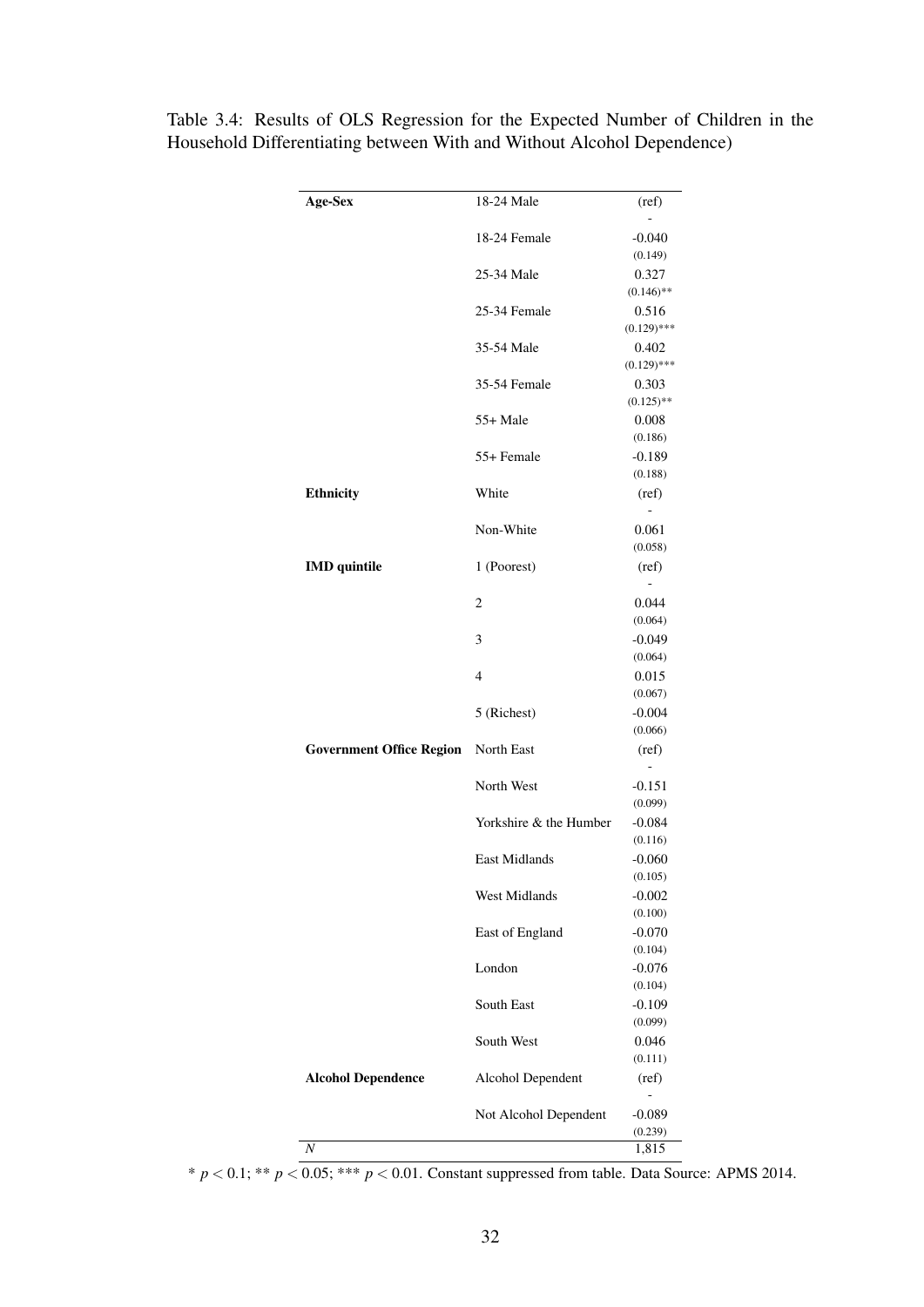| <b>Sex</b>   | Age Band  | % Living with Children<br>(Census) | % Living with Children<br>(NDTMS) | <b>Estimated Relative Probability</b><br>of Living with Children |
|--------------|-----------|------------------------------------|-----------------------------------|------------------------------------------------------------------|
| Male         | 18-24     | 29.88                              | 10.9                              | 0.36                                                             |
| Male         | 25-34     | 29.45                              | 24.4                              | 0.83                                                             |
| Male         | $35 - 54$ | 47.98                              | 24.7                              | 0.51                                                             |
| Male         | $55+$     | 5.45                               | 9.9                               | 1.82                                                             |
| Female       | 18-24     | 35.93                              | 23.9                              | 0.67                                                             |
| Female 25-34 |           | 49.28                              | 45.8                              | 0.93                                                             |
| Female       | 35-54     | 55.02                              | 41.8                              | 0.76                                                             |
| Female 55+   |           | 2.32                               | 10.4                              | 4.50                                                             |

<span id="page-43-0"></span>Table 3.5: Estimating the Relative Probability of Living with Children for <sup>a</sup> Person Treated for Alcohol Dependence versus the General Populationby Age and Gender

Data Source: 2011 Census Sanpshot, NDTMS 2014/15.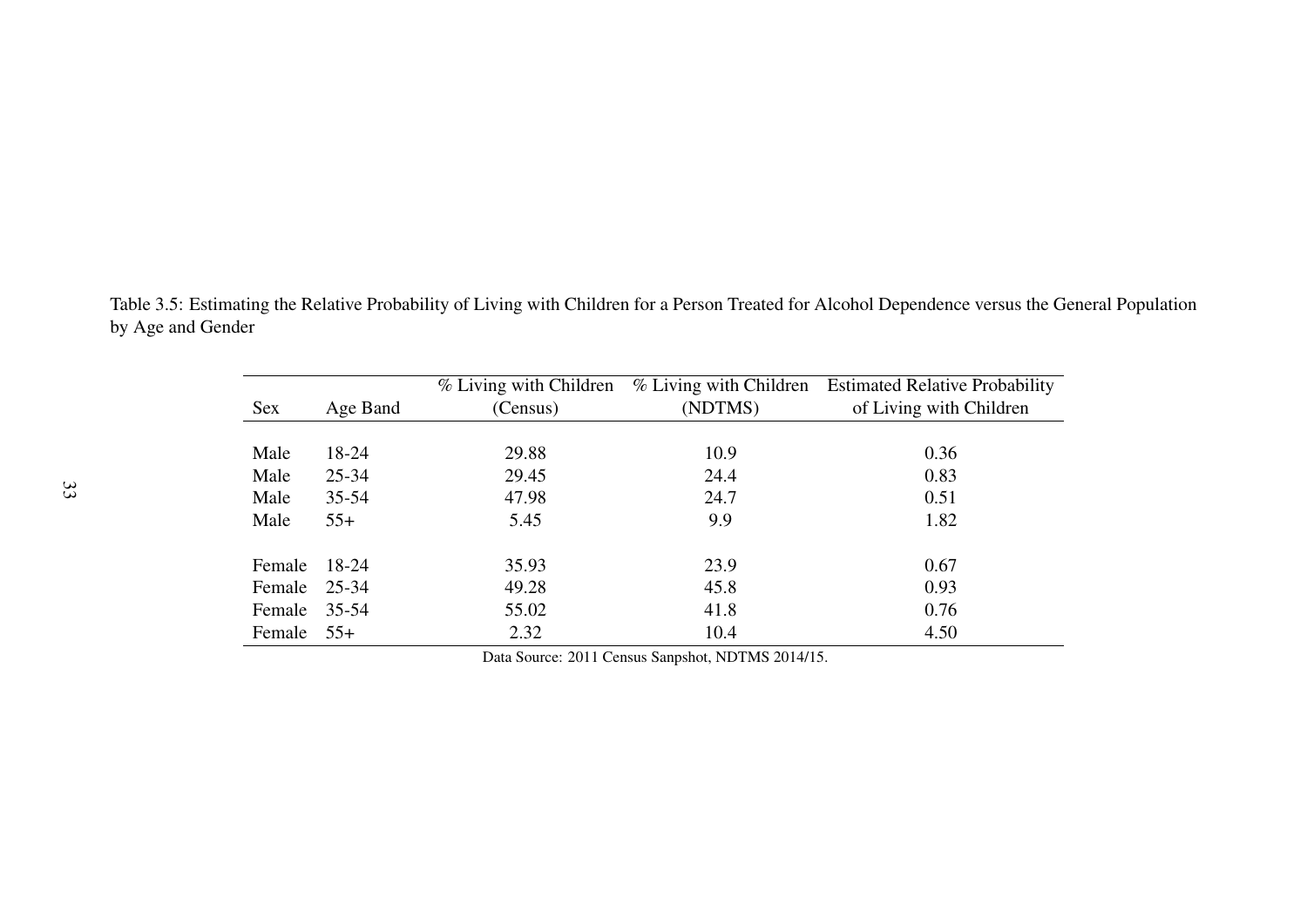# <span id="page-44-0"></span>3.3.2 The Number of Adults with Alcohol Dependence with Children

We estimate the number of adults with alcohol dependence that have children in the household to be 120,419 in England. [Table 3.6](#page-44-2) shows how the population for England breaks down by age and sex.

| Age-Sex      | <b>Number of Adults</b><br>with Alcohol Dependence | <b>With Children</b><br>in the Household |
|--------------|----------------------------------------------------|------------------------------------------|
| 18-24 Male   | 59,382                                             | 5,280                                    |
| 25-34 Male   | 123,403                                            | 24,171                                   |
| 35-54 Male   | 221,404                                            | 47,168                                   |
| $55+$ Male   | 52,024                                             | 3,905                                    |
| 18-24 Female | 33,176                                             | 6,548                                    |
| 25-34 Female | 30,315                                             | 11,768                                   |
| 35-54 Female | 54,170                                             | 19,914                                   |
| 55+ Female   | 21,256                                             | 1,666                                    |
| Total        | 595,131                                            | 120,419                                  |

<span id="page-44-2"></span>Table 3.6: Number of Adults with Alcohol Dependence with Children by Age and Sex

Note: Numbers may not sum due to rounding.

The 95% confidence intervals are calculated using Monte-Carlo simulation as before. We do not provide confidence intervals around the probability of having children in the household because the census sample is large enough to estimate robustly. The confidence interval for the national estimate is 64,821 to 241,816.

# <span id="page-44-1"></span>3.3.3 The Number of Children living with Adults with Alcohol Dependence

Without adjutsing for double counting, we estimate the number of children living with an adult with alcohol dependence to be 222,007. However, there will be some children who are 'double-counted' by both adults with alcohol dependence in the household.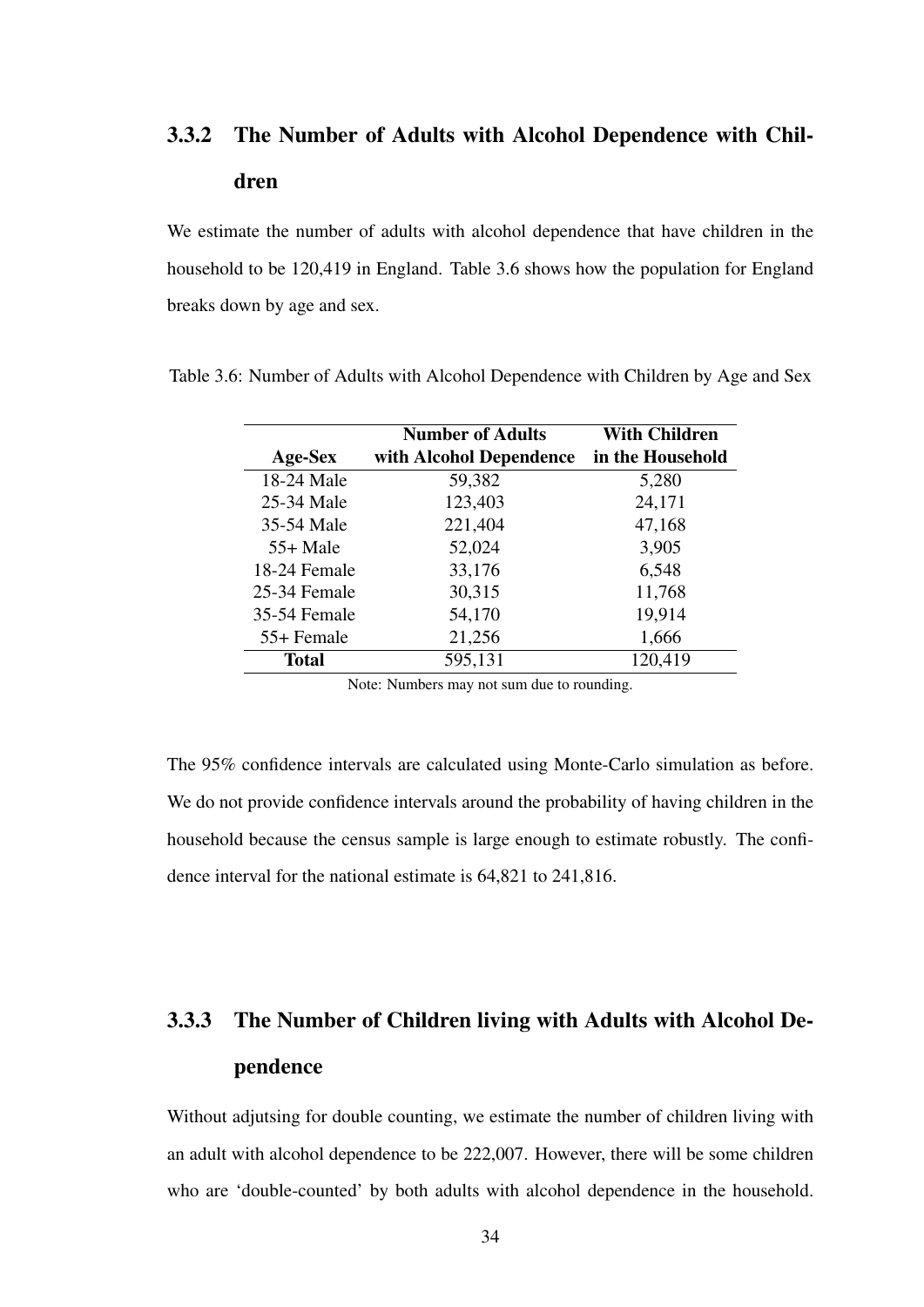The Health Survey for England 2014 suggests that the probability of having another dependent drinker in the household, given that the respondent is a male dependent drinker, is 9.62%.

We therefore adjust for double-counting by adjusting the number of adult males with alcohol dependence, decreasing it by 9.62%. The new estimate, after adjusting for double-counting, is 207,617. Because we adjust by rescaling the number of adult *males*, we do not provide a breakdown by age and sex. The Monte-Carlo confidence interval for the national estimate is 111,944 to 416,800.

Altneratively, we could adjust the double-counting by removing some female dependent drinkers. This gives a national estimate of the number of children living in a household with at least one adult with alcohol dependence of 189,119.

It should be remembered that we estimate there to be over 14,000 children living with *two* adults with alcohol dependence, and whilst this reduces the overall number of children living with adults with alcohol dependence because of double-counting, these children are likely to be at higher risk of problems associated with living with an adult with alcohol dependence. This increases to 32,888 children if we adjust for double-counting by removing some of the female dependent drinkers.

#### <span id="page-45-0"></span>3.4 Conclusions

This chapter has estimated both the number of adults with alcohol dependence living with children, and the number of children living with adults with alcohol dependence.

We estimate there to be 120,419 adults with alcohol dependence living with children. This is approximately 20% of all adults with alcohol dependence. The confidence interval for the national estimate ranges from 64,821 to 241,816.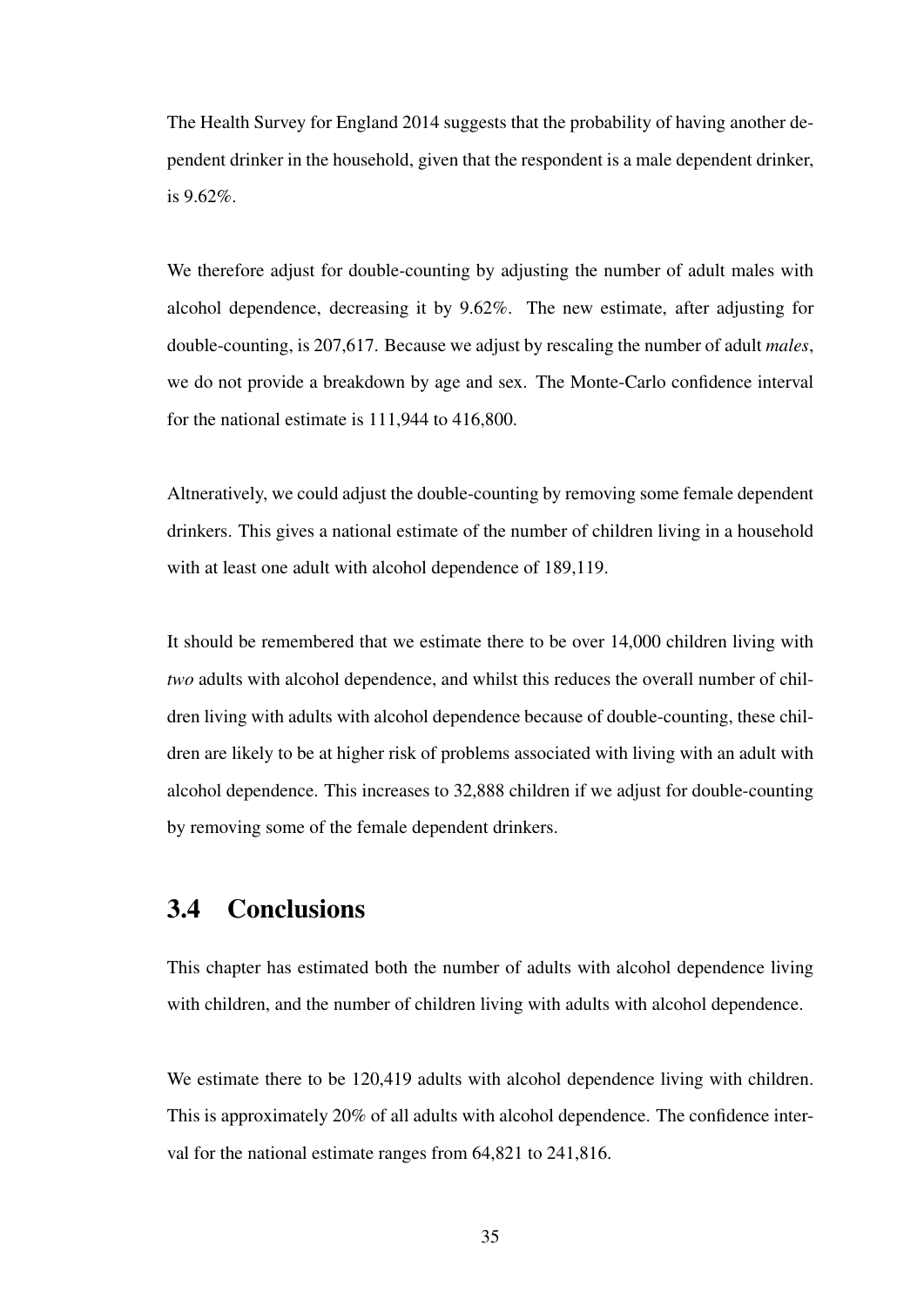We estimate there to be between 189,119 and 207,617 children living with at least one adult with alcohol dependence in the household. We also estimate there to be between 14,390 and 32,888 children living with two adults with alcohol dependence.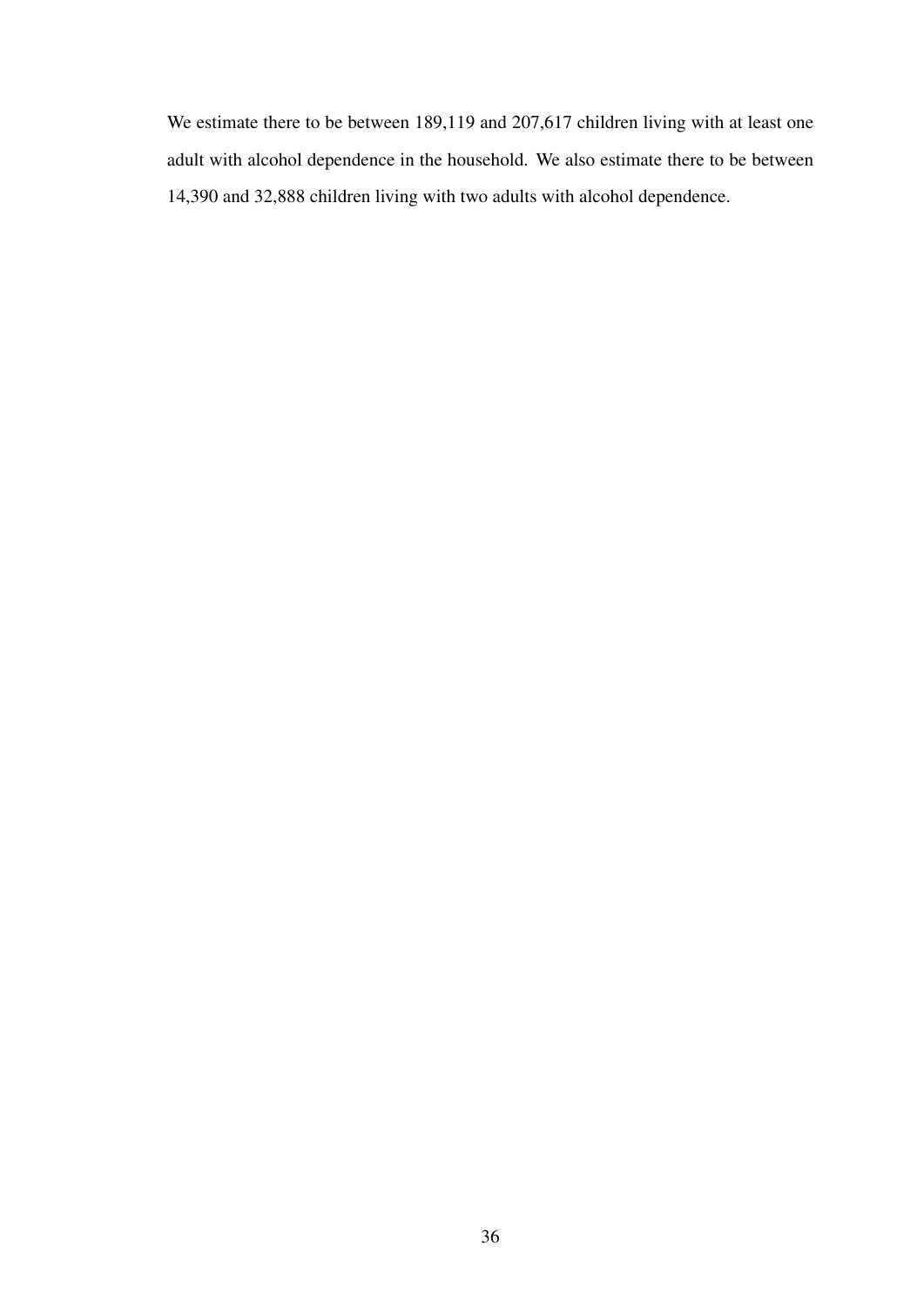<span id="page-47-0"></span>*Chapter 4*

# Estimates of the Proportion and Number of Adults with Alcohol Dependence Amenable to Treatment

#### <span id="page-47-1"></span>4.1 Introduction

The final chapter in this report estimtes the proportion, and number, of adults with alcohol dependence amenable to treatment. This is done using the Alcohol Toolkit Study, and estimates that 57.3% of adults with alcohol dependence wish to reduce their drinking, and that 41.2% intend to reduce their drinking. Older females are especially more likely to both desire and intend to reduce their drinking. There is also some local variation in the estimates.

#### <span id="page-47-2"></span>4.2 Data and Methods

Our approach to estimating the number and proportion of people with alcohol dependence who may be amenable to treatment builds directly on the methods used by Buykx et al in Chapter 7 of the STreAM report.<sup>[17]</sup>

We used an existing dataset, the Alcohol Toolkit Study<sup>[23]</sup>, a monthly, cross-sectional household survey of adults aged 16+. The survey commenced in March 2014, with ap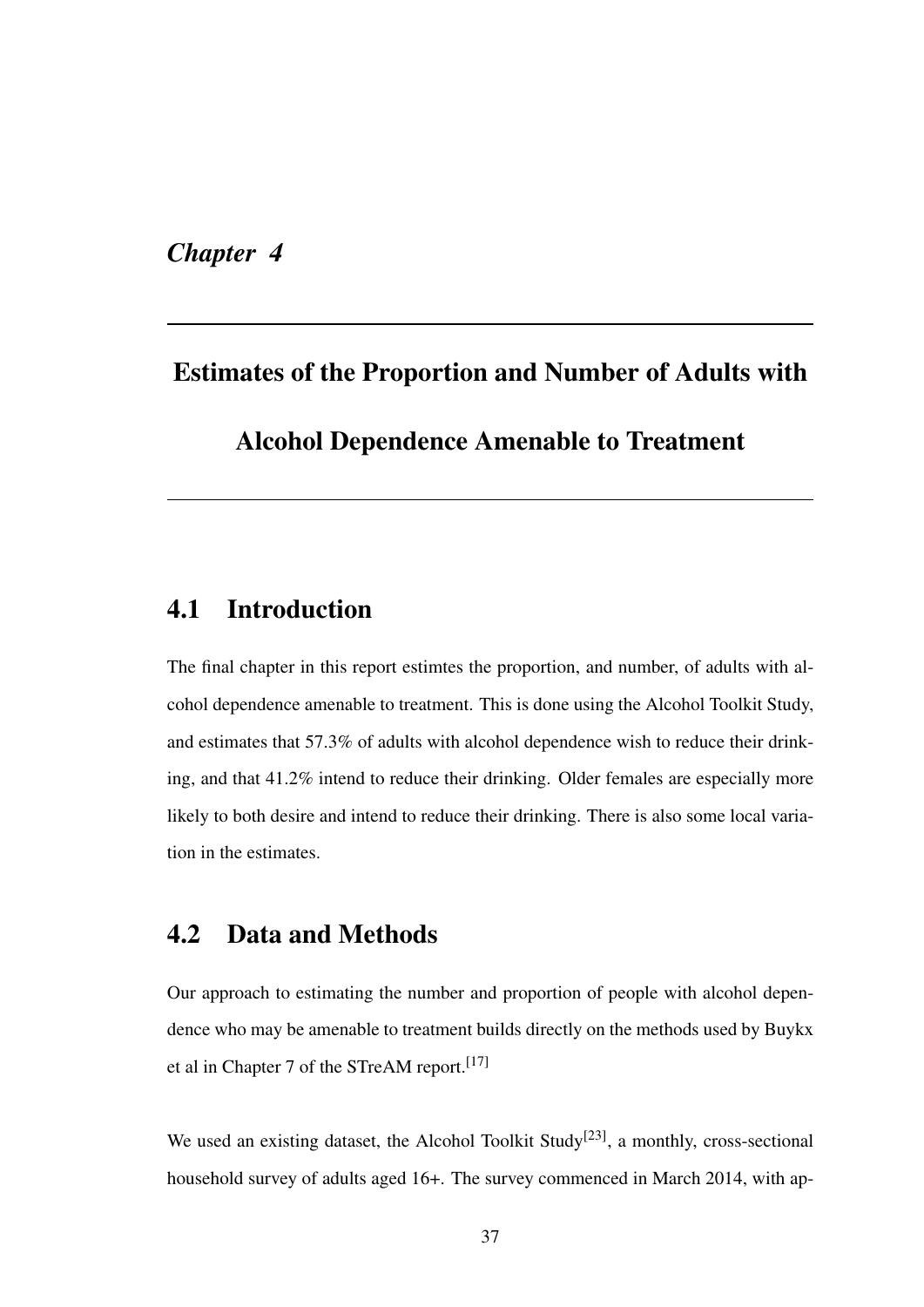proximately 1,600 respondents per month. Sample weights are supplied with the data to ensure national representativeness in terms of gender, working status, prevalence of children in the household, age, social grade and region. At the time of this analysis, data were available up to July 2016 (ie. 29 waves). In total, 12,195 cases were included in our analysis where the respondent:

- Was aged 18+ years
- Scored >4 on AUDIT-C (first 3 items on full AUDIT) or >7 on full AUDIT
- Answered item assessing 'motivation to reduce' alcohol use

The item mentioned in the final bullet point asks respondents "Which of the following best describes you?", with possible answers

- 1. I REALLY want to cut down on drinking alcohol and intend to in the next month
- 2. I REALLY want to cut down on drinking alcohol and intend to in the next 3 months
- 3. I want to cut down on drinking alcohol and hope to soon
- 4. I REALLY want to cut down on drinking alcohol but I don't know when I will
- 5. I want to cut down on drinking alcohol but haven't thought about when
- 6. I think I should cut down on drinking alcohol but don't really want to
- 7. I don't want to cut down on drinking alcohol

AUDIT score was used to derive three alcohol use groups: <16, 16-19, 20+, with categorisation in the latter group regarded as an indicator for alcohol dependence. Responses to the motivation to reduce alcohol use item were used as an indicator of potential amenability to alcohol treatment. Two indicators were derived: the broader indicator 'desire to reduce drinking' included response options 1-5 above, while the narrower indicator 'intention to reduce drinking' included options 1-3.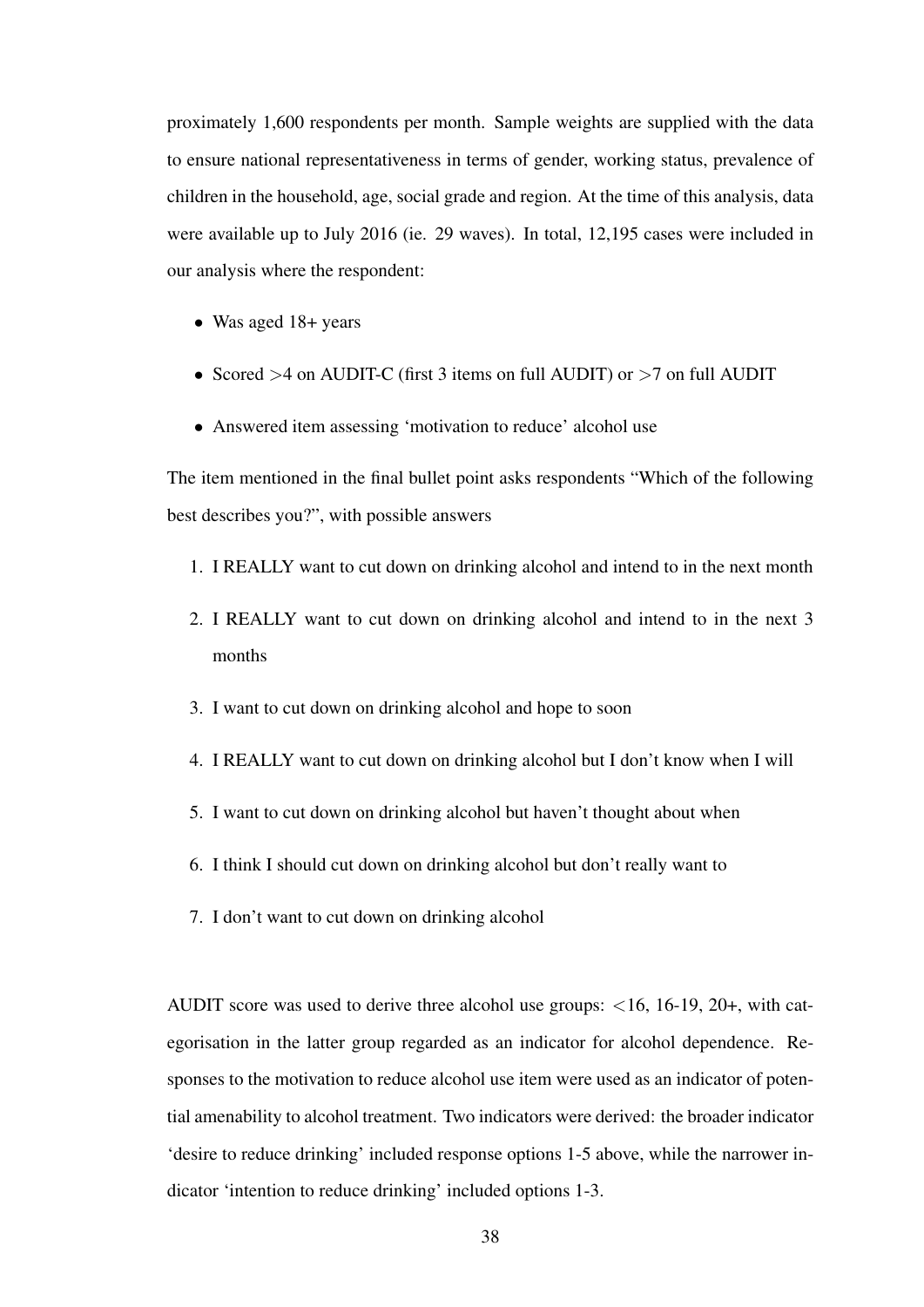Summary statistics are presented in [Table 4.1.](#page-50-0)

Logistic regression was used to examine the relationship between the two binary motivation to reduce drinking variables (desire and intention to reduce drinking) and six key predictor variables. In addition to the three predictor variables used in Buykx et al (i.e. 8 gender x age group [Male, Female; 18-24, 25-34, 35-54, 55+] combinations, AU-DIT group [<16, 16-19 and 20+]), the current analysis also included ethnicity, (White, non-White), Government Office Region (9 regions), and presence of Children in the Household (Yes/No). These additional variables were included to more closely mirror the predictors used in Chapters 2 and 3 of this report.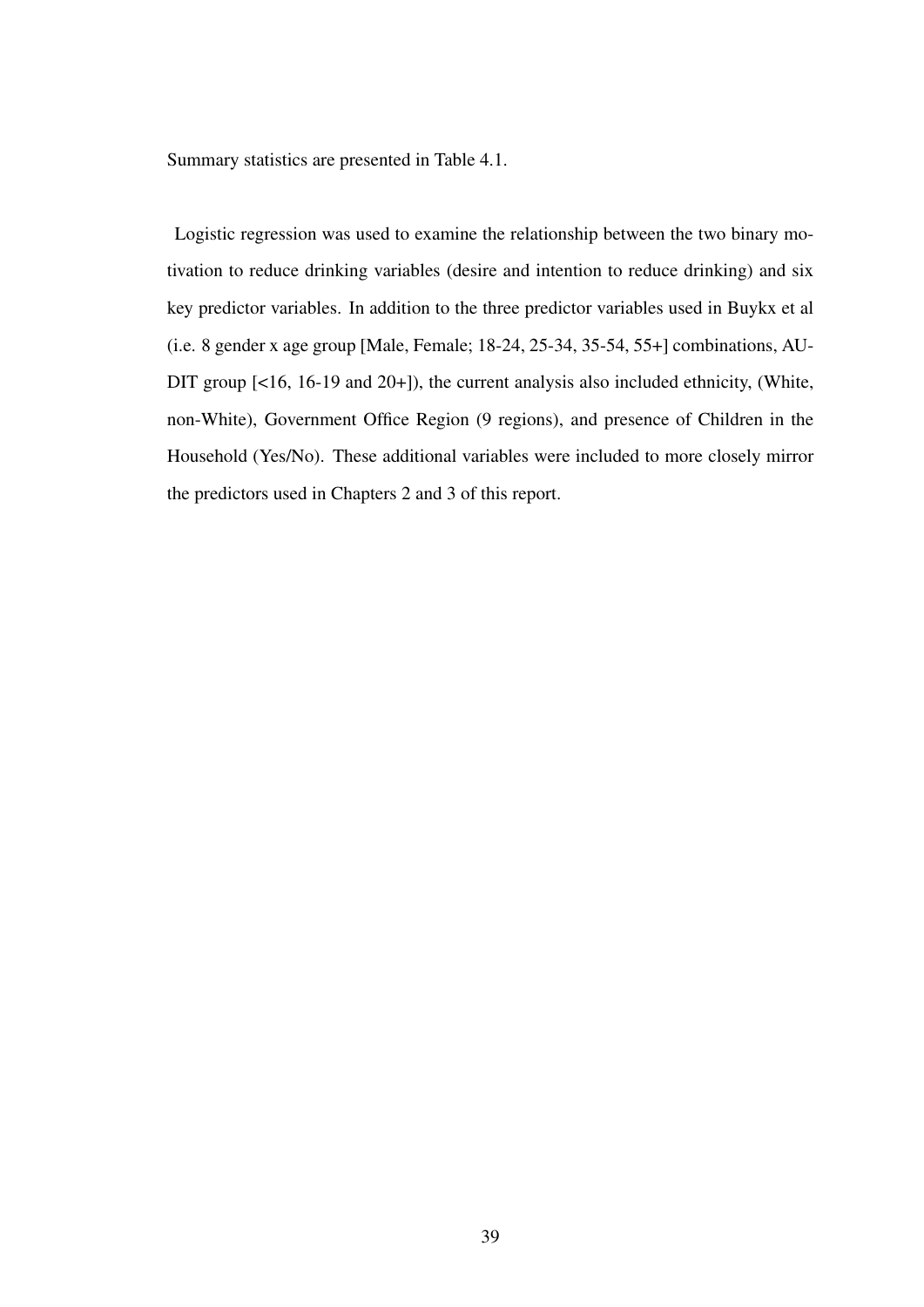<span id="page-50-0"></span>

| <b>Variable</b>                 |                        | N      | $\%$  |
|---------------------------------|------------------------|--------|-------|
| <b>Total Respondents</b>        |                        | 12,195 |       |
| Age-Sex                         | 18-24 Male             | 1,478  | 12.12 |
|                                 | 18-24 Female           | 984    | 8.07  |
|                                 | 25-34 Male             | 1,056  | 8.66  |
|                                 | 25-34 Female           | 728    | 5.97  |
|                                 | 35-54 Male             | 2,480  | 20.34 |
|                                 | 35-54 Female           | 1,524  | 12.50 |
|                                 | $55+$ Male             | 2,903  | 23.80 |
|                                 | 55+ Female             | 1,042  | 8.54  |
| <b>Ethnicity</b>                | White                  | 11,684 | 95.81 |
|                                 | Non-White              | 511    | 4.19  |
| <b>Government Office Region</b> | <b>North East</b>      | 1,049  | 8.60  |
|                                 | North West             | 2,410  | 19.76 |
|                                 | Yorkshire & the Humber | 2,061  | 16.90 |
|                                 | <b>East Midlands</b>   | 777    | 6.37  |
|                                 | <b>West Midlands</b>   | 974    | 7.99  |
|                                 | East of England        | 920    | 7.54  |
|                                 | London                 | 1,289  | 10.57 |
|                                 | South East             | 1,697  | 13.92 |
|                                 | South West             | 1,018  | 8.35  |
|                                 |                        |        |       |
| <b>Audit Group</b>              | $< 16*$                | 11,503 | 94.33 |
|                                 | $16-19$                | 398    | 3.26  |
|                                 | $20+$                  | 294    | 2.41  |
| <b>Children in Household</b>    | N <sub>0</sub>         | 5,654  | 46    |
|                                 | Yes                    | 6,541  | 54    |

#### Table 4.1: Summary Statistics

\* Only those with an AUDIT score greater than 7 were kept for the analysis.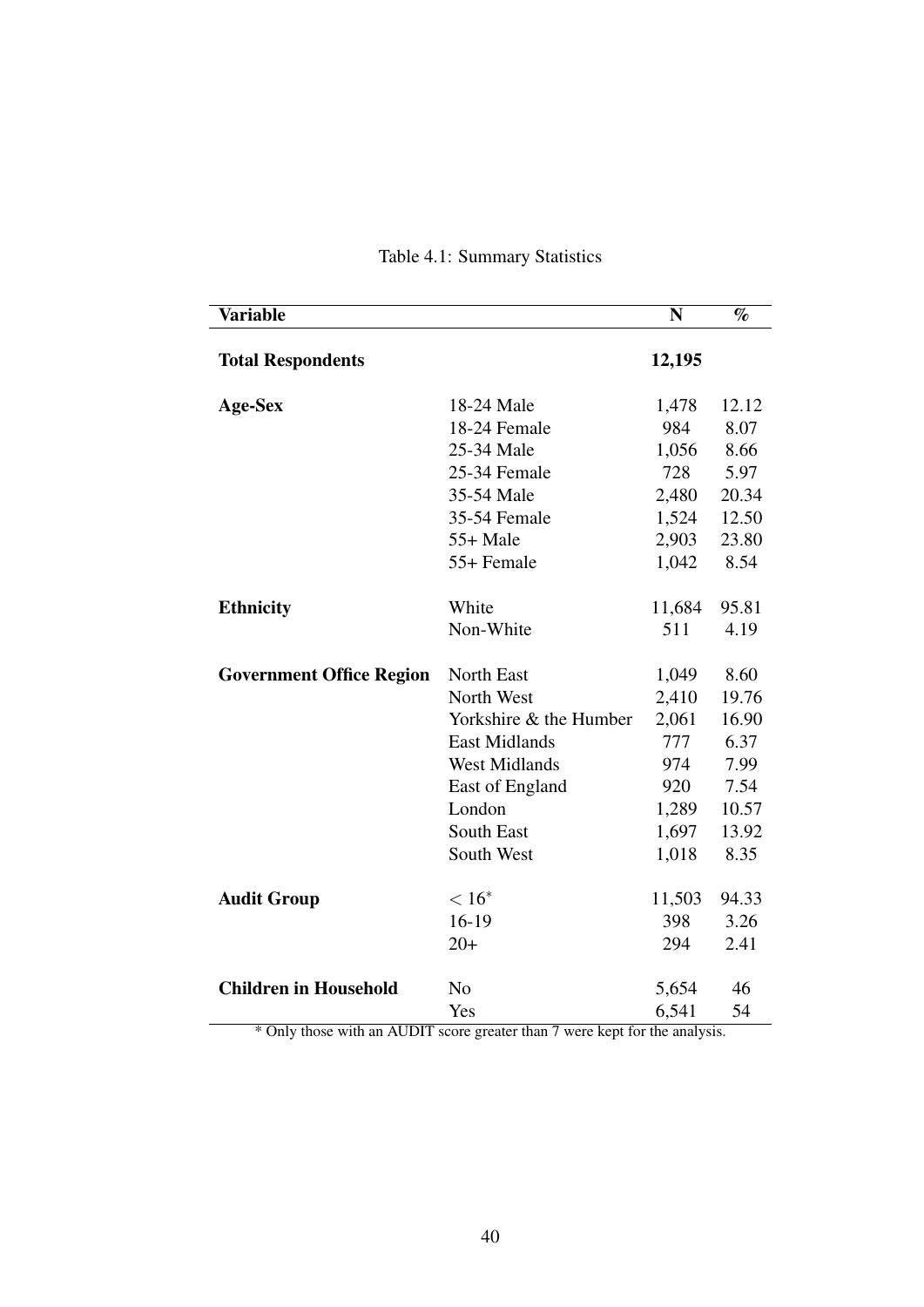#### <span id="page-51-0"></span>4.3 Results

Regression results for amenability are presented in [Table 4.2](#page-52-0) and [Table 4.3.](#page-53-0) These are then used to estimate the proportion of adults with alcohol dependence who are amenable to treatment, shown in [Table 4.4.](#page-54-0)

In comparison to the reference group (Males aged 18-24), Females aged 35-54 and 55+ were significantly more likely to express both the desire and the intention to reduce drinking, and Males aged 35-54 were also more likely to intend to reduce drinking. AUDIT group was significantly associated with desire and intention to reduce drinking, with those in the AUDIT 16-19 group at least three times as likely as those in the lowest drinking group (AUDIT  $\langle 16 \rangle$ ) to indicate these motivations, and those in the AUDIT 20+ group at least six times as likely. Non-Whites were at least 1.8 times as likely to indicate both desire and intention to reduce drinking as Whites. Compared to respondents from the North East of England, those from the West Midlands were significantly less likely to desire or intend to reduce drinking, those from London were more likely to desire and those from Yorkshire and the Humber were less likely to intend to reduce drinking. The presence of Children in the Household was not associated with desire or intention to reduce drinking.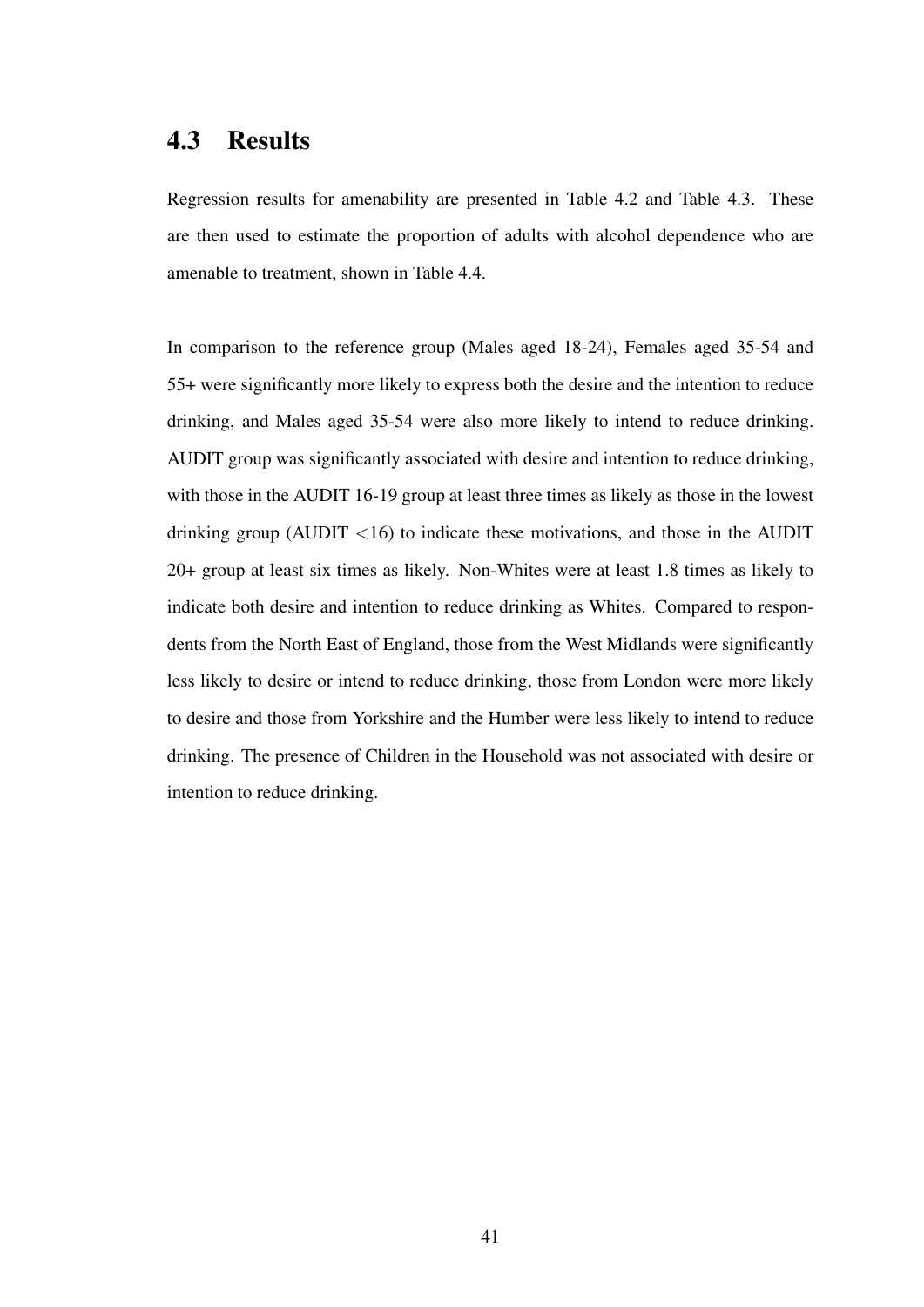| Age-Sex                         | 18-24 Male             | (ref)                  |
|---------------------------------|------------------------|------------------------|
|                                 | 18-24 Female           | 1.069                  |
|                                 |                        | (0.124)                |
|                                 | 25-34 Male             | 0.972                  |
|                                 |                        | (0.113)                |
|                                 | 25-34 Female           | 1.019                  |
|                                 |                        | (0.134)                |
|                                 | 35-54 Male             | 1.112                  |
|                                 |                        | (0.105)                |
|                                 | 35-54 Female           | 1.658                  |
|                                 |                        | $(0.165)$ ***          |
|                                 | $55+$ Male             | 0.867                  |
|                                 |                        | (0.088)                |
|                                 | 55+ Female             | 1.343                  |
|                                 |                        | $(0.159)$ **           |
| <b>Ethnicity</b>                | White                  | (ref)                  |
|                                 |                        |                        |
|                                 | Non-White              | 1.871<br>$(0.207)$ *** |
|                                 |                        |                        |
| <b>Government Office Region</b> | North East             | (ref)                  |
|                                 | North West             | 1.141                  |
|                                 |                        | (0.120)                |
|                                 | Yorkshire & the Humber | 0.855                  |
|                                 |                        | (0.094)                |
|                                 | <b>East Midlands</b>   | 1.034                  |
|                                 |                        | (0.140)                |
|                                 | <b>West Midlands</b>   | 0.798                  |
|                                 |                        | $(0.106)*$             |
|                                 | East of England        | 1.118                  |
|                                 |                        | (0.142)                |
|                                 | London                 | 1.319                  |
|                                 |                        | $(0.152)$ **           |
|                                 | South East             | 1.032                  |
|                                 |                        | (0.116)                |
|                                 | South West             | 0.898                  |
|                                 |                        | (0.115)                |
| <b>Audit Group</b>              | $<$ 16                 | (ref)                  |
|                                 |                        |                        |
|                                 | 16-19                  | 3.720                  |
|                                 |                        | $(0.409)$ ***          |
|                                 | $20+$                  | 6.564<br>$(0.799)$ *** |
| <b>Children in Household</b>    | No                     | (ref)                  |
|                                 |                        | L.                     |
|                                 | Yes                    | 1.010                  |
|                                 |                        | (0.060)                |
| $\cal N$                        |                        | 12,195                 |
|                                 |                        |                        |

<span id="page-52-0"></span>Table 4.2: Results of Logistic Regression to Estimate the Probability of an Individual to Express a Desire to Reduce Drinking

\* *p* < 0.1; \*\* *p* < 0.05; \*\*\* *p* < 0.01. Odds Ratios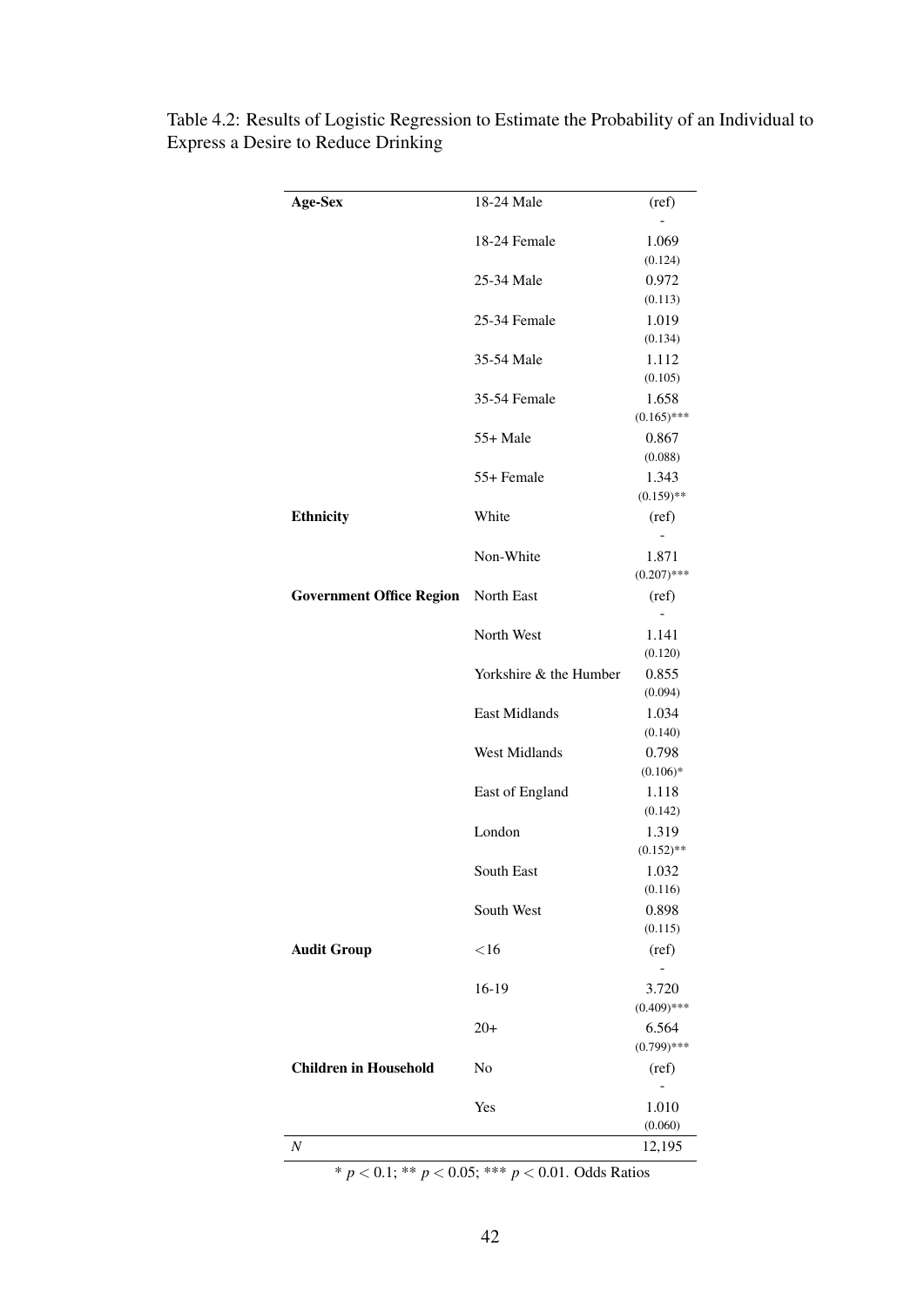| Age-Sex                         | 18-24 Male             | (ref)            |
|---------------------------------|------------------------|------------------|
|                                 | 18-24 Female           | 1.062            |
|                                 |                        | (0.160)          |
|                                 | 25-34 Male             | 1.161            |
|                                 |                        | (0.170)          |
|                                 | 25-34 Female           | 1.157            |
|                                 |                        | (0.193)          |
|                                 | 35-54 Male             | 1.372            |
|                                 |                        | $(0.164)$ ***    |
|                                 | 35-54 Female           | 2.046            |
|                                 |                        | $(0.256)$ ***    |
|                                 | $55+$ Male             | 1.038            |
|                                 |                        | (0.135)          |
|                                 | 55+ Female             | 1.659            |
|                                 |                        | $(0.247)$ ***    |
| Ethnicity                       | White                  | (ref)            |
|                                 |                        |                  |
|                                 | Non-White              | 1.882            |
|                                 |                        | $(0.249)$ ***    |
| <b>Government Office Region</b> | North East             | (ref)            |
|                                 |                        |                  |
|                                 | North West             | 0.999            |
|                                 |                        | (0.124)          |
|                                 | Yorkshire & the Humber | 0.741            |
|                                 |                        | $(0.098)$ **     |
|                                 | <b>East Midlands</b>   | 0.922            |
|                                 |                        | (0.150)          |
|                                 | <b>West Midlands</b>   | 0.631            |
|                                 |                        | $(0.105)$ ***    |
|                                 | East of England        | 0.935            |
|                                 |                        | (0.143)          |
|                                 | London                 | 1.166            |
|                                 |                        | (0.159)          |
|                                 | South East             | 0.813            |
|                                 | South West             | (0.111)<br>0.736 |
|                                 |                        | $(0.116)$ *      |
|                                 | $<$ 16                 |                  |
| <b>Audit Group</b>              |                        | (ref)            |
|                                 | 16-19                  | 3.275            |
|                                 |                        | $(0.424)$ ***    |
|                                 | $20+$                  | 6.037            |
|                                 |                        | $(0.789)$ ***    |
| <b>Children in Household</b>    | No                     | (ref)            |
|                                 |                        | (0.072)          |
|                                 | Yes                    | 0.999            |
|                                 |                        | (0.072)          |
| $\cal N$                        |                        | 12,195           |
|                                 |                        |                  |

<span id="page-53-0"></span>Table 4.3: Results of Logistic Regression to Estimate the Probability of an Individual to Express an Intention to Reduce Drinking

\*  $p < 0.1$ ; \*\*  $p < 0.05$ ; \*\*\*  $p < 0.01$ . Odds Ratios.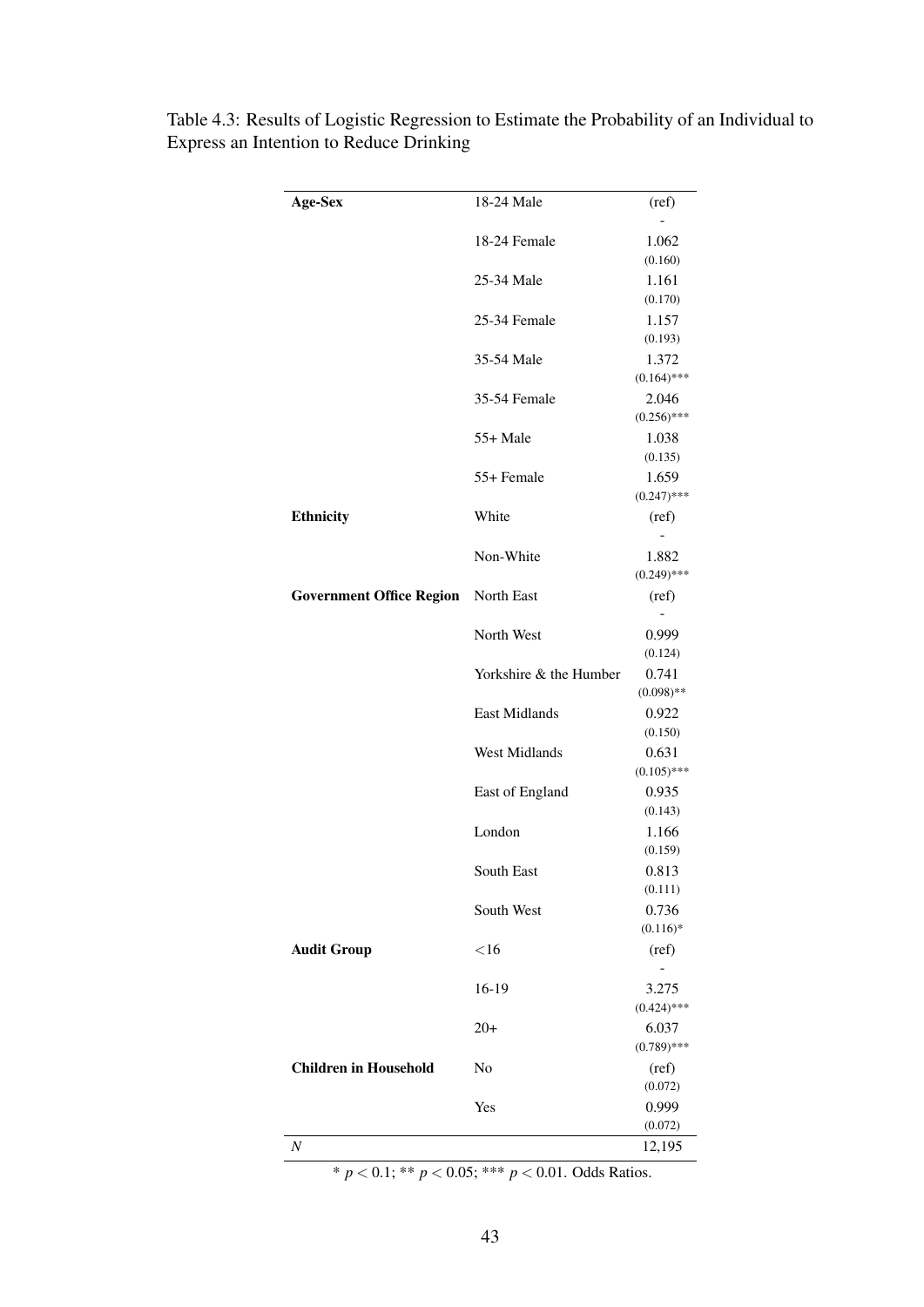<span id="page-54-0"></span>

|              | <b>Number of Adults</b> | % Desire           | <b>Number Desire</b> | % Intend           | <b>Number Intend</b> |
|--------------|-------------------------|--------------------|----------------------|--------------------|----------------------|
| Age-Sex      | with Alcohol Dependence | to Reduce Drinking | to Reduce Drinking   | to Reduce Drinking | to Reduce Drinking   |
|              |                         |                    |                      |                    |                      |
| 18-24 Male   | 59382                   | 55.4               | 32924                | 35.6               | 21125                |
| 18-24 Female | 33176                   | 57                 | 18920                | 36.9               | 12250                |
| 25-34 Male   | 123404                  | 54.8               | 67583                | 39                 | 48077                |
| 25-34 Female | 30315                   | 55.9               | 16946                | 38.9               | 11787                |
| 35-54 Male   | 221404                  | 58                 | 128381               | 42.9               | 94921                |
| 35-54 Female | 54170                   | 67                 | 36320                | 52.5               | 28437                |
| $55+$ Male   | 52024                   | 52                 | 27045                | 36.4               | 18936                |
| 55+ Female   | 21256                   | 62.4               | 13257                | 47.4               | 10081                |
| <b>Total</b> | 595,131                 | 57.4               | 341,376              | 41.3               | 245,614              |

| Table 4.4: Estimated Number and Proportion of Adults with Alcohol Dependence who are Amenable to Treatment |  |  |
|------------------------------------------------------------------------------------------------------------|--|--|
|                                                                                                            |  |  |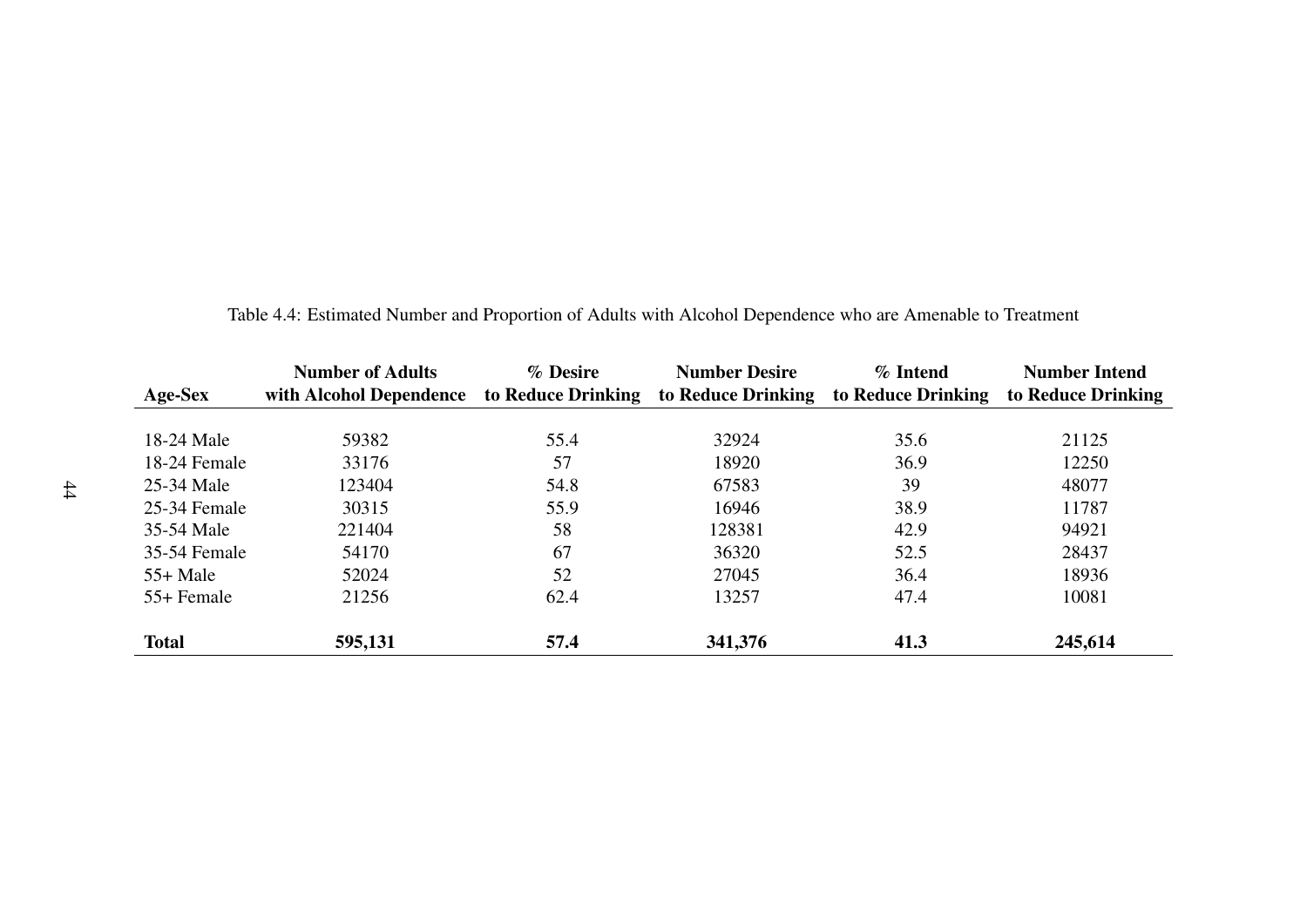## <span id="page-55-0"></span>4.4 Conclusions

This chapter has estimated the probability of a drinker with an AUDIT score greater than 7 having (a) a desire to reduce their drinking, or (b) an intention to reduce their drinking.

We estimate that 57.4% of adults with alcohol dependence have a desire to reduce their drinking, and that this is typically higher in females.

We estimate that 41.3% of adults with alcohol dependence have an intention to reduce their drinking, and that this is also typically higher in females.

We find no statistically significant relationship between having children in the household and having either a desire or intention to reduce drinking.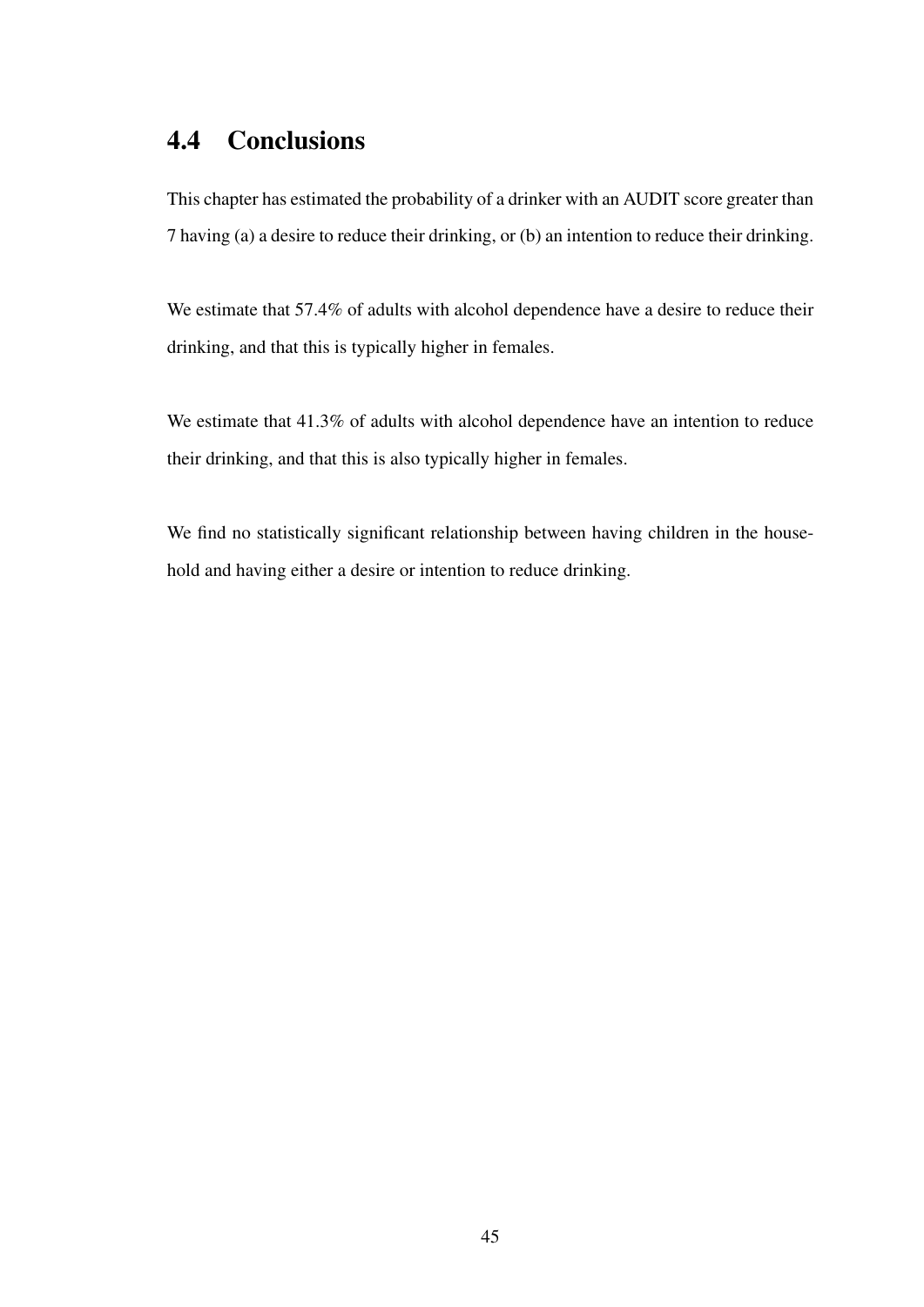#### References

[1] Office for National Statistics. Adult drinking habits in Great Britain: 2014. 2016.

[2] Lifestyle Statistics HSCIC. Statistics on Alcohol, England, 2014. Health and Social Care Information Centre, 2014.

[3] World Health Organization. International Statistical Classification of Diseases and Related Health Problems 10th Revision 2010 [cited 2014 October]. Available from: http://apps.who.int/classifications/icd10/browse/2010/en.

[4] McManus S, Meltzer H, Brugha T, Bebbington P, Jenkins R. Adult psychiatric morbidity in England, 2007. Leeds: NHS Information Centre for health and social care, 2009.

[5] Public Health England. Review of Drug and Alcohol Commissioning: A joint review conducted by Public Health England and the Association of Directors of Public Health. 2014.

[6] Drummond C, Oyefeso A, Phillips T, Cheeta S, Deluca P, Perryman K, Winfield H, Jenner J, Cobain K, Galea S, Saunders V, Fuller T, Pappalardo D, Baker O, Christoupoulos A. Alcohol Needs Assessment Research Project (ANARP): The 2004 Na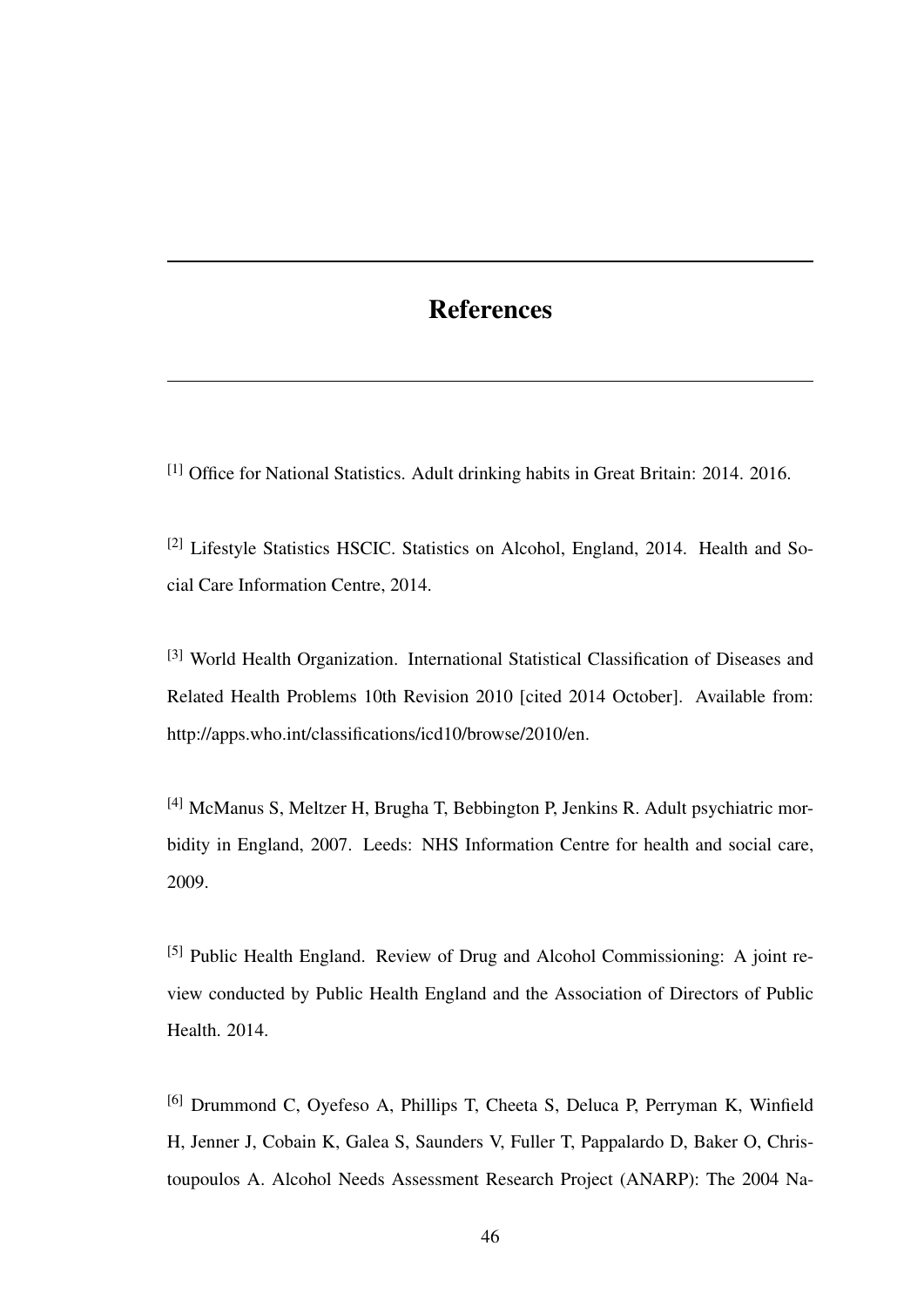tional Alcohol Needs Assessment for England. London: Department of Health: 2005 2005. Report No.

[7] Casswell S, Harding JF, You RQ, Huckle T. Alcohol's harm to others: self-reports from a representative sample of New Zealanders. N Z Med J. 2011;124(1336).

[8] Gell L, Ally A, Buykx P, Hope A, Meier P. Alcohol's harms to others. Sheffield: ScHARR, University of Sheffield & Institute of Alcohol Studies, 2015.

[9] Laslett AM, Room R, Ferris J, Wilkinson C, Livingston M, Mugavin J. Surveying the range and magnitude of alcohol's harm to others in Australia. Addiction. 2011;106(9): 1603-11.

 $[10]$  Christoffersen MN, Soothill K. The long-term consequences of parental alcohol abuse: a cohort study of children in Denmark. J Subst Abuse Treat. 2003;25(2):107-16.

[11] Kendler KS, Gardner CO, Edwards A, Hickman M, Heron J, Macleod J, Lewis G, Dick DM. Dimensions of parental alcohol use/problems and offspring temperament, externalizing behaviors, and alcohol use/problems. Alcoholism: Clinical and Experimental Research. 2013;37(12):2118-27.

[12] Berg L, Back K, Vinnerljung B, Hjern A. Parental alcohol-related disorders and school performance in 16-year-olds-a Swedish national cohort study. Addiction. 2016; 111(10):1795-803.

[13] Manning V, Best DW, Faulkner N, Titherington E. New estimates of the number of children living with substance misusing parents: results from UK national household surveys. BMC Public Health. 2009;9(1):1.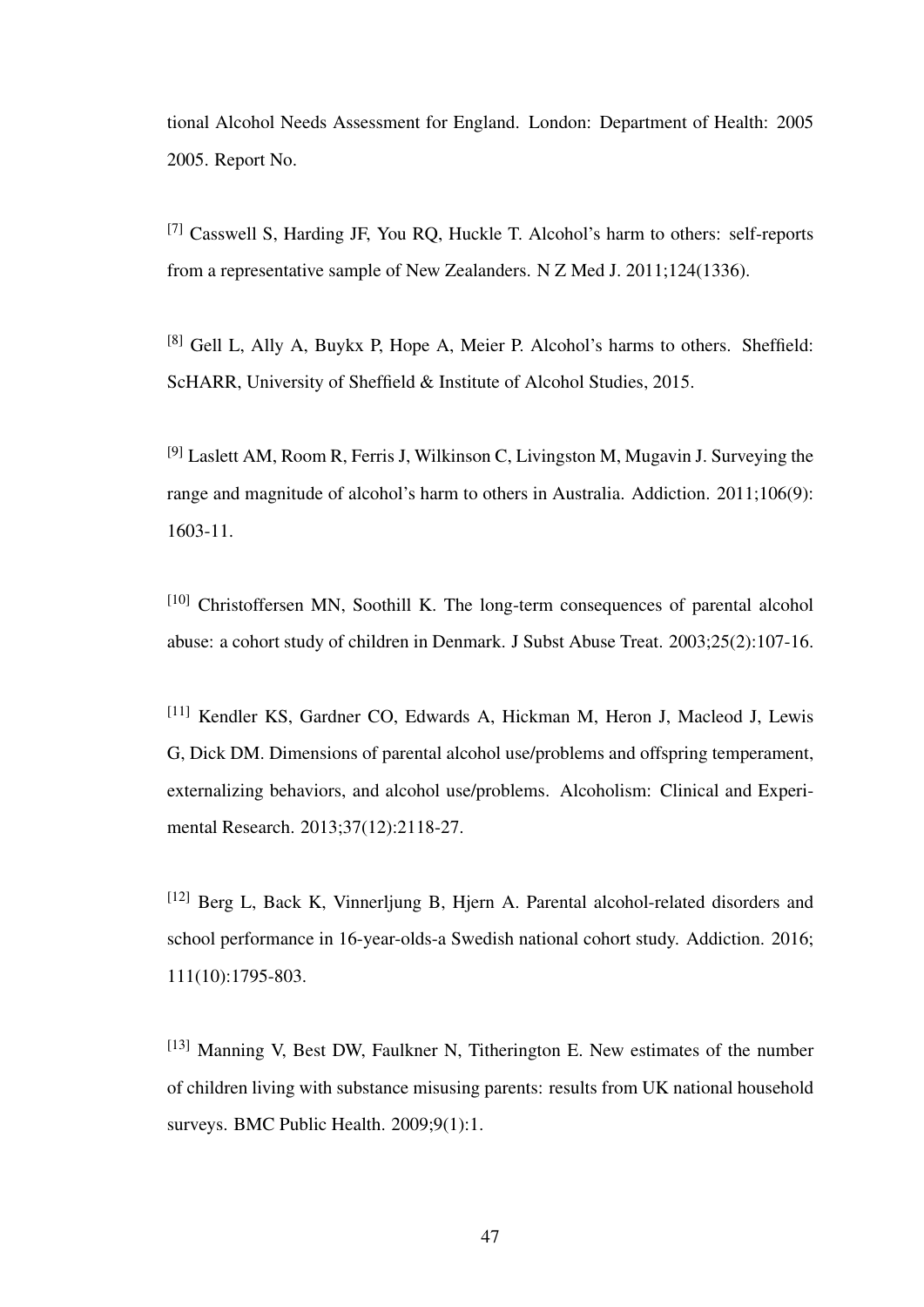[14] Babor TF, Higgins-Biddle JC, Saunders JB, Monteiro MG. AUDIT: The alcohol use disorders identification test: Guidelines for use in primary care (second edition). Geneva: WHO; 2001.

[15] Stockwell T, Hodgson R, Edwards G, Taylor C, Rankin H. The development of a questionnaire to measure severity of alcohol dependence. Br J Addict Alcohol Other Drugs. 1979;74(1):79-87.

[16] Social Mobility and Child Poverty Commission. Response to "Measuring Child" Poverty: A consultation on better measures of child poverty". 2013

[17] Brennan A, Buykx P, Pryce R, Jones A, Hill-McManus D, Stone T, Ally A, Gillespie D, Meier P, Alston R, Cairns D, Millar T, Donmall M, Wolstenholme A, Phillips T, Elzerbi C, Drummond C. An Evidence-Based Model for Estimating Requirements for Specialist Alcohol Treatment Capacity in England - The Specialist Treatment for Alcohol Model (STreAM) Version 1.0. Final report to DH Policy Research Programme incorporating amendments following peer reviews on project PR-R4-0512-12002. August 2016. Forthcoming

[18] Public Health England Knowledge and Intelligence Team. Index of Multiple Deprivation 2010 - adjustments to align scores with 2011 boundaries for Lower Layer Super Output Areas (LSOAs). 2010

[19] Cohen E, Feinn R, Arias A, Kranzler HR. Alcohol treatment utilization: Findings from the National Epidemiologic Survey on Alcohol and Related Conditions. Drug Alcohol Depend. 2007;86(2-3):214-21.

[20] Mojtabai R, Crum RM. Perceived unmet need for alcohol and drug use treatments and future use of services: Results from a longitudinal study. Drug Alcohol Depend.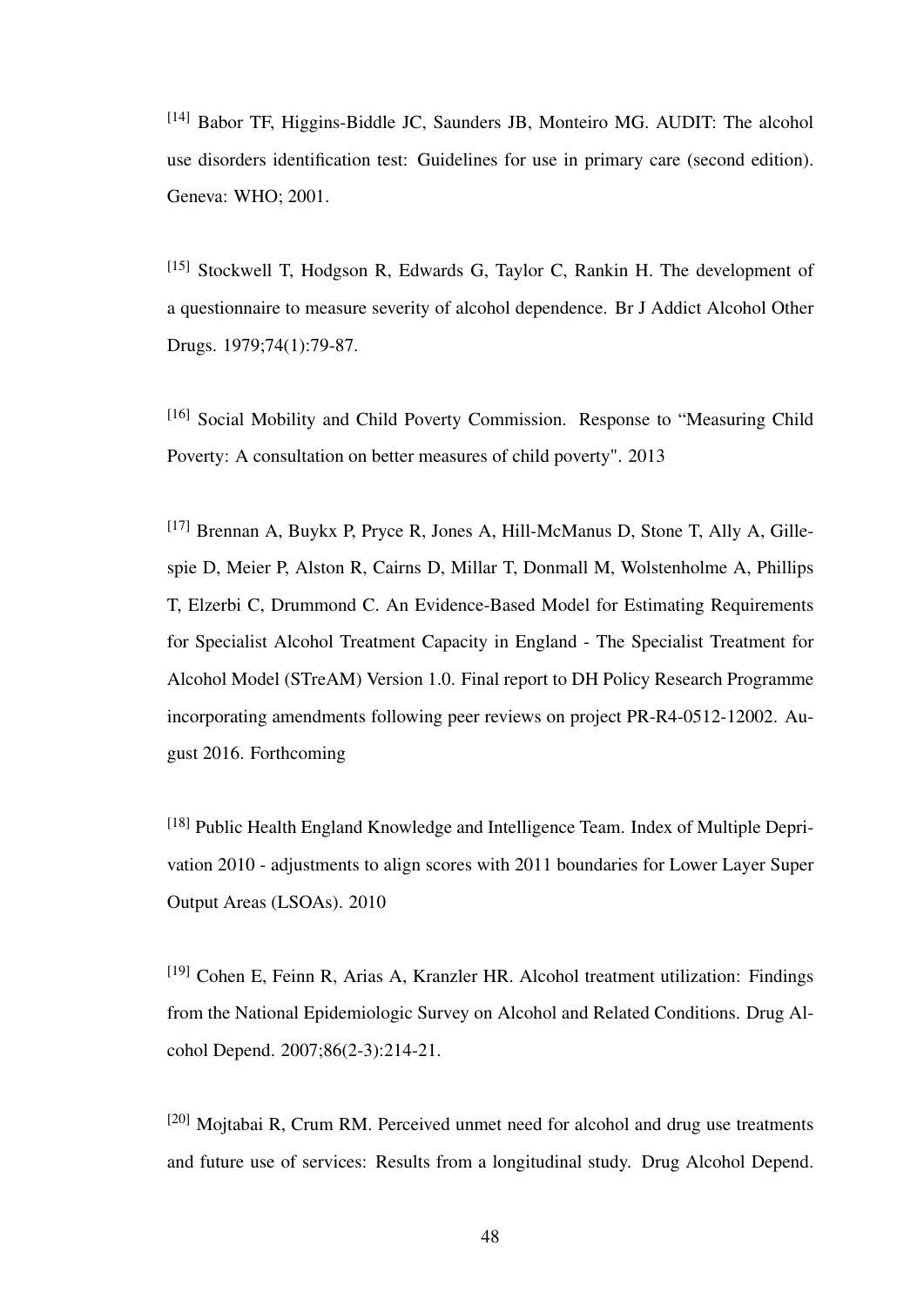[21] Sareen J, Henriksen CA, Stein MB, Afifi TO, Lix LM, Enns MW. Common mental disorder diagnosis and need for treatment are not the same: findings from a populationbased longitudinal survey. Psychol Med. 2013;43(09):1941-51.

[22] Rush B. A systems-approach to estimating the required capacity of alcohol treatment services. Br J Addict. 1990;85(1):49-59.

[23] Beard E, Brown J, West R, Acton C, Brennan A, Drummond C, Hickman M, Holmes J, Kaner E, Lock K, Walmsley M, Michie S. Protocol for a national monthly survey of alcohol use in England with 6-month follow-up: 'The Alcohol Toolkit Study'. BMC Public Health. 2015;15(230)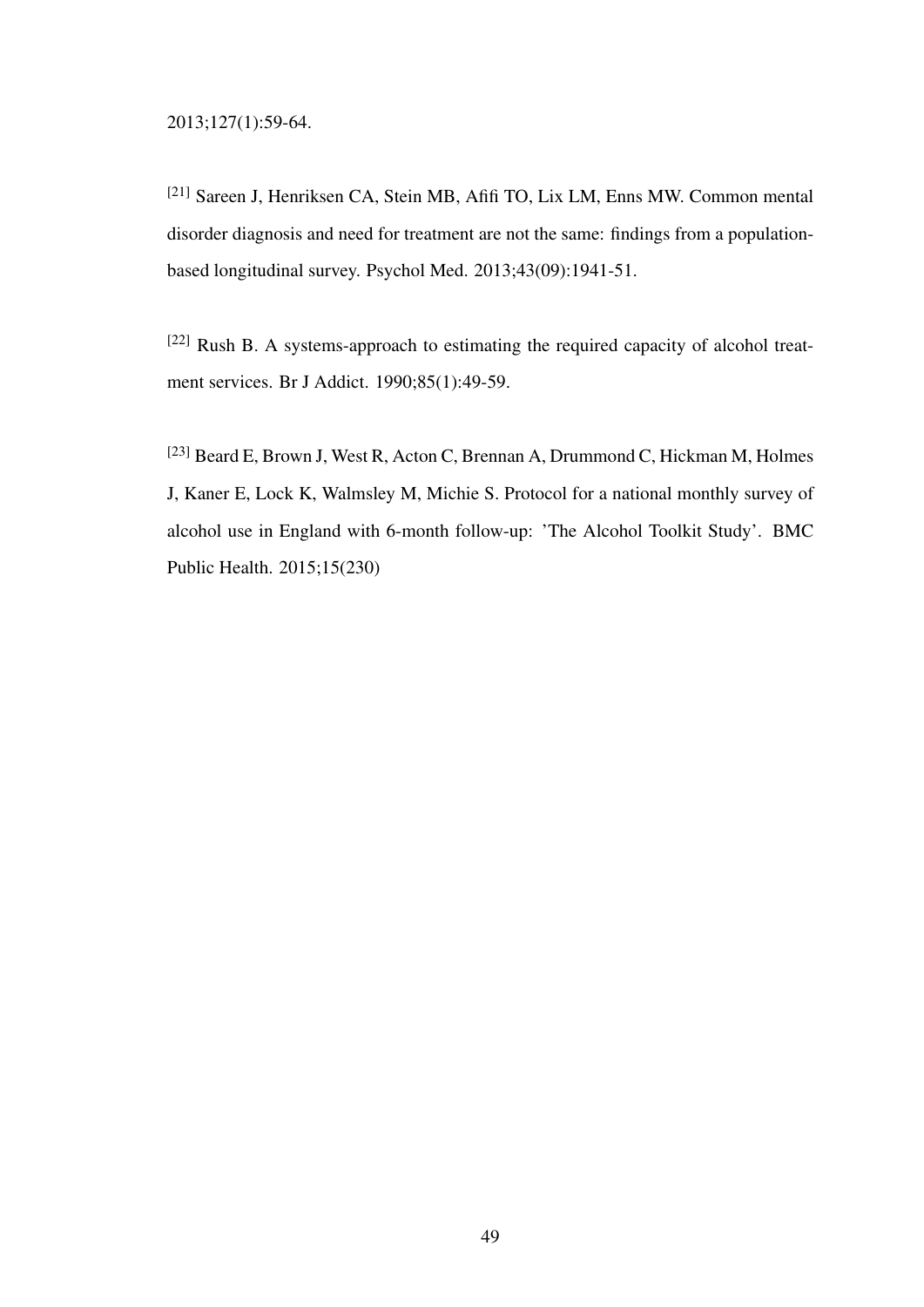# Appendix

Point estimates for each Upper Tier Local Authority are presented in [Table 4.5.](#page-61-0)

Other results are presented in the supplementary Microsoft Excel appendix.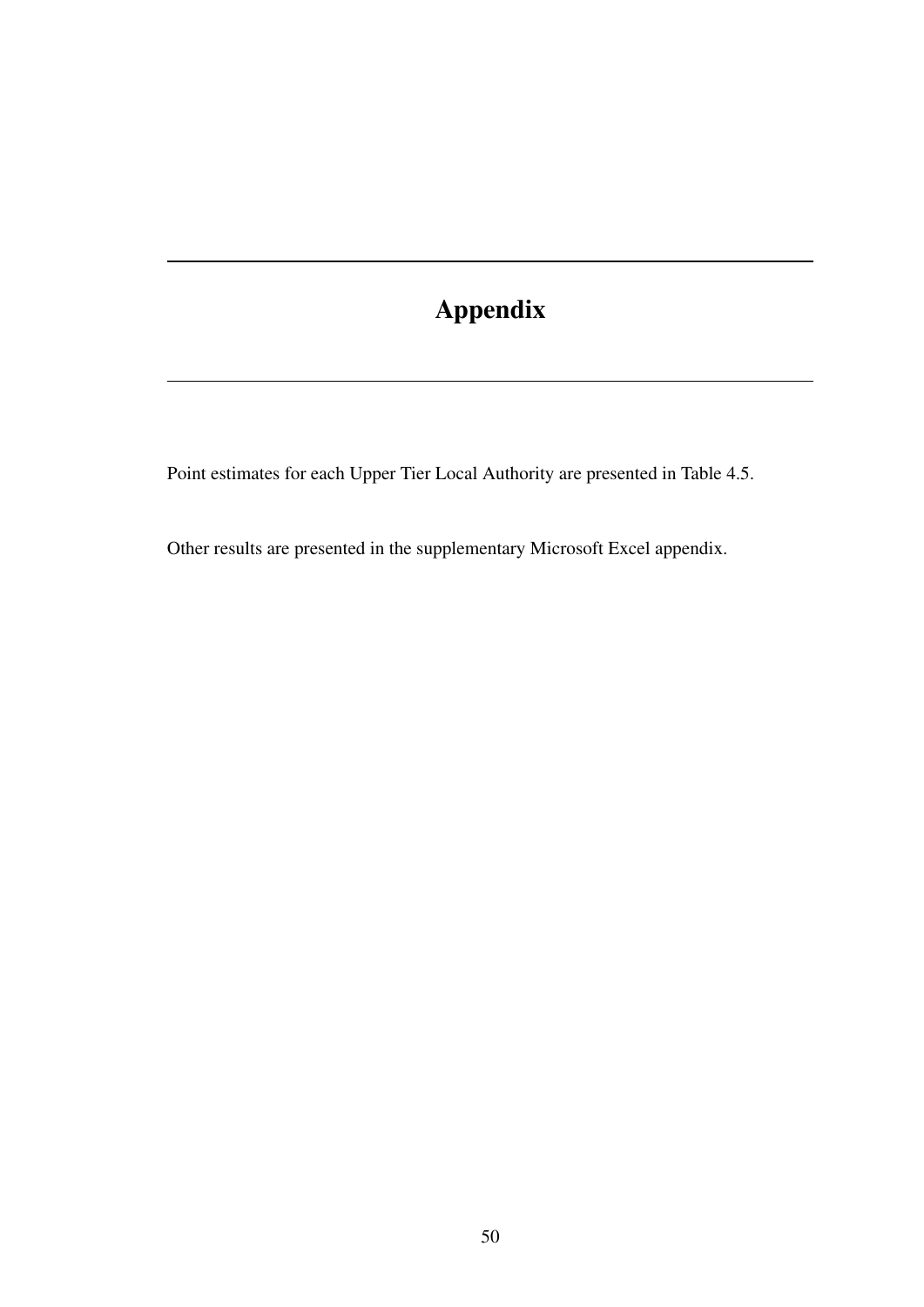<span id="page-61-0"></span>

| <b>Upper Tier Local Authority</b> |                        |              | with Children | UTLA Code Dependent Population Dependent Population Children with Dependent | <b>Children with Dependent</b><br>(Double-Counting Adjusted) |
|-----------------------------------|------------------------|--------------|---------------|-----------------------------------------------------------------------------|--------------------------------------------------------------|
| Barking and Dagenham              | E09000002              | 2125         |               |                                                                             |                                                              |
| Barnet                            | E09000003              | 3114         |               |                                                                             |                                                              |
| Barnsley                          | E08000016              | 3555         |               |                                                                             |                                                              |
| Bath and North East Somerset      | E06000022              | 1719         |               | Publication of these                                                        |                                                              |
| Bedford                           | E06000055              | 1443         |               | results is forthcoming                                                      |                                                              |
| Bexley                            | E09000004              | 2027         |               | from PHE                                                                    |                                                              |
| Birmingham                        | E08000025              | 13603        |               |                                                                             |                                                              |
| Blackburn with Darwen             | E06000008              | 2628         |               |                                                                             |                                                              |
| Blackpool                         | E06000009              | 4305         |               |                                                                             |                                                              |
| Bolton                            | E08000001              | 3768         |               |                                                                             |                                                              |
| Bournemouth                       | E06000028              | 2988         |               |                                                                             |                                                              |
| <b>Bracknell Forest</b>           | E06000036              | 809          |               |                                                                             |                                                              |
| <b>Bradford</b>                   | E08000032              | 6275         |               |                                                                             |                                                              |
| <b>Brent</b>                      | E09000005              | 3181         |               |                                                                             |                                                              |
| Brighton and Hove                 | E06000043              | 4455<br>6572 |               |                                                                             |                                                              |
| Bristol, City of<br>Bromley       | E06000023<br>E09000006 | 2528         |               |                                                                             |                                                              |
| Buckinghamshire                   | E10000002              | 3488         |               |                                                                             |                                                              |
| Bury                              | E08000002              | 2147         |               |                                                                             |                                                              |
| Calderdale                        | E08000033              | 2253         |               |                                                                             |                                                              |
| Cambridgeshire                    | E10000003              | 5578         |               |                                                                             |                                                              |
| Camden                            | E09000007              | 3277         |               |                                                                             |                                                              |
| Central Bedfordshire              | E06000056              | 1966         |               |                                                                             |                                                              |
| <b>Cheshire East</b>              | E06000049              | 3427         |               |                                                                             |                                                              |
| Cheshire West and Chester         | E06000050              | 3479         |               |                                                                             |                                                              |
| City of London                    | E09000001              | 90           |               |                                                                             |                                                              |
| Cornwall & Isles of Scilly        | E0999                  | 6589         |               |                                                                             |                                                              |
| County Durham                     | E06000047              | 7136         |               |                                                                             |                                                              |
| Coventry                          | E08000026              | 4770         |               |                                                                             |                                                              |
| Croydon                           | E09000008              | 3068         |               |                                                                             |                                                              |
| Cumbria                           | E10000006              | 5834         |               |                                                                             |                                                              |
| Darlington                        | E06000005              | 1399         |               |                                                                             |                                                              |
| Derby                             | E06000015              | 3222         |               |                                                                             |                                                              |
| Derbyshire                        | E10000007              | 8534         |               |                                                                             |                                                              |
| Devon                             | E10000008              | 7095         |               |                                                                             |                                                              |
| Doncaster                         | E08000017              | 3938         |               |                                                                             |                                                              |
| Dorset                            | E10000009              | 3492         |               |                                                                             |                                                              |
| Dudley                            | E08000027              | 3863         |               |                                                                             |                                                              |
| Ealing                            | E09000009              | 3499         |               |                                                                             |                                                              |
| East Riding of Yorkshire          | E06000011              | 2888         |               |                                                                             |                                                              |
| <b>East Sussex</b>                | E10000011              | 5297         |               |                                                                             |                                                              |
| Enfield                           | E09000010              | 2845         |               |                                                                             |                                                              |
| Essex                             | E10000012              | 12205        |               |                                                                             |                                                              |
| Gateshead                         | E08000037              | 3007         |               |                                                                             |                                                              |
| Gloucestershire                   | E10000013              | 5194         |               |                                                                             |                                                              |
| Greenwich                         | E09000011              | 2914         |               |                                                                             |                                                              |
| Hackney                           | E09000012              | 3716         |               |                                                                             |                                                              |
| Halton                            | E06000006              | 1889         |               |                                                                             |                                                              |
| Hammersmith and Fulham            | E09000013              | 2583         |               |                                                                             |                                                              |
| Hampshire                         | E10000014              | 9980         |               |                                                                             |                                                              |
| Haringey                          | E09000014              | 3195         |               |                                                                             |                                                              |
| Harrow<br>Hartlepool              | E09000015<br>E06000001 | 1607<br>1226 |               |                                                                             |                                                              |
| Havering                          | E09000016              | 2189         |               |                                                                             |                                                              |
| Herefordshire, County of          | E06000019              | 1695         |               |                                                                             |                                                              |
| Hertfordshire                     | E10000015              | 8661         |               |                                                                             |                                                              |
| Hillingdon                        | E09000017              | 2790         |               |                                                                             |                                                              |
| Hounslow                          | E09000018              | 2579         |               |                                                                             |                                                              |
| Isle of Wight                     | E06000046              | 1513         |               |                                                                             |                                                              |
| Islington                         | E09000019              | 3674         |               |                                                                             |                                                              |
| Kensington and Chelsea            | E09000020              | 1738         |               |                                                                             |                                                              |
| Kent                              | E10000016              | 14052        |               |                                                                             |                                                              |
| Kingston upon Hull, City of       | E06000010              | 4814         |               |                                                                             |                                                              |
| Kingston upon Thames              | E09000021              | 1320         |               |                                                                             |                                                              |
| Kirklees                          | E08000034              | 4588         |               |                                                                             |                                                              |
| Knowsley                          | E08000011              | 2810         |               |                                                                             |                                                              |
| Lambeth                           | E09000022              | 4701         |               |                                                                             |                                                              |
| Lancashire                        | E10000017              | 14199        |               |                                                                             |                                                              |
| Leeds                             | E08000035              | 10534        |               |                                                                             |                                                              |
| Leicester                         | E06000016              | 3914         |               |                                                                             |                                                              |
| Leicestershire                    | E10000018              | 5180         |               |                                                                             |                                                              |
| Lewisham                          | E09000023              | 3481         |               |                                                                             |                                                              |
| Lincolnshire                      | E10000019              | 6807         |               |                                                                             |                                                              |
| Liverpool                         | E08000012              | 11458        |               |                                                                             |                                                              |
| Luton                             | E06000032              | 2278         |               |                                                                             |                                                              |
| Manchester                        | E08000003              | 9528         |               |                                                                             |                                                              |
| Medway                            | E06000035              | 2808         |               |                                                                             |                                                              |
| Merton                            | E09000024              | 1837         |               |                                                                             |                                                              |

## Table 4.5: Point Estimates by Upper Tier Local Authority

(continued on next page)